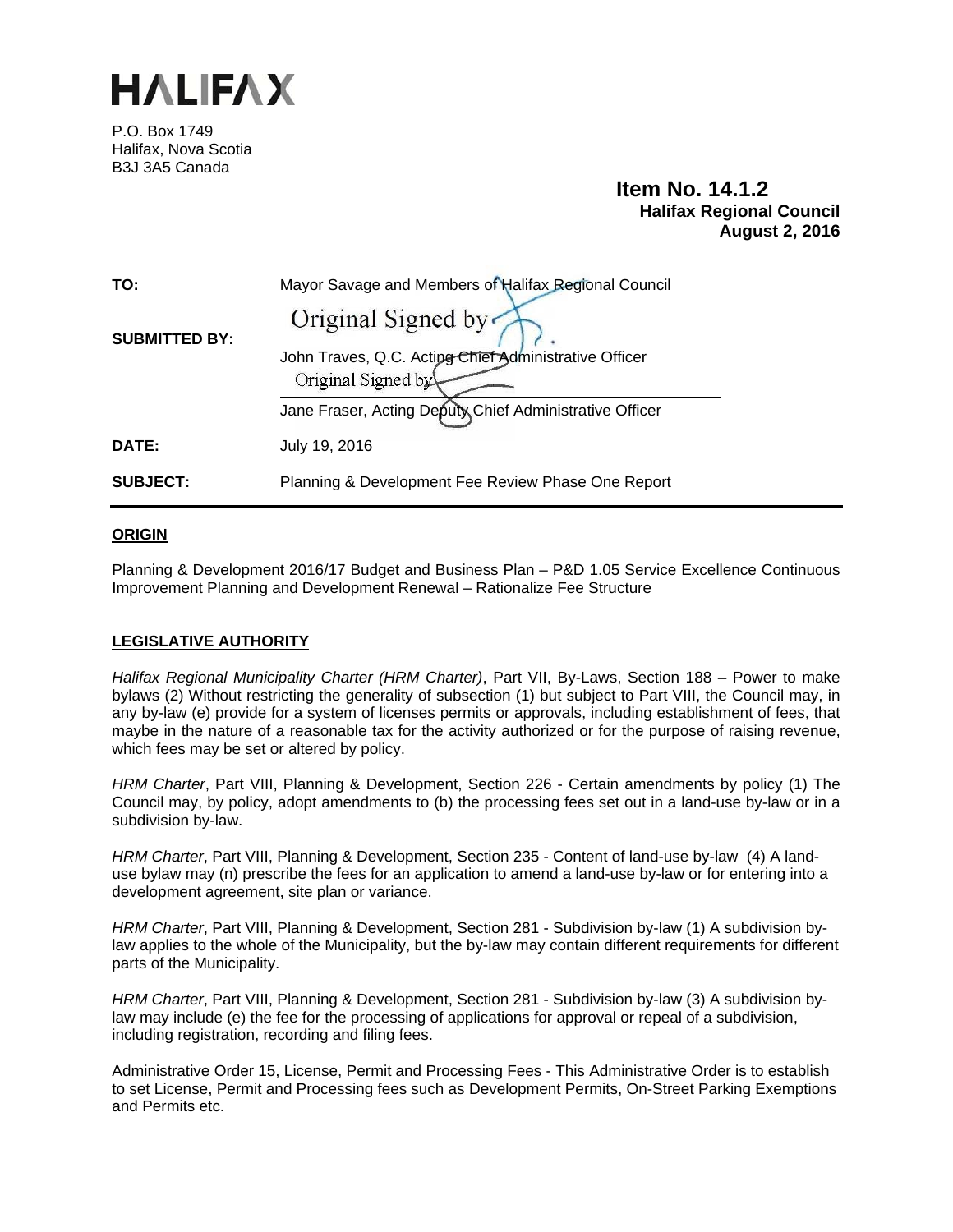#### **RECOMMENDATION**

It is recommended that Halifax Regional Council direct staff to undertake the second phase of the Fee Review based on the Guiding Principles (Appendix A) as the next phase in the fee review process and develop a Fee Policy for Council's consideration.

#### **BACKGROUND**

In 2014, P&D Renewal Project was initiated to systematically examine and evaluate the work of the department. The main outcome of the Renewal is a four-year P&D Strategic Plan (2015-2019) containing actions meant to transform the department in delivering as a civic leader and partner, providing a higher level of service and citizen engagement, and building a dynamic, professional work environment.

Upon creation of the P&D Strategic Plan in the spring of 2015, P&D has been undertaking a phased approach to move toward leading practices in all areas of operations, including organizational redesign, reviewing business processes, redefining service standards and identifying opportunities for service improvements. Examples of work already undertaken under the Strategic Plan include:

- Initiation of Land Use Bylaw Simplification Project, Permitting & Licensing System Replacement Project, **Fee Review** and Public Consultation Review;
- Creation of the Infrastructure Planning Division, Business Services Program Area, Social & Economic Research Program Area and Rural Team;
- Creation of fourteen new positions within P&D, with four leadership hires completed, and competition for seven more positions concluding by the end of the summer.
- Establishment of new planning job descriptions to allow for alignment with national professional planning standards, improved resource assignment, and increased delegated authority. Planner I, II and IIIs can now work in all streams of planning, and may be appointed Development Officers;
- Consolidation of all Planning Applications Planners into one office location;
- Consolidation of Permitting, Subdivision and Development Engineering into one office location;
- Creation of Urban, Rural and Plan Amendment Planning Application streams to allow for improved work prioritization;
- Completion of Review of Planning Application Process to identify necessary administrative changes required to improve service levels;
- Creation of Planning Application Report Templates, Planning Application Report Style Guide, and Revised Public Information Notice Procedure;
- Redesigned Planning Application System tracking requirements (Hansen) to create efficiencies in data entry;
- Currently designing new administrative processes for Planning Application Intake and Circulation; and
- Currently reorganizing Land Development and Subdivision and Development Engineering into Major and Minor streams.

The purpose of this report is to provide an update to Halifax Regional Council on the status of the P&D Fee Review, and direct the further rationalization of the fee structure, by aligning it with P&D service improvements and performance standards. With P&D moving toward a renewed organization and service delivery model, it is an appropriate time to review and update fees, the existing fee structures, and identify a comprehensive performance management system. A full copy of the P&D Fee Review Phase One Report is provided in **Appendix B**. A summary of this material is provided under the discussion.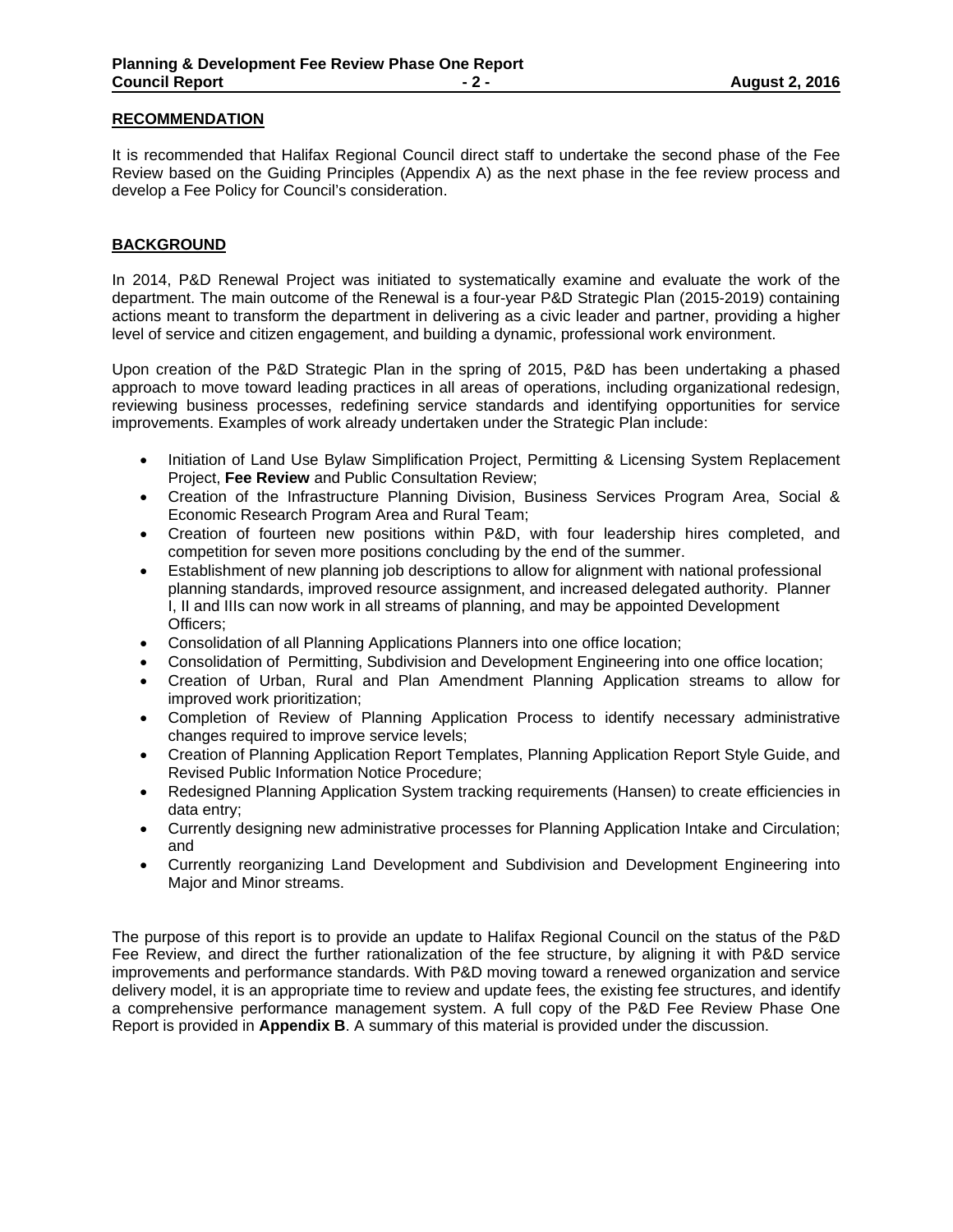#### **DISCUSSION**

HRM P&Ds fees have not been updated or rationalized in numerous years. There is no recurring process in place to ensure that fees and fee revenues are kept current. While expenditures incurred to support planning and development applications have increased annually (e.g. inflation), the fees have remained the same, potentially resulting in a reduction in the proportional recovery of costs and an increased reliance on property taxes. Leading practices suggest a need for a detailed review of fees every 4 - 5 years and a mechanism in place to adjust the fees on an annual basis. Based on an analysis of underlying costs of service, P&D is not recovering sufficient revenues from fees, with an over reliance on property taxes to support services that have a direct beneficiary. Fees are also very low in relation to peer municipalities surveyed.

The extent to which the fees recover the full cost of service is at the discretion of the Municipality through the development of fee policies and principles and in accordance with legislative requirements. The Government Finance Officers Association (GFOA), which includes representation from Canada and the United States supports the use of charges and fees as a method of financing municipal goods and services. The GFOA recommends a number of strategies for municipalities to adopt when implementing a system of charges and fees:

- Adopt a **formal policy** regarding charges and fees;
- **Calculate the full cost** of providing a service in order to provide a basis for setting the fee;
- Review and **update charges and fees periodically**; and
- Make information on charges and fees **available to the public**.

The purpose of developing a Fee Policy is to provide a framework to ensure HRM has a consistent approach for establishing fees for all P&D services. Currently, there is no P&D Fee Policy to guide the establishment of fees and to ensure that the existing fees are aligned with corporate goals, objectives and strategic plans. In the absence of a cohesive fee policy, fees have been established and managed without a clear set of common principles. The adoption of the recommended Fee Policy will facilitate consistent and transparent decision-making regarding fees, allow for better resource planning, and enhance HRM's ability to forecast fee revenue.

The central principle in the establishment of a P&D Fee Policy is to promote equity by recovering the cost of services from those who receive direct benefits from the service. The policy is designed to ensure a consistent, transparent approach for setting fees in compliance with leading practices and addressing the need for public consultation on fees. Further, the guiding principles support economic values, ensuring that fees recover the efficient provision of service.

Overall, P&D applications are currently recovering less than half of the direct and indirect operating costs, recovery is particularly low for planning applications. However, a move to 100% cost recovery in the short term is not recommended as P&D are reviewing the various planning application processes to create efficiencies and streamline operations to reduce the cost of service and improve service level and service standards. As fees should reflect the efficient cost of providing the service, in recognition of the continuous improvement efforts and potential costs savings, a phasing in of any necessary fee increases is recommended and will be reflected in Phase Two of the Fee Review study. Phase in strategies are also recommended to ensure that the impacts to the industry are manageable and sufficient time is provided to incorporate any new fees into industry decision-making.

In addition to aligning the Fee Review with process improvements, it is important that it also be aligned with a renewed performance management system. Performance measurement is a way of determining whether an organization is providing a quality service/product at a reasonable cost and within reasonable timeframes. A well designed performance measurement system should clearly articulate the service goals and objectives, demonstrate what the service outputs are, the expected quality levels for these outputs and what productivity is expected from expended resources. A key role in establishing performance measurements and service standards is to effectively deliver quality services on a timely basis by: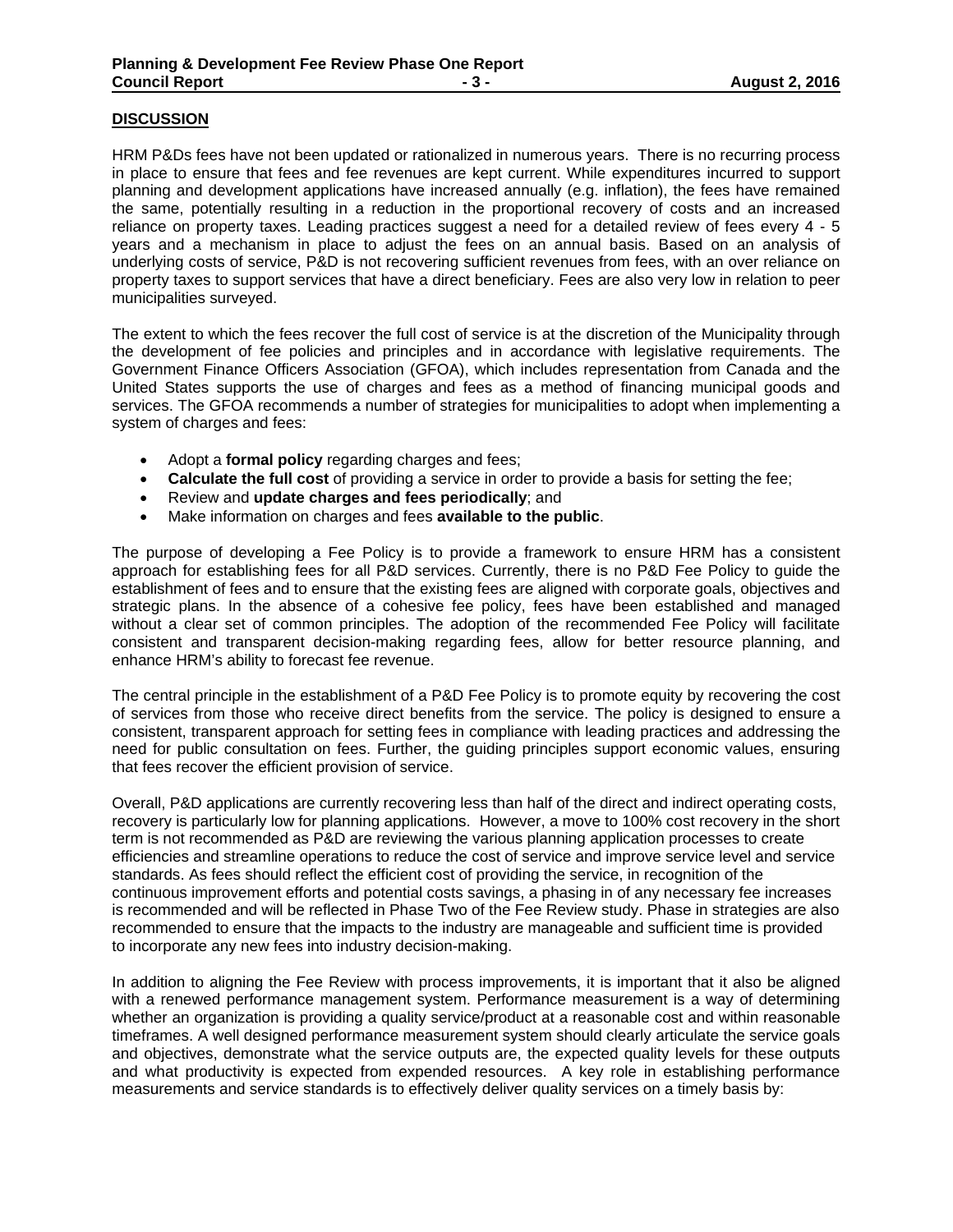- Ensuring that staff meet the minimum requirements and are focused on the timely delivery of services;
- Ensuring that staff consistently adhere to approved policies and procedures and are in compliance with all legislative and regulatory requirements;
- Ensuring the services are provided in a cost efficient manner; and
- Ensuring that service standards are transparent and communicated.

In addition to a Fee Policy, a renewed performance management framework, and fee rationalization will be brought forward for Council approval as Phase Two of the study, which is anticipated to be completed in the next year. This will ensure that:

- All steps in the planning and development processes have been identified, as well as the estimated time required to complete the activities and the staff involved in the processes;
- All costs have been identified in the delivery of services (direct, indirect and corporate costs) and have taken into consideration;
- Potential service improvements are considered in the phasing approach;
- Leading practices have been employed;
- The Fee Policy and Guiding Principles have been fully considered;
- The fees and fee structures recommended are fair and equitable and will withstand careful scrutiny; and
- The processes used to calculate the fees are compliant with all relevant legislative and regulatory requirements.

#### **FINANCIAL IMPLICATIONS**

When P&D returns to Halifax Regional Council with a recommended fee policy and fees, financial implications (projected revenues) will be better understood and future revenue estimates will be provided. P&D's on-going service delivery improvement, throughout the 2015-19 Strategic Plan period will allow a fuller understanding of the cost of providing services.

Moving towards the establishment of a Fee Policy aligns with the Financial "Strategic Pillar" – "to manage public funds with integrity" by accepting a shared responsibility for the planning and management of resources and considering the financial impact of our decisions on tax payers – supporting Council's Priority Outcomes. The purpose of developing a Fee Policy is to provide a transparent framework that is continually updated, to ensure HRM has a consistent approach in establishing fees for all P&D services, by linking costs, resources, service delivery

#### **RISK CONSIDERATION**

Currently, there is no P&D Fee Policy to guide the establishment of fees and to ensure that the existing fees are aligned with corporate goals, objectives and strategic plans. In the absence of a cohesive fee policy, fees have been established and managed without a clear set of common principles. The adoption of the recommended Fee Policy will limit risk to the municipality, industry and citizens by facilitating consistent and transparent decision-making regarding fees, allow for better resource planning, link costs and service, promote equity by recovering the cost of services from those who receive direct benefits from the service, and enhance HRM's ability to forecast fee revenue.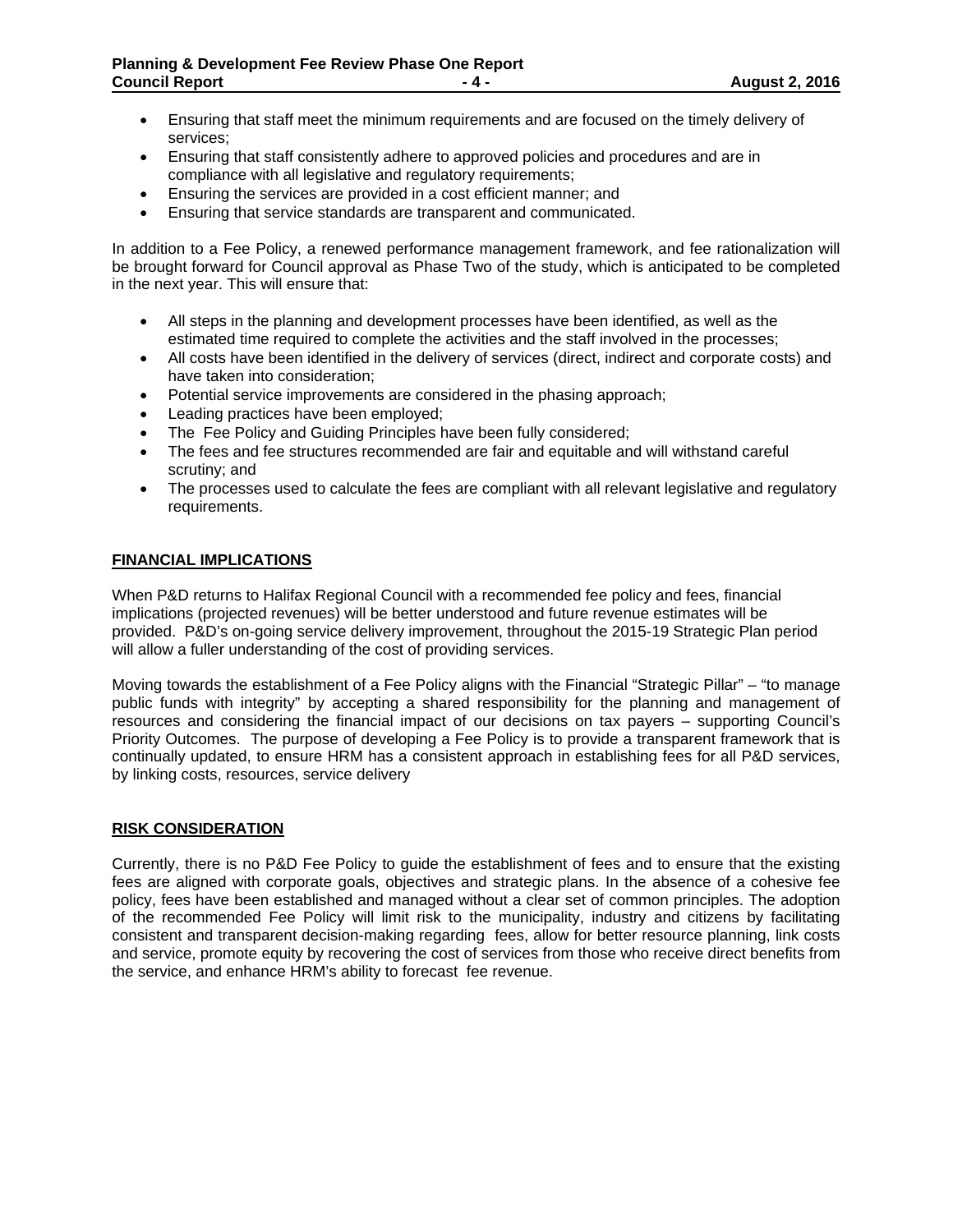#### **COMMUNITY ENGAGEMENT**

Initial engagement with industry stakeholders has been carried out as part of the P&D Renewal through a survey, workshop, and ongoing liaison with various representative groups, such as the Development Liaison Group and Urban Development Institute. A list of issues raised can be found in Appendix B on page 30. Further consultation with industry and community would be carried out as part of developing Phase Two Fee Rationalization recommendations, and Public Consultation is a recommended component of the Fee Policy.

#### **ENVIRONMENTAL IMPLICATIONS**

There are no environmental implications identified as part the Planning & Development Fee Review.

#### **ALTERNATIVES**

Halifax Regional Council may choose to direct staff to seek alternative approaches to moving forward with the P&D Fee Rationalization.

#### **ATTACHMENTS**

Appendix A – Guiding Principles Appendix B -- Planning & Development Fee Review – Phase One Report

A copy of this report can be obtained online at http://www.halifax.ca/council/agendasc/cagenda.php then choose the appropriate meeting date, or by contacting the Office of the Municipal Clerk at 902.490.4210, or Fax 902.490.4208.

| Report Prepared by:    | Kate Greene, MCIP, LPP, Business Services Manager, 902-225-6217<br>Andre MacNeil Sr. Financial Consultant, 902 490 5529 |
|------------------------|-------------------------------------------------------------------------------------------------------------------------|
|                        |                                                                                                                         |
| Financial Approval by: | Amanda Whitewood, Director of Finance and Information Technology/CFO, 902.490.6308                                      |
|                        |                                                                                                                         |
| Report Approved by:    | Bob Bjerke, Chief Planner and Director, Planning & Development, 902.490.1627                                            |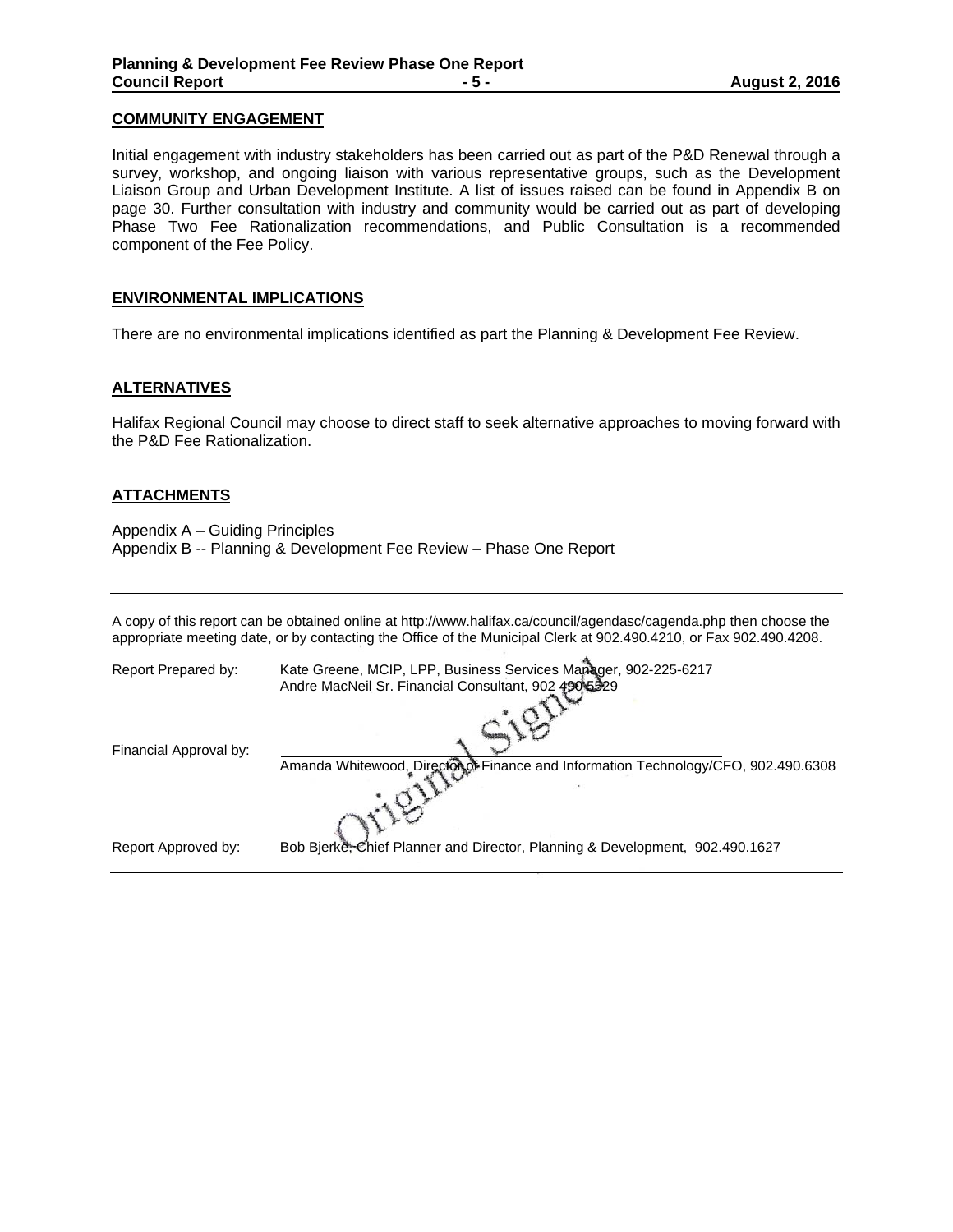# **Guiding Principle #1: Service Efficiencies**

- Fees for service will be set to reflect the efficient cost level of carrying out the service.
- If inefficient practices are identified (either through a review of internal processes or in relation to peer municipalities), then consideration of the inefficiencies will be taken into account during costing and, where appropriate, measures will be implemented to remove inefficiencies. This supports the need to gradually phase‐in fee increases until inefficiencies have been eliminated and service standards are established, approved and implemented.

# **Guiding Principle #2: Fairness and Equity**

- HRM will distribute the cost of providing the service by charging a fee to applicants who receive direct benefit.
- Planning and development application fees will employ mechanisms that equitably distribute costs between the various types of planning and development applications to avoid cross subsidization.
- HRM will not set the fees beyond 100% of the full cost of the service. Full cost of service will include direct and indirect costs, overhead and charges for the use of capital assets used to provide the service.
- There will be a nexus between revenues from the imposition of a fee and the anticipated expenditure of administrating the service. The fee must reflect the cost of administering the service and should not be for the purpose of general taxation or the raising of revenue.

# **Guiding Principle #3: Transparency**

 The cost of providing services, the allocation methodology of costs and the pricing structure will be transparent**.** Information will be provided on the rationale for funding from property taxes when applicable.

# **Guiding Principle #4: Predictability**

- Stability of planning and development fees will assist the development industry in the planning of projects.
- Knowledge and certainty of fees allows applicants to make more informed decisions.
- Phase-in strategies may be employed to smooth impacts of fee changes over time.
- Applicants will be provided information on service standards.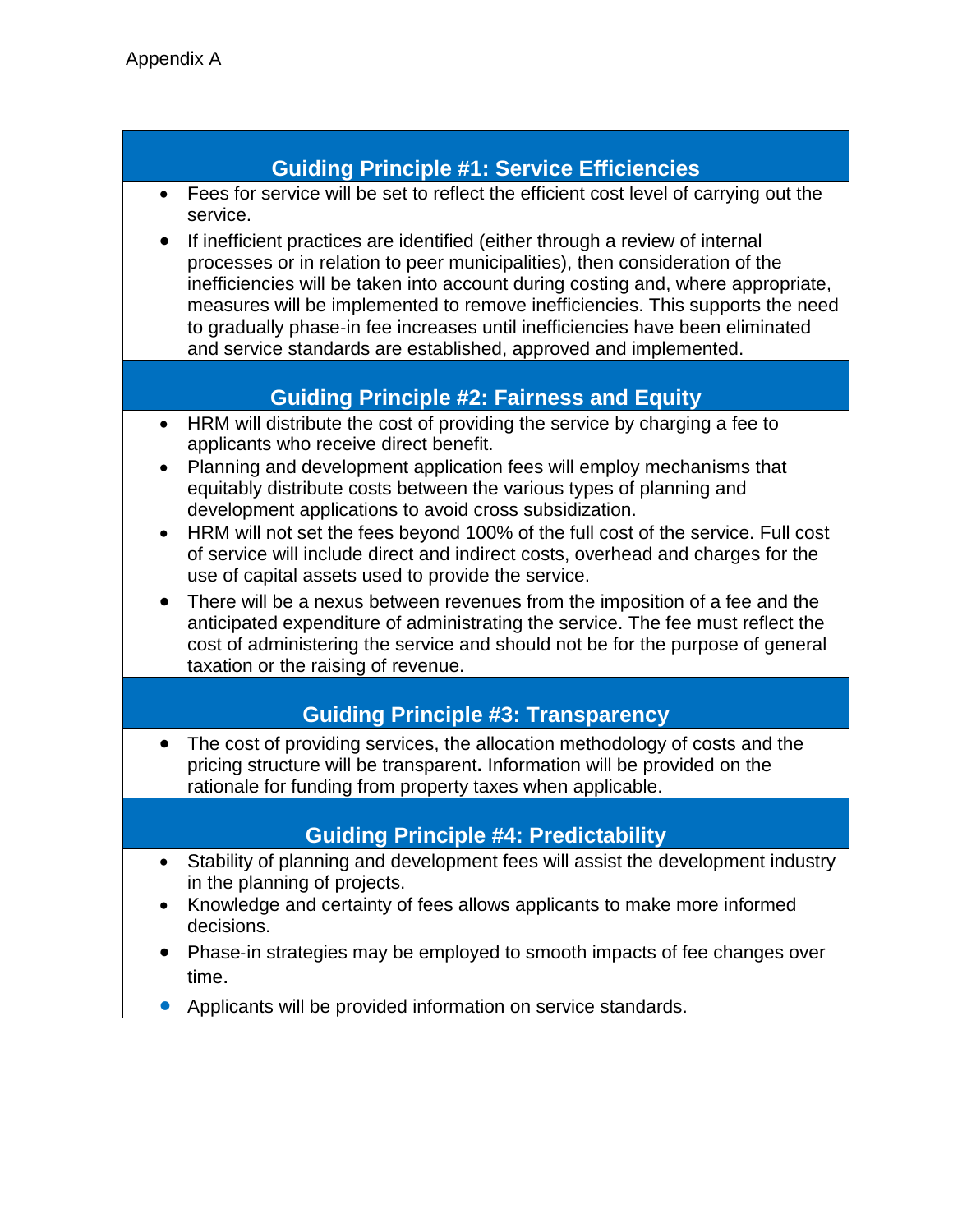*Halifax Regional Municipality Planning and Development Fee Review Phase One*

*Prepared By BMA Management Consulting Inc. July 2016*

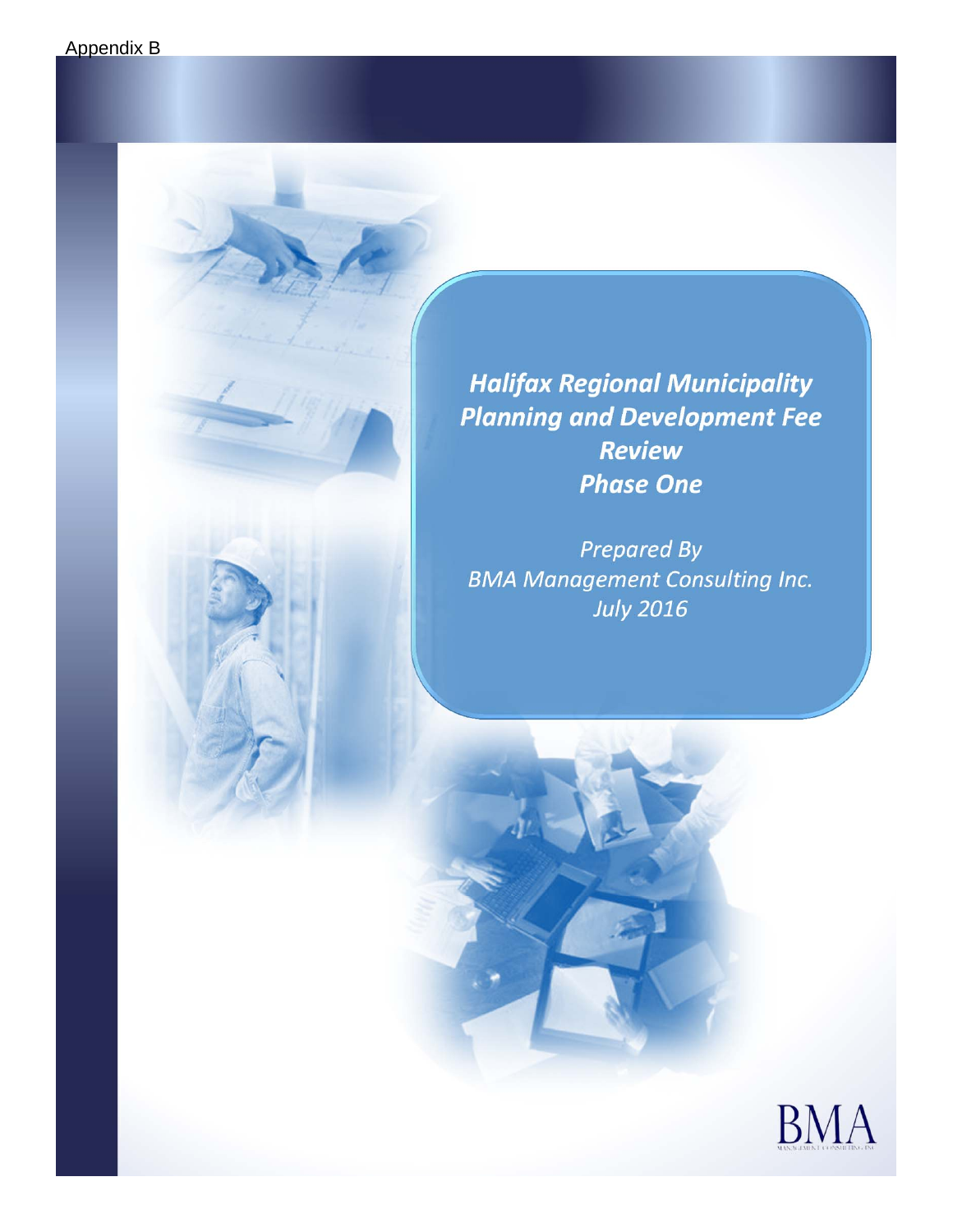

# *Table of Contents*

| <b>INTRODUCTION</b>                                                    | $\mathbf{1}$   |
|------------------------------------------------------------------------|----------------|
| <b>LEGISLATIVE REVIEW</b>                                              | 5              |
| <b>LEADING PRACTICES - ESTABLISHING PLANNING AND DEVELOPMENT FEES</b>  | $\overline{7}$ |
| SUMMARY OF HRM'S PLANNING AND DEVELOPMENT FEES AND GENERAL FINDINGS    | 10             |
| <b>Existing Planning and Develoment Fees</b>                           | 11             |
| <b>General Findings HRM P&amp;D Fees</b>                               | 13             |
| PEER MUNICIPAL COMPARISON OF FEES AND FEES STRUCTURES                  | 19             |
| Peer Municipal Fees and Fees Structures                                | 20             |
| <b>Planning Fees</b>                                                   | 21             |
| <b>Building Permit Fees</b>                                            | 24             |
| <b>KEY CONSIDERATIONS IN ESTABLISHING A FEE COST RECOVERY STRATEGY</b> | 25             |
| SERVICE STANDARDS AND PERFORMANCE MEASUREMENT                          | 28             |
| Introduction                                                           | 29             |
| <b>Existing Practices</b>                                              | 30             |
| There are Potential Operating Efficiencies                             | 32             |
| <b>Leading Practice Research</b>                                       | 33             |
| RECOMMENDATIONS, CONCLUSIONS AND NEXT STEPS                            | 36             |
| <b>Conclusions and Next Steps</b>                                      | 37             |
| Recommendations                                                        | 38             |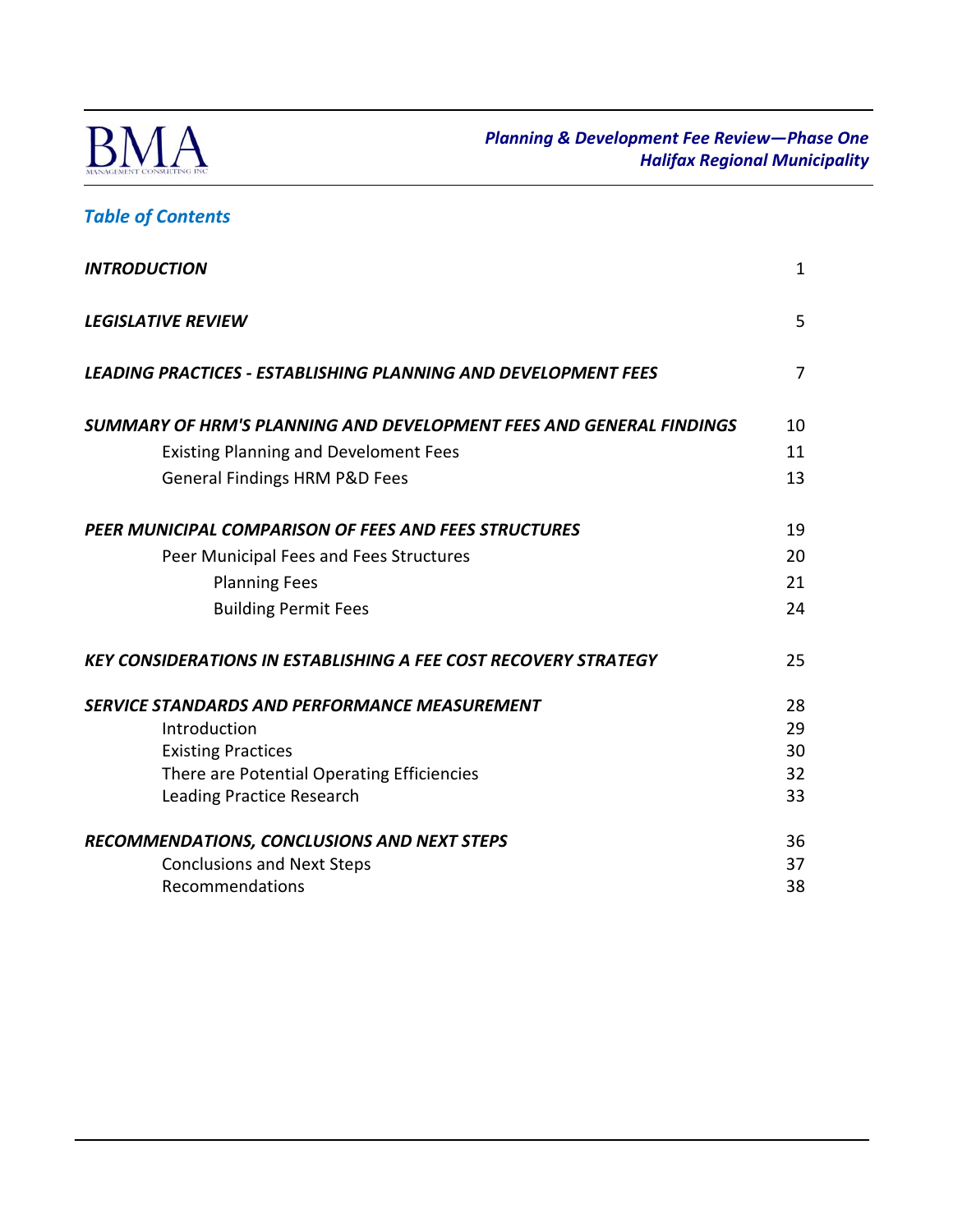

*IntroducƟon*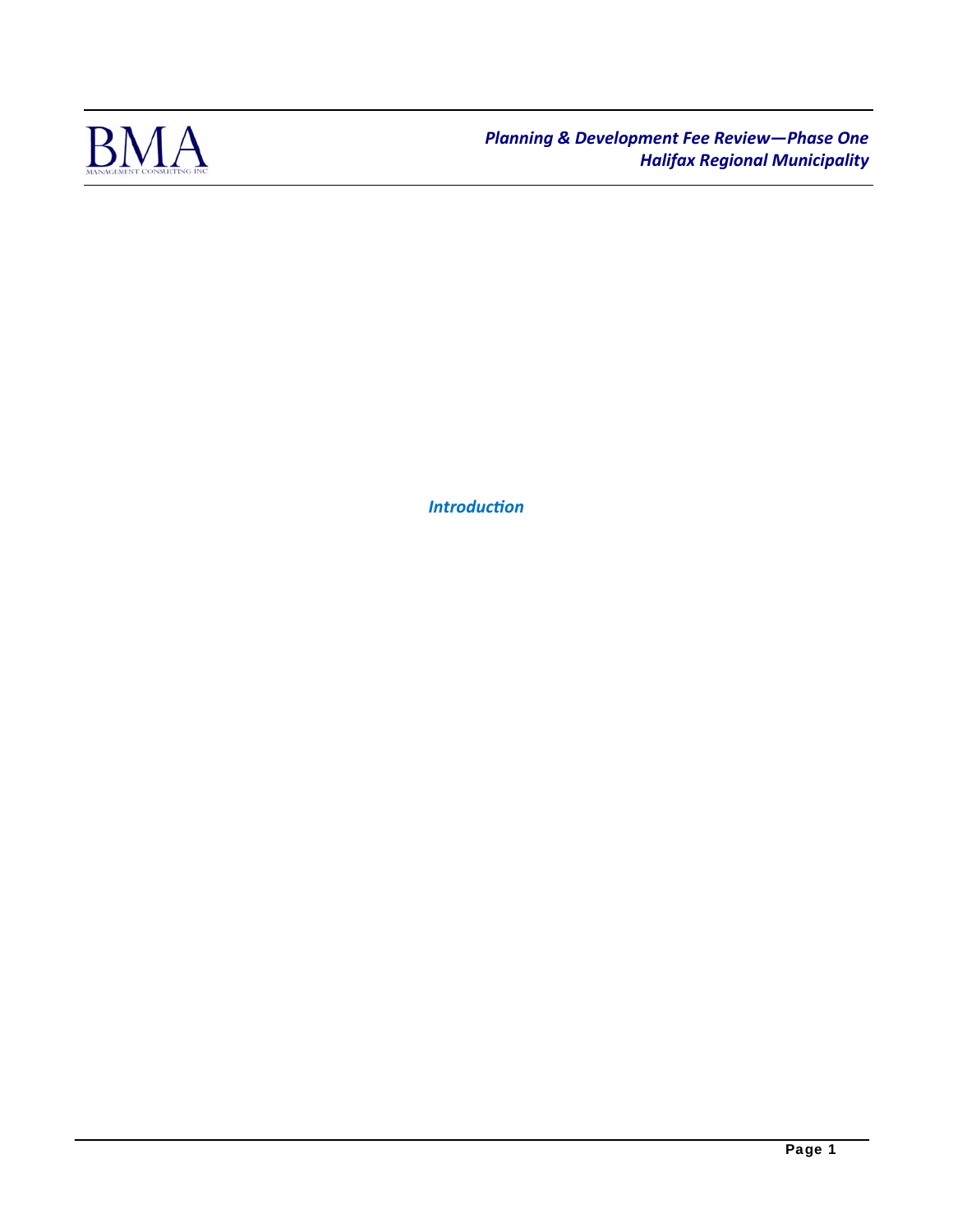

## *IntroducƟon*

On October 6, 2014, Bob Bjerke became Halifax Regional Municipality's (HRM's) Chief Planner and Director of the Planning and Development (P&D) business unit. Upon this appointment, the P&D Renewal Project was initiated to systematically examine and evaluate the work of the department. The main outcome of the Renewal is a four-year P&D Strategic Plan (2015-2019) containing actions meant to transform the department in delivering as a civic leader and partner, providing a higher level of service and citizen engagement, and building a dynamic, professional work environment.

Upon creation of the P&D Strategic Plan in the spring of 2015, P&D has been undertaking a phased approach to move toward leading practices in all areas of operations, including organizational redesign, reviewing business processes, redefining service standards and identifying opportunities for service improvements. Examples of work already undertaken under the Strategic Plan include:

- Initiation of Land Use Bylaw Simplification Project, Permitting & Licensing System Replacement Project, Fee Review and Public Consultation Review;
- Creation of the Infrastructure Planning Division, Business Services Program Area, Social & Economic Research Program Area and Rural Team;
- Creation of fourteen new positions within P&D, with four leadership hires completed, and competition for seven more positions concluding by the end of the summer;
- Establishment of new planning job descriptions to allow for alignment with national professional planning standards, improved resource assignment, and increased delegated authority. Planner I, II and IIIs can now work in all streams of planning, and may be appointed Development Officers;
- Consolidation of all Planning Applications Planners into one office location;
- Consolidation of Permitting, Subdivision and Development Engineering into one office location;
- Creation of Urban, Rural and Plan Amendment Planning Application streams to allow for improved work prioritization;
- Completion of Review of Planning Application Process to identify necessary administrative changes required to improve service levels;
- Creation of Planning Application Report Templates, Planning Application Report Style Guide, and Revised Public Information Notice Procedure;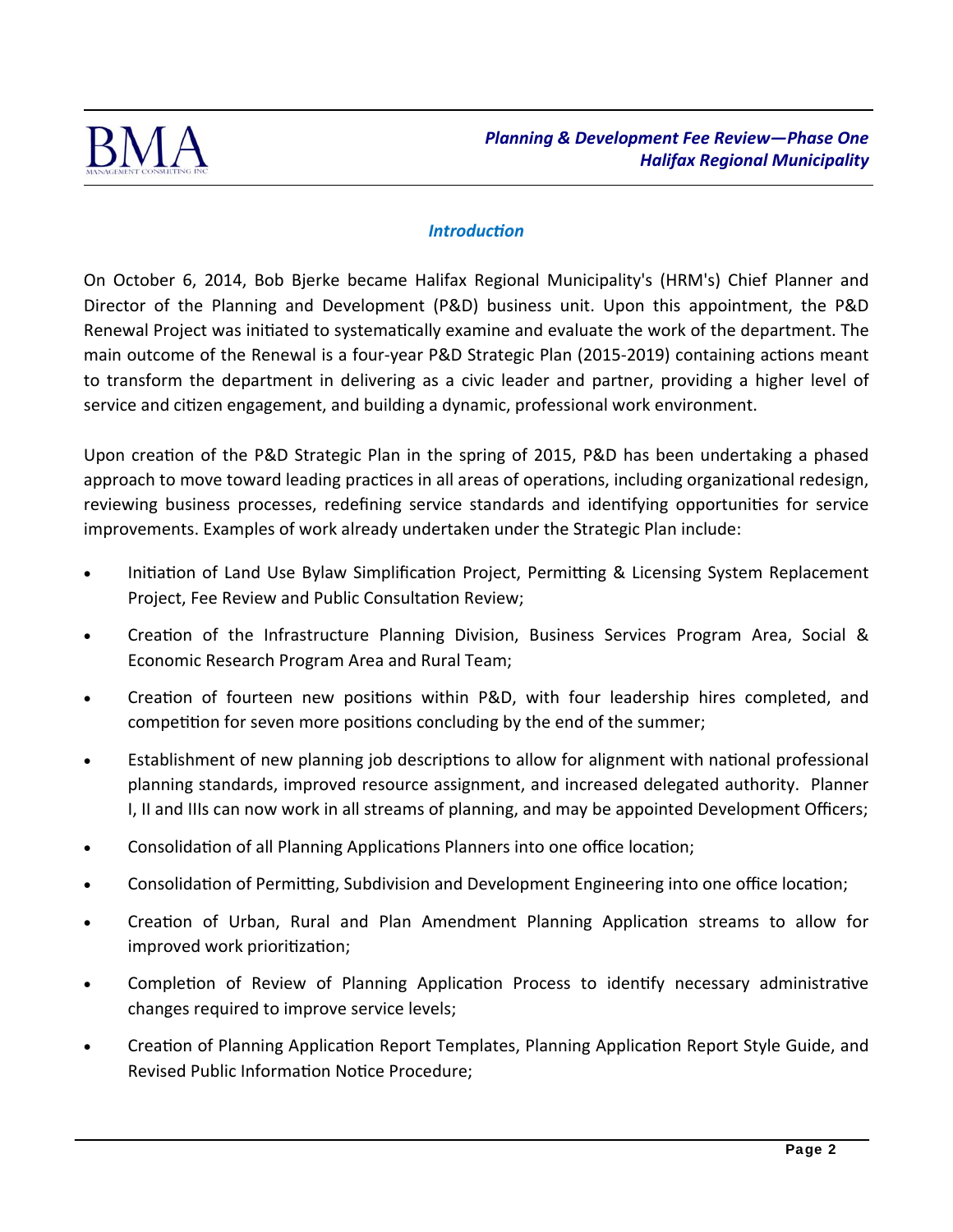

- Redesigned Planning Application System tracking requirements (Hansen) to create efficiencies in data entry;
- Currently designing new administrative processes for Planning Application Intake and Circulation; and
- Currently reorganizing Land Development and Subdivision and Development Engineering into Major and Minor streams.

This report contains the Phase One findings of a fee review that has been undertaken in response to P&D Strategic objective to Rationalize the Fee Structure which has the objectives of the following:

- Adopt guiding principles regarding charges and fees;
- Calculate the full cost of providing a service to provide a basis for setting the fee; and
- Simplify structure and create periodic update to charges and fees.

In accordance with leading practices as set out by the Government Finance Officers Association (GFOA) which includes representation from Canada and the United States, HRM's review of the Planning and Development fees is being undertaken in two phases:

- **Phase One:** Establish Fee Guiding Principles and identify general observations with respect to existing fees.
- **Phase Two**: Establish a Fee Policy and recommend a new fee structure and phase-in approach, including any changes for 2016/2017.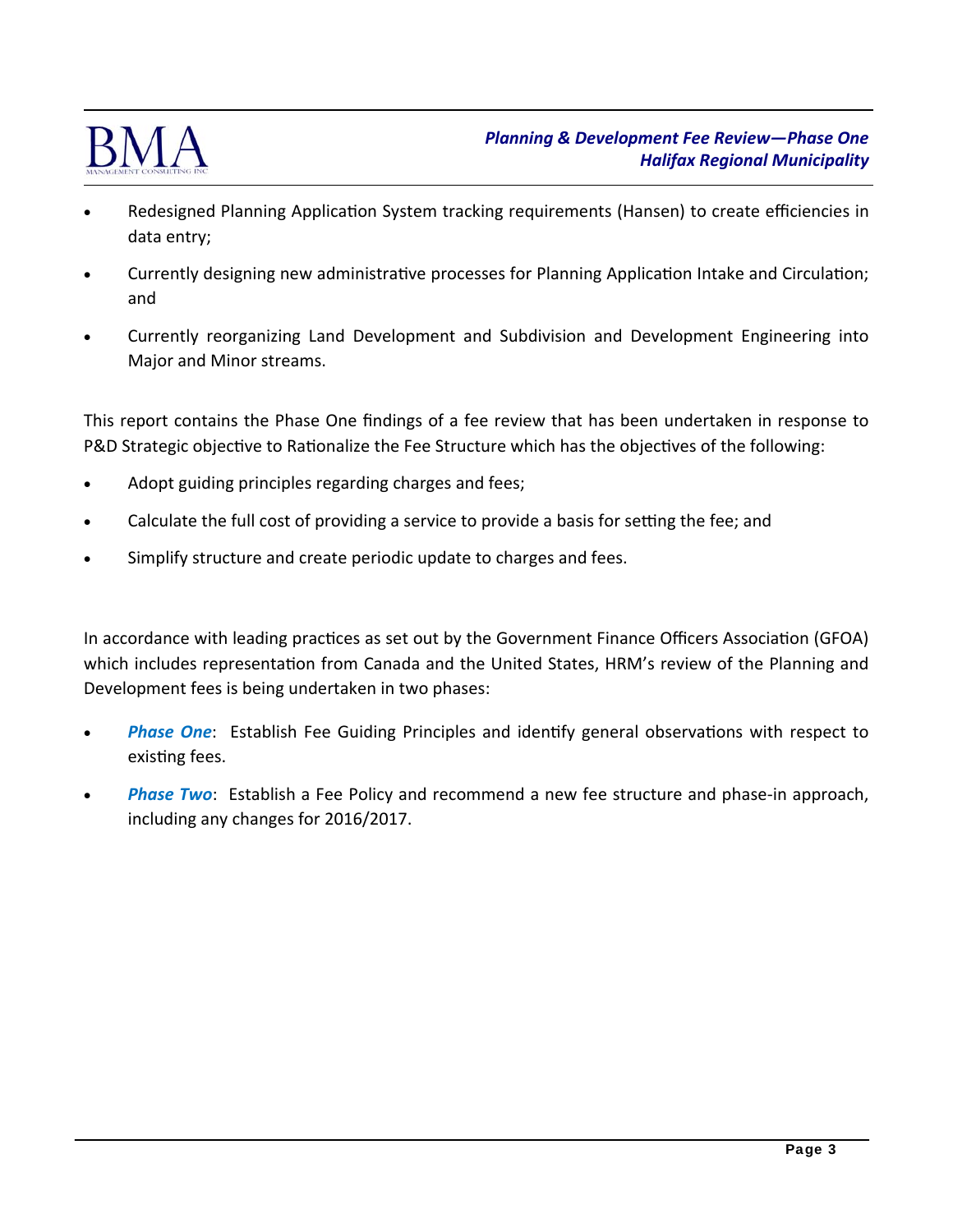

The purpose of this report is to address Phase One requirements. Specifically, this report includes the following:

#### *Report Structure*

- *LegislaƟve Framework*
- Leading Practices-Establishing Planning and Development Fees
- *Summary of HRM's Planning and Development Fees and General Findings*
- *Peer Municipal Comparison of Fees and Fee Structures*
- **Key Considerations in Establishing A Fee Cost Recovery Strategy**
- *RecommendaƟons for Planning and Development Fees*

The purpose of developing Fee Guiding Principles is to provide a framework to ensure that HRM has a consistent approach for establishing fees for all P&D services. The adoption of the recommended Fee Guiding Principles will facilitate consistent and transparent decision‐making regarding fees; allow for better resource planning; and enhance HRM's ability to forecast fee revenue.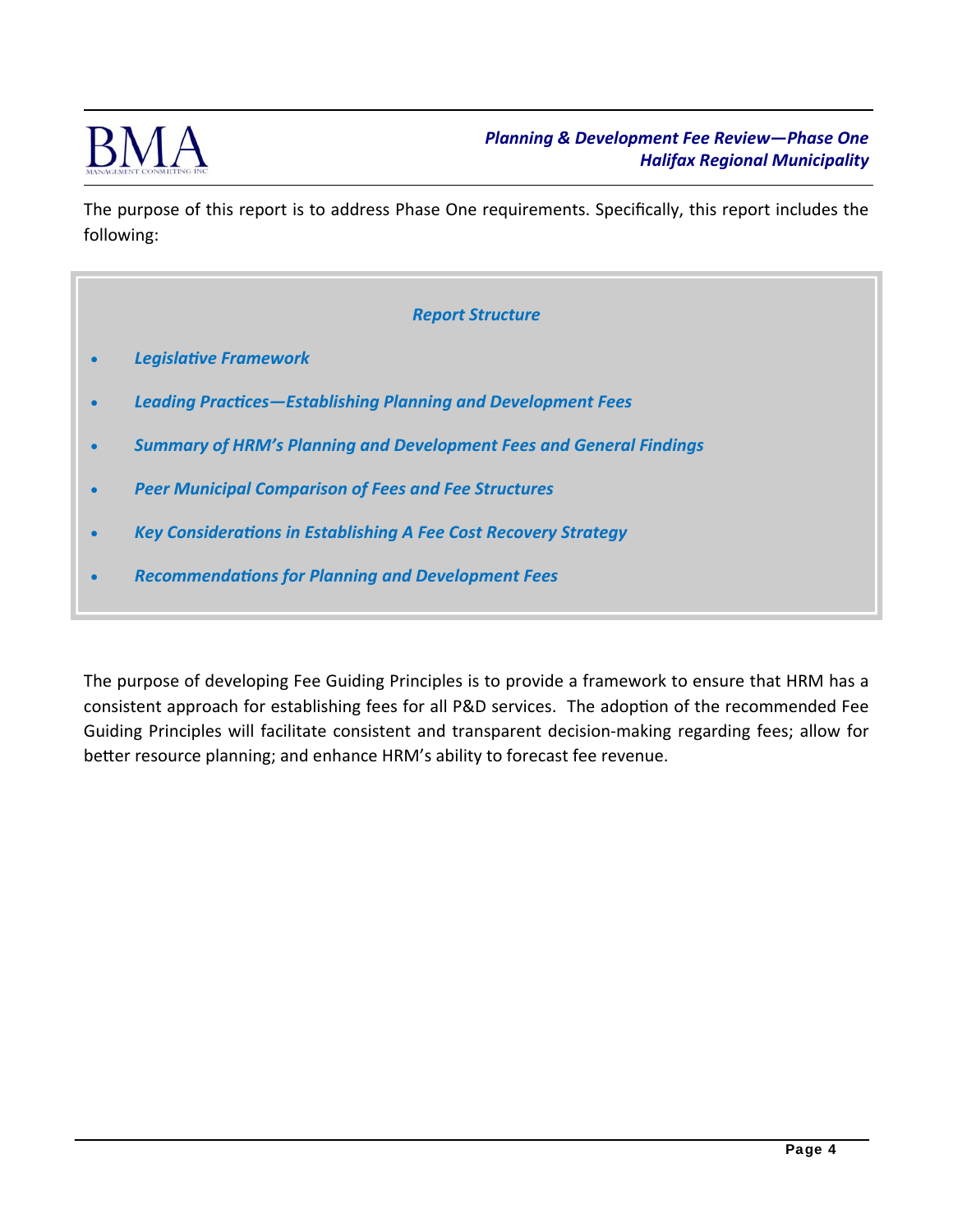

*LegislaƟve Review*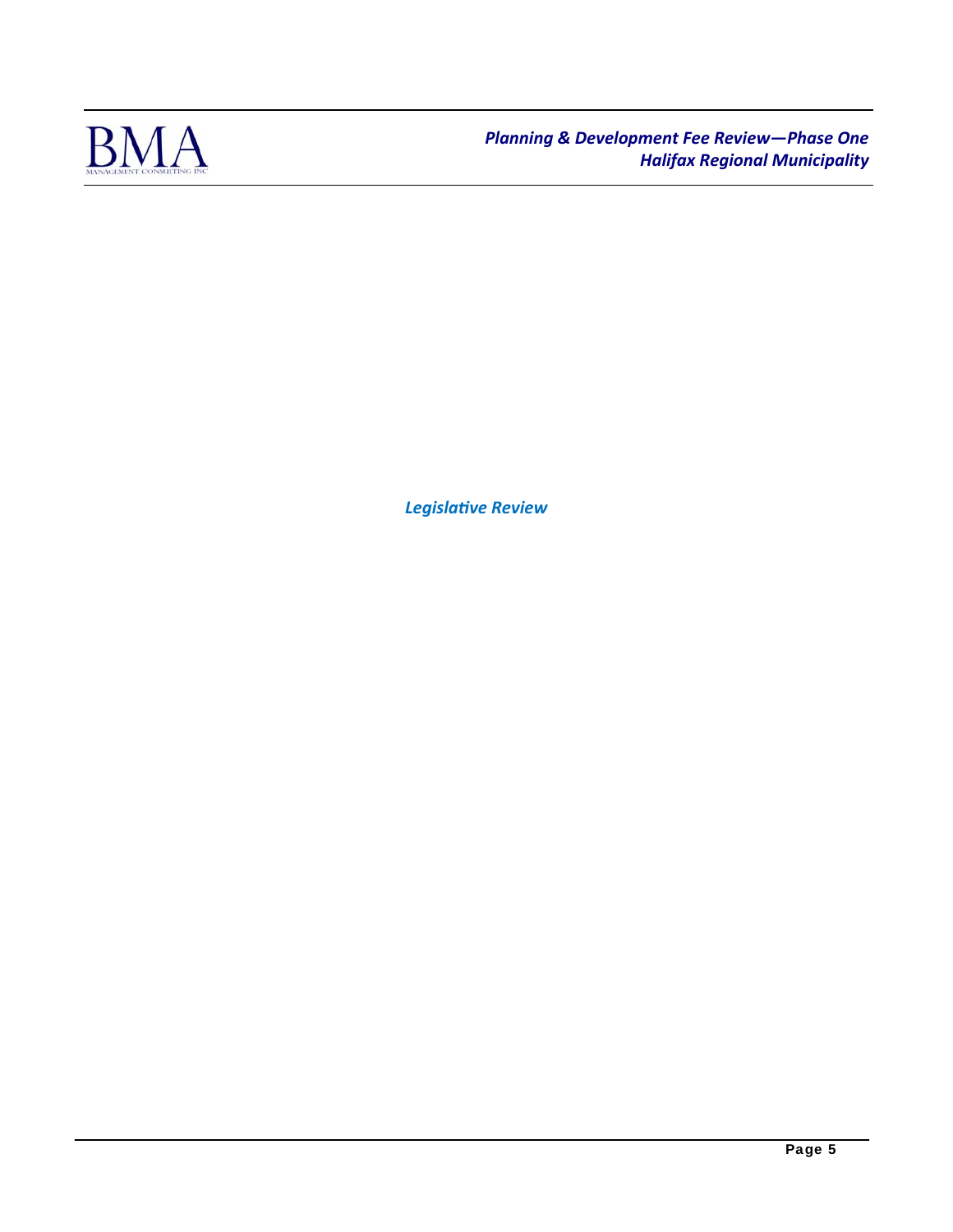

### **Legislative Review**

The Halifax Regional Municipality Charter is the primary legislation under which the municipality operates. This Charter includes applicable legislation for planning and development fees. The following provides highlights in this regard (excerpts):

- **Section 188 Powers to Make By-laws**—This section of the Charter includes powers to make bylaws. This section includes the ability for HRM to (section 2e) provide for a system of licences, permits or approvals, including any or all of approvals, including fees for licences, permits and approvals that may be in the nature of a reasonable tax for the activity authorized or for the purpose of raising revenue, which fees may be set or altered by policy. Further it prohibits any development, activity, industry, business until a licence, permit or approval is granted.
- **Sections 208–308–These sections outline the Planning and Development and Subdivision Sections of the Charter**. This includes provisions with respect to establishing fees for service as follows:
	- **226 (1) Certain amendments by policy—**The Council may, by policy, adopt amendments to (b) the processing fees set out in a land‐use by‐law or in a subdivision by‐law.
	- **235—Content of land‐use by‐law** (4) A land‐use by‐law may (n) prescribe the fees for an application to amend a land use by-law or for entering into a development agreement, site plan or variance.
	- **281 Subdivision by-law** (1) A subdivision by-law applies to the whole of the Municipality, but the by-law may contain different requirements for different parts of the Municipality. (3) A subdivision by-law may include (e) the fee for the processing of applications for approval or repeal of a subdivision, including registration, recording and filing fees.
	- **293 Subdivision that adds or consolidates** (1) No plan of subdivision that adds or consolidates parcels or areas of land in different ownerships may be approved by a development officer until the development officer is provided with (a) executed deeds suitable for registering to effect the addition or consolidation; and (b) the fees for registering the deeds.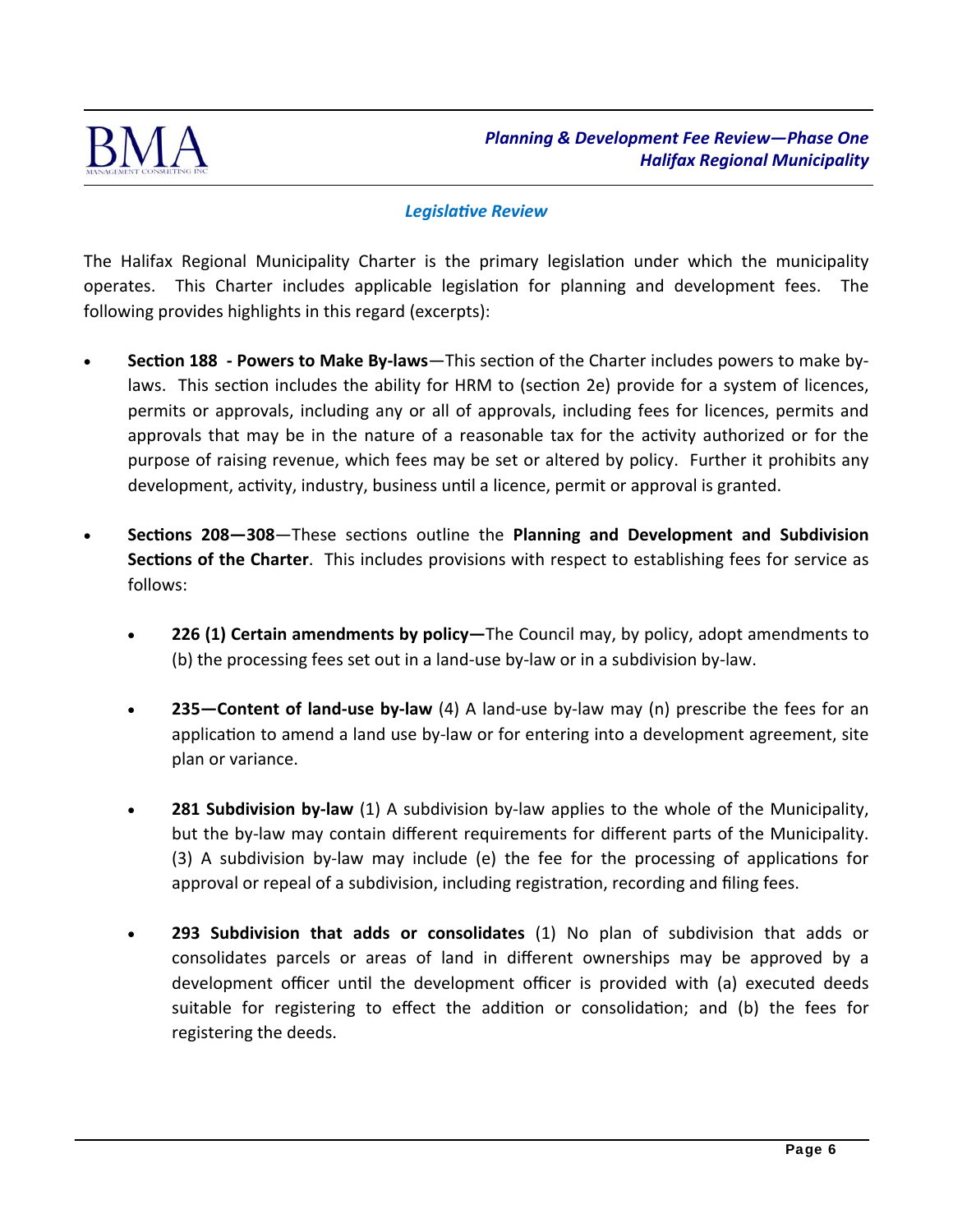

Leading Practices-Establishing Planning and Development Fees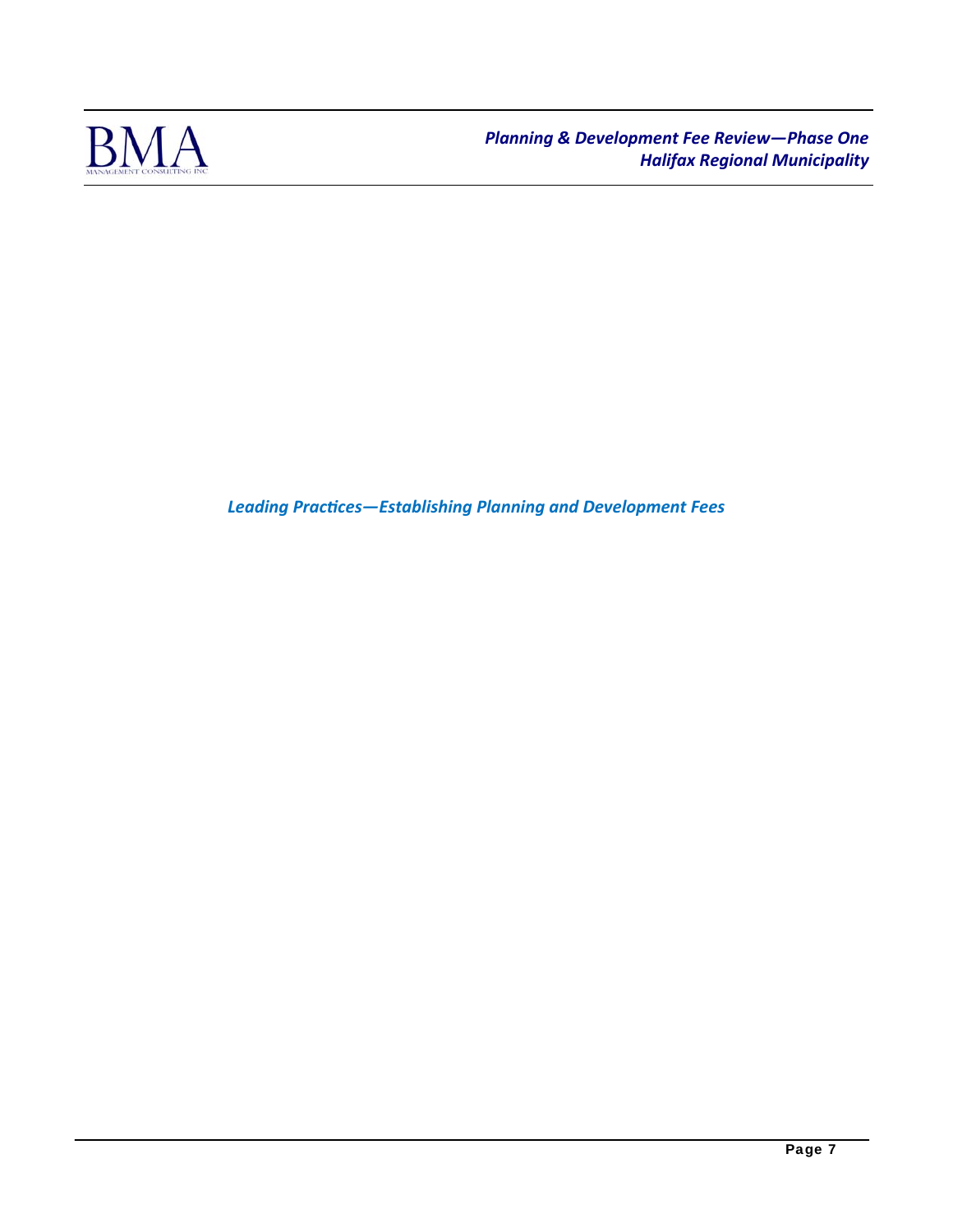

## *Leading PracƟces—Establishing Planning and Development Fees*

The extent to which the fees recover the full cost of service is at the discretion of the Municipality through the development of fee policies and principles and in accordance with legislative requirements. GFOA supports the use of charges and fees as a method of financing municipal goods and services. The GFOA recommends a number of strategies for municipalities to adopt when implementing a system of charges and fees:

- *Adopt a guiding principles and a formal policy regarding charges and fees.*
- **Calculate the full cost of providing** a service in order to provide a basis for setting the fee.
- *Review and update charges and fees periodically.*
- *Make informaƟon on charges and fees available to the public.*

In fact, the above noted approach was reviewed by the Financial Management Capacity Building Committee (FMCBC) for use by Nova Scotia municipal governments.

GFOA also established guidelines for setting and administering fees, including the following (excerpts):

- The policy should state whether the jurisdiction intends to recover the full cost of providing goods and services.
- The policy should identify under what circumstances a charge or fee might be set at less than 100% of full cost.
- If the full cost of a good or service is not recovered, then an explanation of the rationale for this should be provided and the level of subsidy should be calculated.
- The full cost of providing a service should be calculated in order to determine the basis for setting the charge or fee. Full cost incorporates direct and indirect operating costs including overhead costs; and capital costs such as finance charges and amortization. Examples of overhead costs include payroll processing, accounting services, computer usage and other central administrative services.
- Fees should be reviewed and updated periodically based on factors such as the impact of inflation, other cost increases and the adequacy of the fee revenues to cover costs.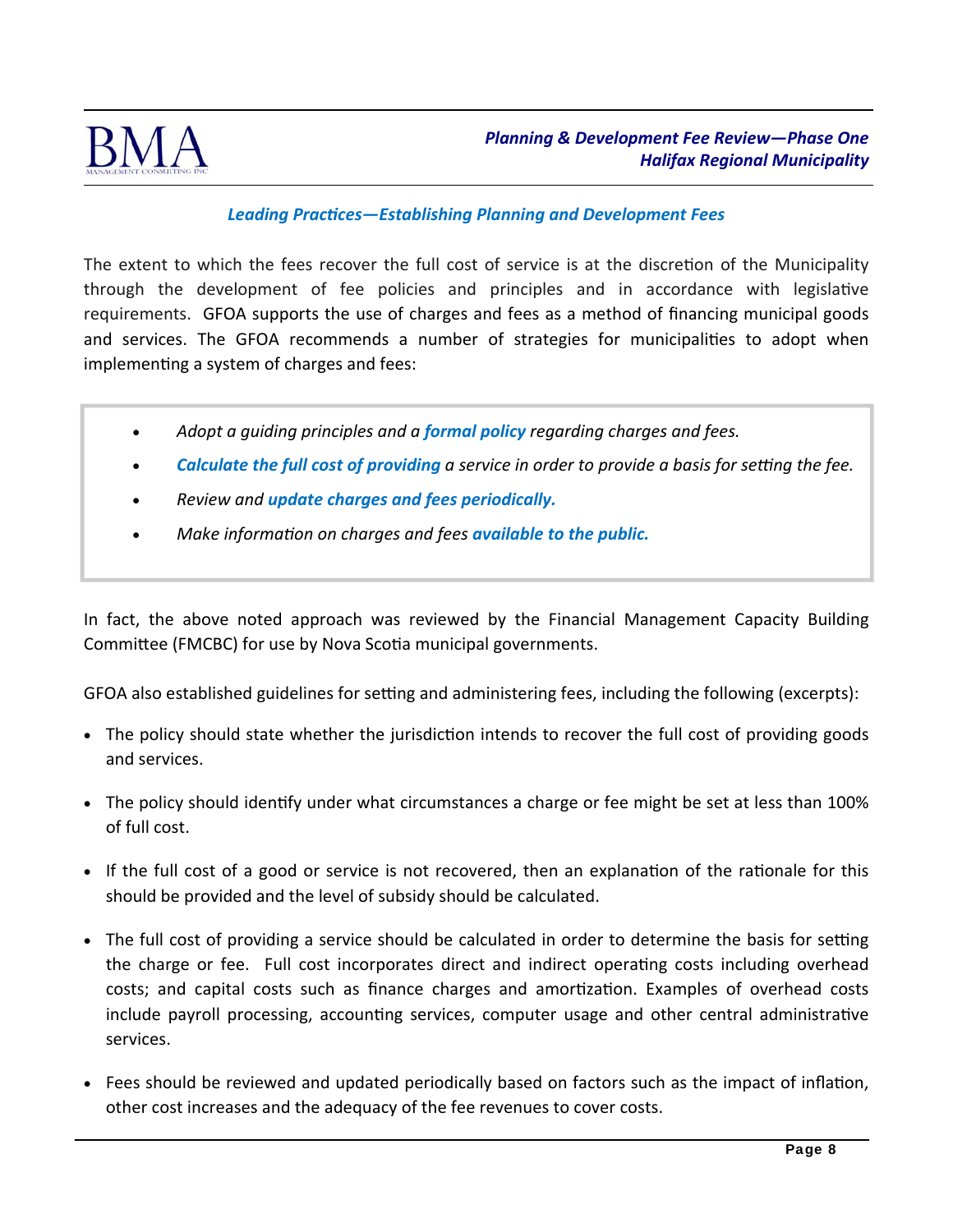

• Information on fees should be available to the public. This includes the municipality's policy regarding full cost recovery and information about the amounts of fees, both current and proposed.

As reflected in an article, Government Finance Review, Fees—Putting Policies and Structures in Place Now for the Future, there are three arguments surrounding the question of why fees should be established:

- *Philosophical—*Individuals should be responsible for the cost of public resources they consume and from which they benefit. For example, if a homeowner is undertaking a renovation of their home and requires a building permit, all costs in reviewing the plans and inspecting construction costs incurred by the City should be reimbursed by the homeowner.
- *Political—*Fees encourage accountability and fair representation by creating a direct relationship between the City and the individual consumer.
- *Economic*—There is a direct correlation between fees, demand and consumption.

It should be noted that there is no single rationale of formulas used by municipalities for setting P&D fees and the extent of taxpayer subsidy. Municipalities need to establish a clear set of policies and principles. A balance in needed. For example:

- Some municipalities may provide some level of subsidy for regulatory permits and fees in an effort to support economic development initiatives and to provide developer incentives to support growth.
- However, subsidized fees has the potential to compromise service delivery standards if it unnecessarily increases demand through speculation and in an environment where budgets are constrained. With high levels of subsidization and during difficult budget cycles, there is additional risk that the resources may be reduced which would negatively impact application processing times.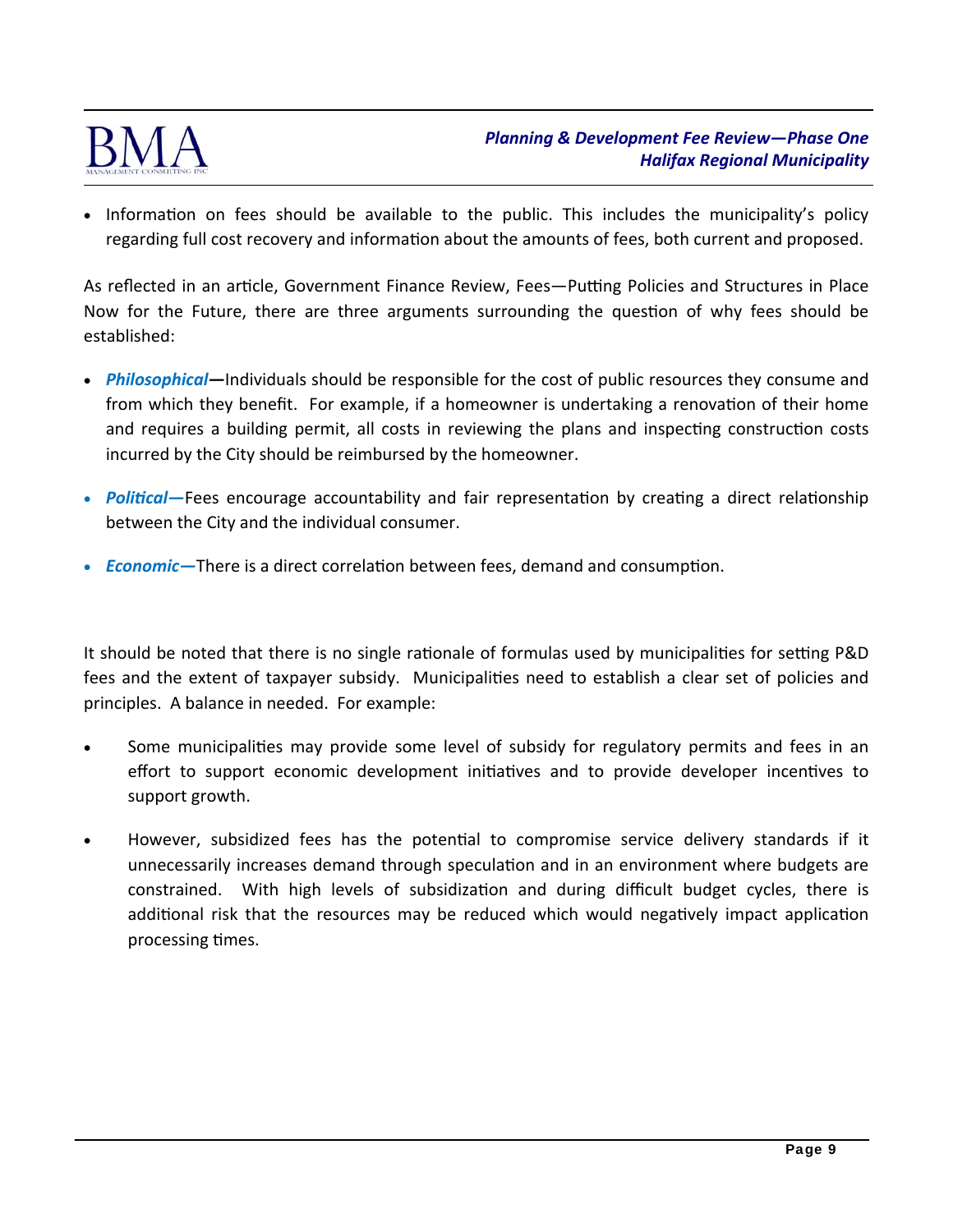

*Summary of HRM's Planning and Development Fees and General Findings*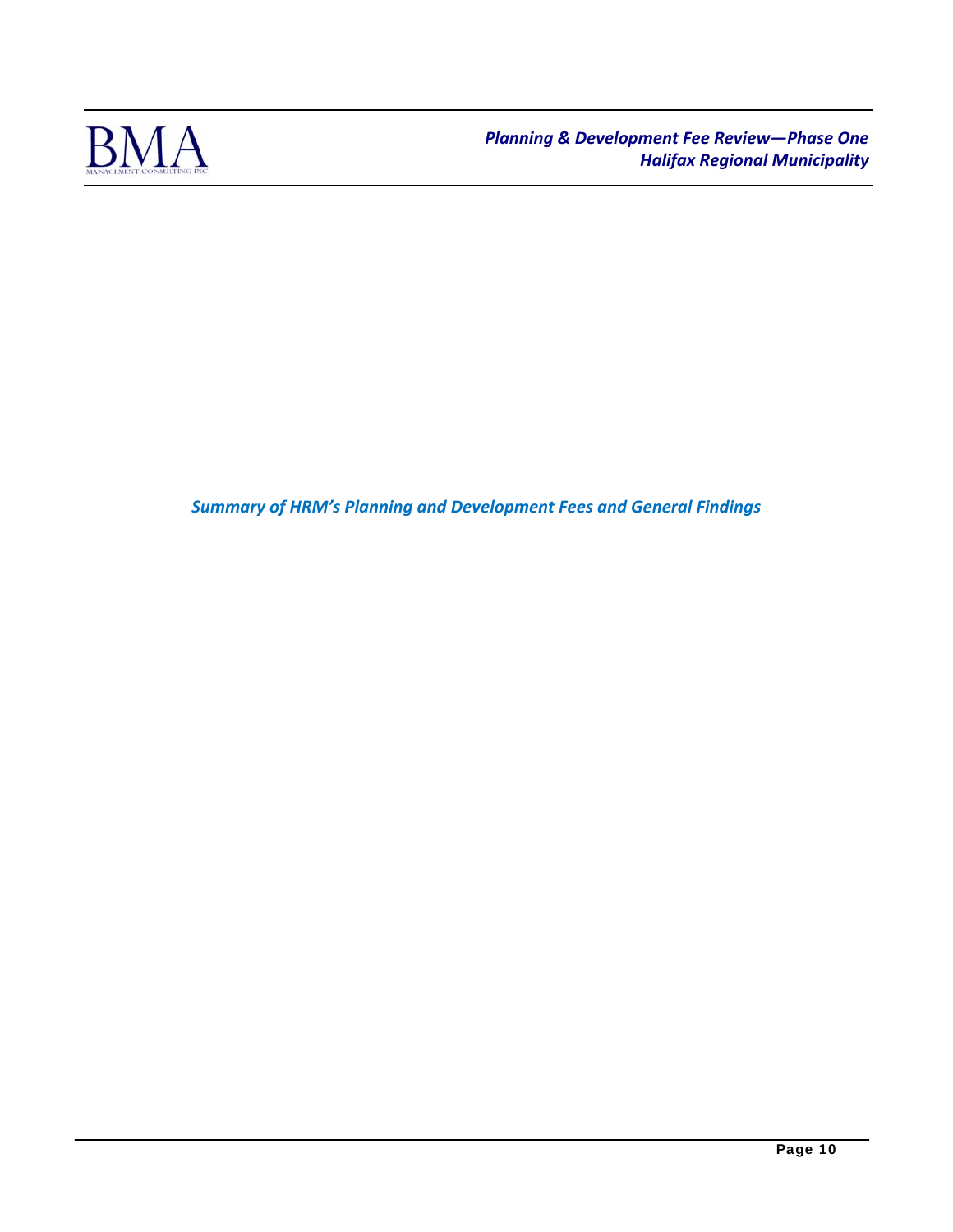

#### **Existing Planning and Development Fees**

The following table provides a summary of the key Planning and Development fees that are currently charged by HRM and that will be reviewed in detail in Phase Two of the project. Note there are additional fees that are not part of this study.

| <b>Service Name Fee Name &amp; Description</b>                                                                       | <b>Fee Amount</b> | <b>Unit</b>        |
|----------------------------------------------------------------------------------------------------------------------|-------------------|--------------------|
| <b>Major Planning Applications</b>                                                                                   | \$1100            | Each               |
| + refundable Advertising Deposit                                                                                     | \$1500            | Each               |
| Intermediate Planning Application                                                                                    | \$330             | Each               |
| + refundable Advertising Deposit                                                                                     | \$1500            | Each               |
| <b>Minor Planning Applications</b>                                                                                   | \$330             | Each               |
| + refundable Advertising Deposit                                                                                     | \$450             | Each               |
| <b>Planning Application Pre-Applications</b>                                                                         | \$330             | Each               |
| Variances                                                                                                            | \$500             | Each               |
| Downtown Halifax Substantive Site Plan Applications                                                                  | \$770             | Each               |
| Development Permits - Multiple, Institutional, Commercial & Industrial<br>(MICI)                                     | \$250             | Each               |
| Development Permits - Low Density New residential and enclosed<br>additions & MICI renos. and leasehold improvements | \$100             | Each               |
| Development Permits - Accessory Structures (including decks)<br>processing fees                                      | \$25              | Each               |
| Zoning Confirmation Letters - processing fees                                                                        | \$100             | Each               |
| Lot Grading By-law                                                                                                   | \$75              | Each               |
| <b>Grade Alteration</b>                                                                                              | \$75              | Each               |
| Open Air Burning By-law Residential Commercial                                                                       | \$50              | Each               |
| Encroachment up to 1.5 sq. metres                                                                                    | \$60              | Each               |
| Encroachment up to 1.5 to 2.5 sq. metres                                                                             | \$95              | Each               |
| Encroachment over 2.5 sq. metres                                                                                     | \$125             | Each               |
| Encroachment other than described subject to an annual rental                                                        | \$1               | Per 0.1 sq. metres |
| Temp Encroachments for traveled way                                                                                  | \$0.30            | Per sq. metre      |
| Temp Encroachments for sidewalk between curb                                                                         | \$0.25            | Per sq. metre      |
| Temp Encroachments for balance of sidewalk and to streetline/property<br>line                                        | \$0.15            | Per sq. metre      |
| Change in Civic Number                                                                                               | \$300             | Each               |
| Change in Street Name                                                                                                | \$2,000           | Each               |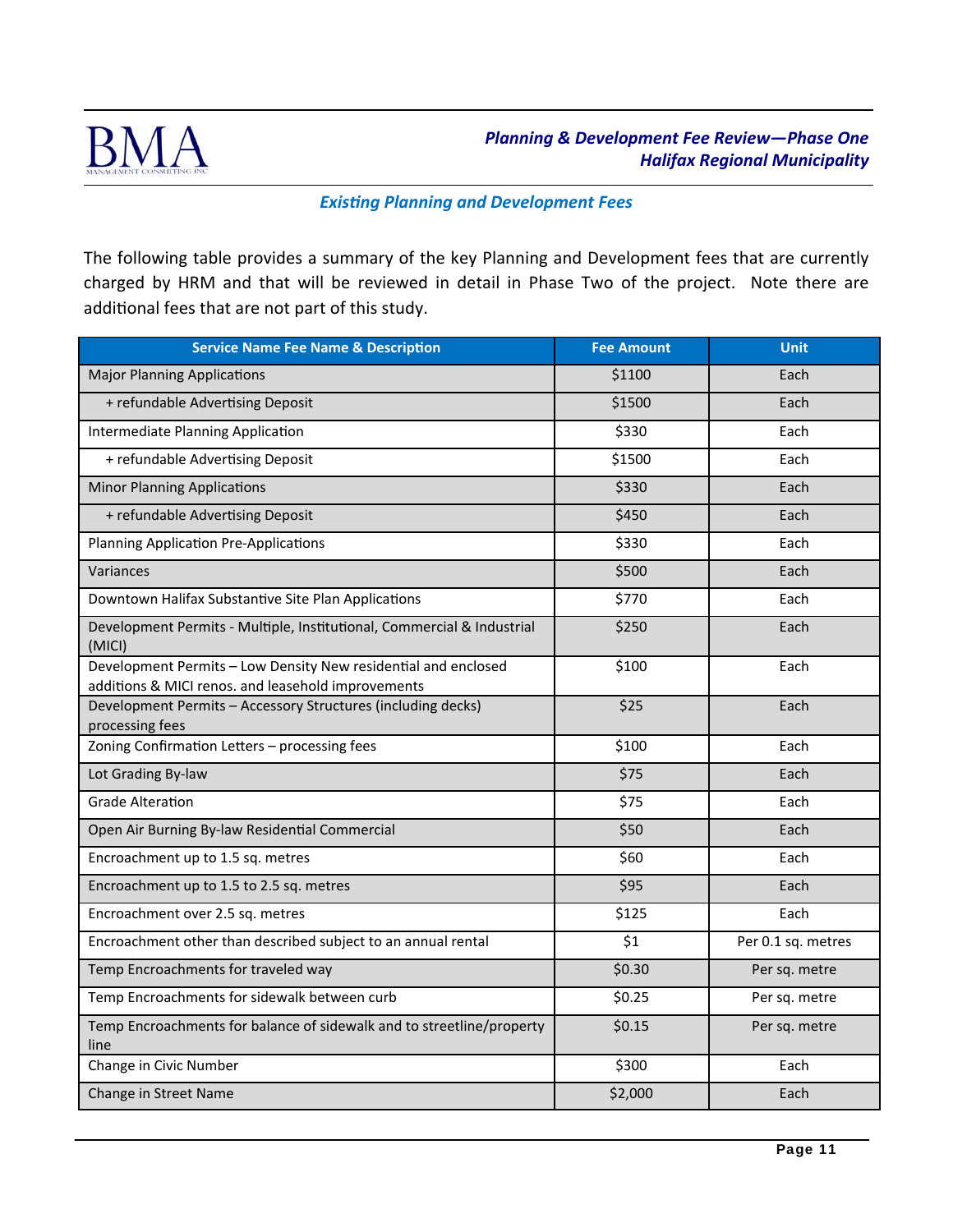

| <b>Service Name Fee Name &amp; Description</b>     | <b>Fee Amount</b> | Unit             |
|----------------------------------------------------|-------------------|------------------|
| <b>Concept Subdivision Application Requirement</b> | \$250             | Each             |
| Tentative Subdivision Application Requirement      | \$250             | Each             |
|                                                    | \$250             | Up to 10 lots    |
| Final Subdivision Application Requirements         | \$500             | Up to 20 lots    |
|                                                    | \$1,000           | Up to 50 lots    |
|                                                    | \$1,500           | For over 50 lots |
| Repeal of a Final Plan of Subdivision              | \$250             | Each             |
| Amend Final Plan of Subdivision                    | \$250             | Each             |

| <b>Service Name Fee Name &amp; Description</b>                    | <b>Fee Amount</b> | <b>Unit</b>                   |
|-------------------------------------------------------------------|-------------------|-------------------------------|
| <b>Building Permits</b>                                           |                   |                               |
| Minimum fee                                                       | \$25.00           | each                          |
| Residential - 4 units or less                                     |                   |                               |
| New or addition                                                   |                   |                               |
| Each floor above grade                                            | \$0.30            | Sq.ft.                        |
| Basement more than 5.5' below grade                               | \$0.10            | Sq.ft.                        |
| Basement 5.5' or less below grade                                 | \$0.25            | Sq.ft.                        |
| Residential - more than 4 units                                   | \$5.50            | Per \$1000 construction value |
| New or addition                                                   |                   |                               |
| Residential attached/detached garage                              | \$0.10            | Sq.ft.                        |
| Non-residential                                                   | \$5.50            | Per \$1000 construction value |
| New or addition                                                   |                   |                               |
| Renovation/Alteration (all other projects including pools, decks, | \$5.50            | Per \$1000 construction value |
| applicable fences)                                                |                   |                               |
| Mobile Home (no permanent foundation)                             | \$25.00           | each                          |
| <b>Plumbing Permits</b>                                           |                   |                               |
| New residential building - 4 units or less                        | \$50.00           | Per unit                      |
| All other residential buildings                                   | \$25.00           | Per unit                      |
| Residential additions and renovations                             | \$25.00           | Per unit                      |
| Non-residential - 5 or less fixtures                              | \$25.00           | each                          |
| Non-residential – more than 5 fixtures                            | \$50.00           | each                          |
| Renew or re-issue Permit                                          | \$25.00           | each                          |
| <b>Occupancy Permit (non-residential)</b>                         | \$50.00           | each                          |
| Occupancy Permit (residential unit that exceeds one year in       | \$100.00          | Per unit                      |
| age)                                                              |                   |                               |
| <b>Demolition Permit</b>                                          | \$50.00           | each                          |
| Solar Collectors                                                  | \$150.00          | each                          |
| Temporary structures/hoarding/barricades                          | \$25.00           | each                          |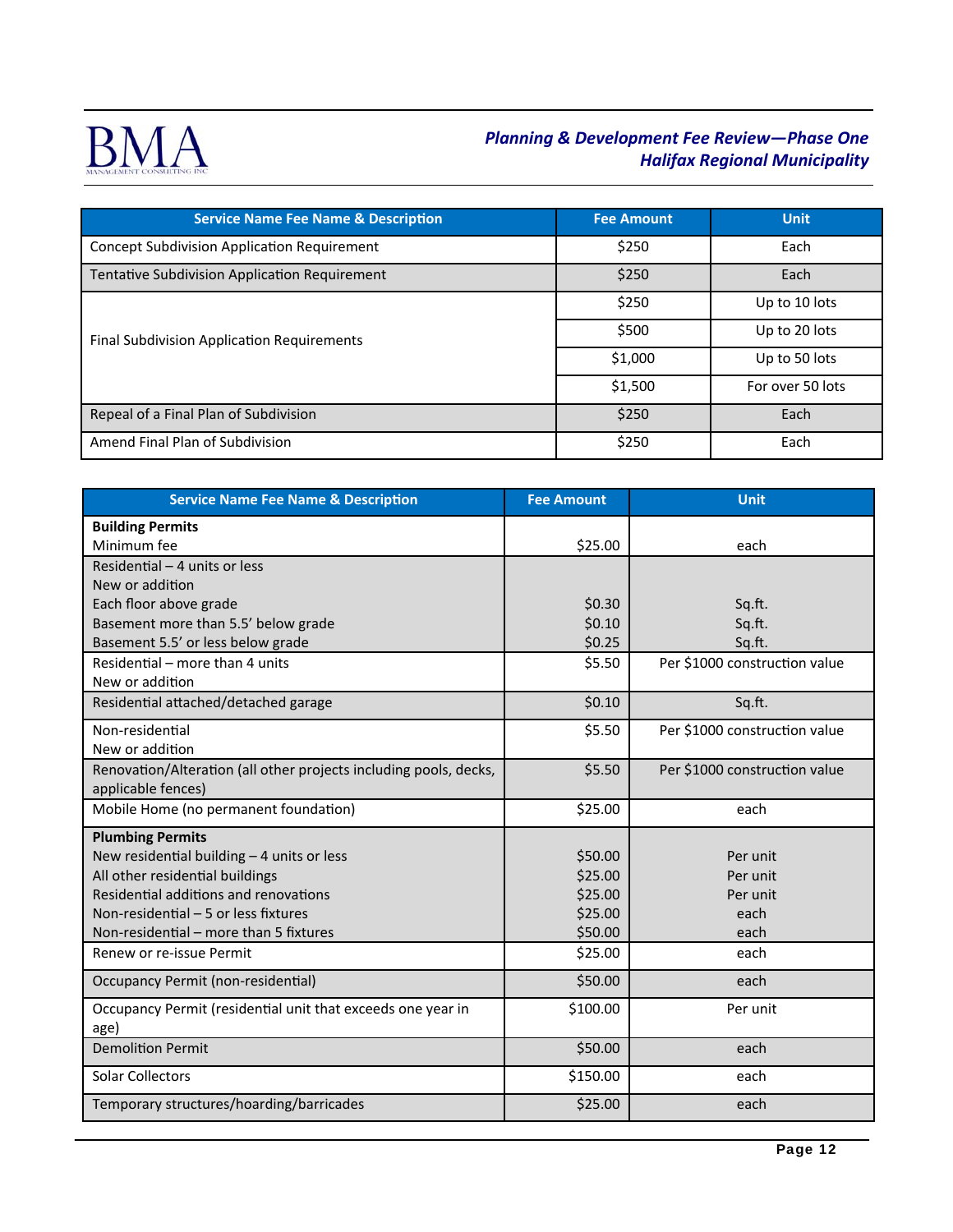

## *General Findings ‐ HRM P&D Fees*

There are a number of key findings and observations with respect to the Planning and Development existing fees and practices which have been summarized in this section of the report.

### **Finding #1: Fee Structure Needs to Be Rationalized**

There is a need to not only update the existing fees to reflect the actual cost of service, but to rationalize the types of fees charged, and the overall fee structure. The following identifies key areas where further analysis and rationalization is required in Phase Two of the engagement:

- There is a need to review the appropriateness of the existing Final Subdivision Application Fee structure whereby there is no appropriate base fee to recognize minimum cost of processing an application; the fee structure has four tiers; for up to 10 lots; up to 20 lots; up to 50 lots and over 50 lots. A common practice in municipalities is to establish a base plus a per unit cost to ensure that the cost of any application, regardless of size, is recovered from the fees;
- There is a greater proportion of infill and intensification projects which introduces new and often more intense land uses within existing neighbourhoods and, as such, are more complex to process which should be reflected in the fee structure;
- Currently, the fee for final subdivision infill and subdivision requiring new infrastructure is the same, but the level of effort to undertake the application review is significantly different and should be recognized in the fee structure;
- There is one Site Plan application fee for downtown Halifax but the types of applications can vary considerably; renovations, new, large renovations, etc. The fee structure should be reviewed to better align with the level of effort required for each type of application;
- The Residential Building Permit fee structure includes a different fee for above grade, split entries and basements 5.5' below grade which is not typical, is administratively cumbersome and should be reviewed;
- The fee for decks is based on a cost of construction with a minimum fee and a development fee which is a more complex fee structure than needed for simple permit applications;
- Planning application fees are not easily understood or transparent for applicants. A fee for each type of application should be identified separately; and
- The existing building permit fee structure charges a fixed plumbing fee of \$50 for 6 fixtures and over for ICI properties; the same fee is charged whether it is a 10 storey hotel or a mid size warehouse with very few plumbing fixtures. Also, the fee for having 5 plumbing fixtures is \$25 and the fee for 6 fixtures is double (\$50), resulting in equity issues.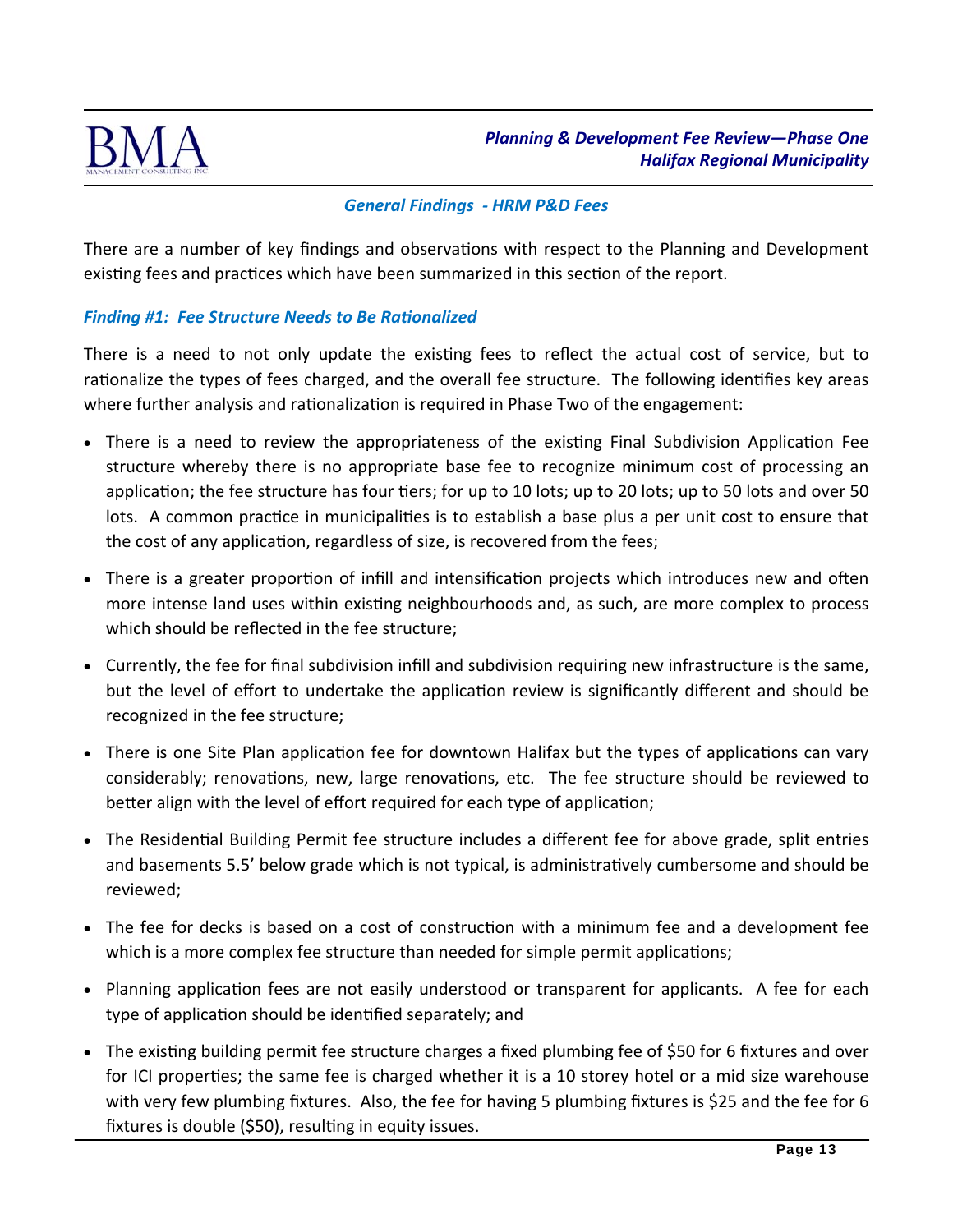

# **Finding #2: Existing Fees are Not Aligned to Resources Expended**

Existing P&D fees have been set without first establishing the full cost of the related services or by fully documenting the level of effort and resources involved in each process. Based on our preliminary analysis and analysis undertaken by HRM, Planning and Development fees are currently not recovering even the direct costs to provide the service.

To illustrate the extent of the current situation, a process mapping exercise was undertaken by HRM in 2014 for an intermediate planning application (land use amendment) to identify all staff involved in the process and the average amount of time spent by staff in each step in the process.

- Staff involved in the application process include Planners, MPPs, Planning Controllers, Planning Technicians, Development Engineers, Development Technicians, Development Officers, Operations Managers, Manager and Director.
- The consolidated average staff time to undertake an intermediate Planning Application was determined to be 220 hours per application.
- The existing fee for a land use amendment (Planning Application) ranges from \$330-\$1,100, depending on the complexity; a recovery of \$1.50‐\$4.55 per hour.
- Similar results are found across other P&D applications in that there is currently *no clear relationship* between the underlying work to support application processes and the existing fees. Planning and Development applications are heavily supported through the tax levy, however, the rationale for not recovering the full cost of service is unclear. Also, as will be shown in the peer benchmarking section of the report, the existing fee is very low in comparison to other municipalities surveyed.
- Efforts are currently underway, as described earlier in the report to streamline the existing processes.

|                        | <b>Total Staff</b> |
|------------------------|--------------------|
| <b>Process Element</b> | Effort (Hours)     |
| Intake                 | 10                 |
| <b>Policy Review</b>   | 17                 |
| <b>Review Team</b>     | 23                 |
| PIM                    | 46                 |
| <b>PAC</b>             | 13                 |
| <b>Staff Report</b>    | 76                 |
| Hearing                | 21                 |
| Closeout               | 13                 |
| Total                  |                    |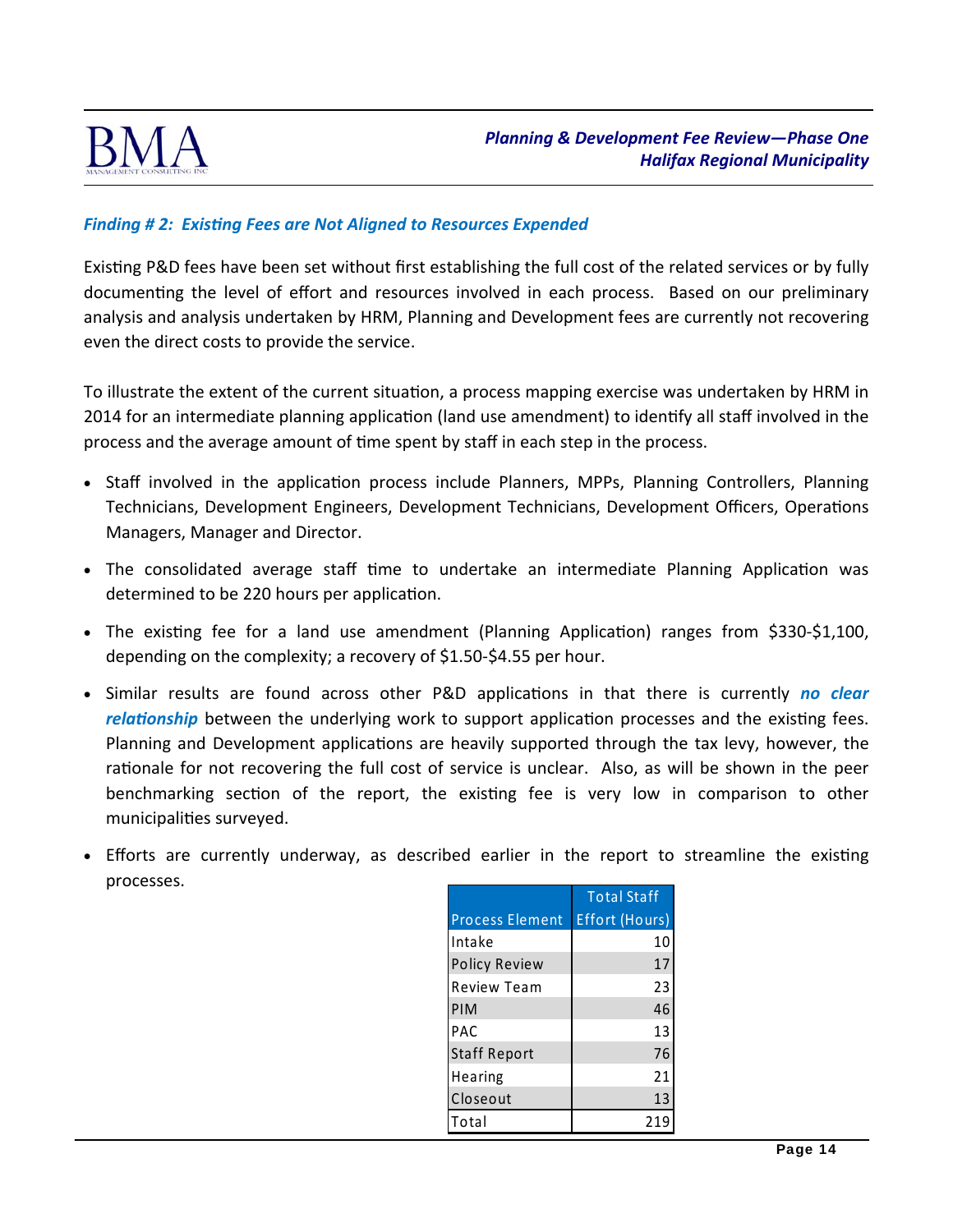

# *Finding #3: Revenues are Well Below the Direct Cost of Services*

Applicants are the primary beneficiaries of development applications. In 2015 \$3.3 million in direct program costs were recovered from the tax levy which is approximately 47% of the direct cost of service. The ultimate development of lands provides direct benefits to the applicant through increased property value derived from expanded land use permissions and greater marketability. The rationale for subsidizing existing development applications through the tax levy is not transparent.

The following table reflects the actual 2015 revenues and expenditures for Building Standards and

Development Approvals:

| Development Approvals and Building |     |                 |
|------------------------------------|-----|-----------------|
| <b>Standards</b>                   |     | 2015            |
| 4905 St. Opening Permits           | \$  | (30,000)        |
| 4906 Subdivision Applic.           | \$  | (58, 554)       |
| 4911 Zoning Fees                   | \$  | (78, 775)       |
| 4912 Signs & Encroachment          | \$  | (27, 690)       |
| 4914 Grade Alterations             | \$  | (13, 850)       |
| 4915 Minor Variance                | \$  | (29, 250)       |
| 4920 Development Permits           | \$  | (197, 925)      |
| 4950 Other Lic. & Permits          | \$  | (38, 849)       |
| 5250 Sales of Svcs-Other           | \$  | (74, 800)       |
| 5253 Subdiv Insp Fees              | \$  | (16, 276)       |
| 5508 Recov External Parti          | \$  | (132, 534)      |
| 4903 Building Permits              |     | \$(2,376,597)   |
| 4904 Plumbing Permits              | \$  | (62, 482)       |
| 4912 Signs & Encroachment          | \$. | (467,500)       |
| <b>Total Revenues</b>              |     | $$$ (3,605,083) |
|                                    |     |                 |
| <b>Compensation and Benefits</b>   |     | \$6,435,370     |
| <b>Other Expenditures</b>          |     | \$.<br>424,092  |
| <b>Total Expenditures</b>          |     | \$6,859,463     |
|                                    |     |                 |
| Net Expenditures                   |     | \$3,254,380     |

In addition, there are also indirect costs such as departmental and corporate overhead costs that are not reflected in the analysis above which are also recovered from the tax levy.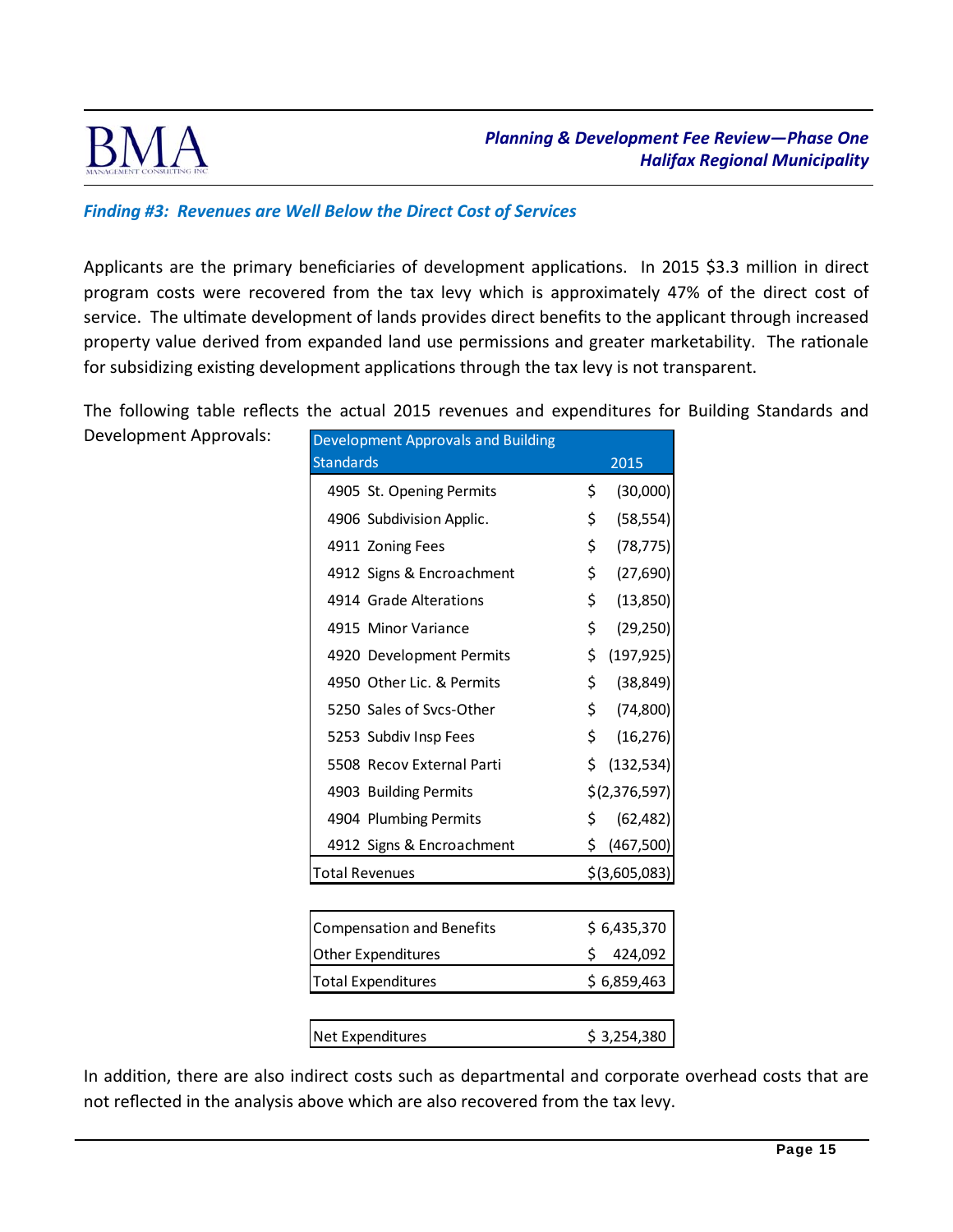

# **Finding #4: Activity Based Costing**

The existing budgeting process does not allocate corporate costs to Departments. As such, the full cost of service is not currently known. In accordance with leading practice research, the calculation of fees should include Direct, Indirect and Corporate Overhead costs as a starting point in setting an appropriate fee. This provides the informaƟon necessary for Council to determine the taxpayer impact if the full cost of providing service is not recovered from fees. A costing exercise based on level of activity should be undertaken for each type of planning application. This is being undertaken as part of Phase Two.

# *Finding #5: Reserve Funds May be Required to Smooth the Impact of Changes in Activity Levels*

The fluctuation in development activity and the associated annual revenues generated from fees poses challenges in managing a service that should be largely recovered from fees. For example, building permit revenues were \$4.5 million in 2014 and \$2.4 million in 2015, a difference of \$1.9 million. The following table reflects the volatility in building permit revenues from 2010 to 2015.



To balance the revenues and expenditures, on an annual basis, is difficult without the availability of reserves. M un icip al op eration sdo n ot h ave su fficient elasticit y to adjust operating expenditures to immediately coincide with the fluctuations in activity. Therefore, changes in development application activity levels would need to be funded by a contingency fund if less than forecast or from changes to the fees annually which poses challenges to applicants. A leading practice of municipalities is to establish permit stabilization and capital reserves to address these fluctuations.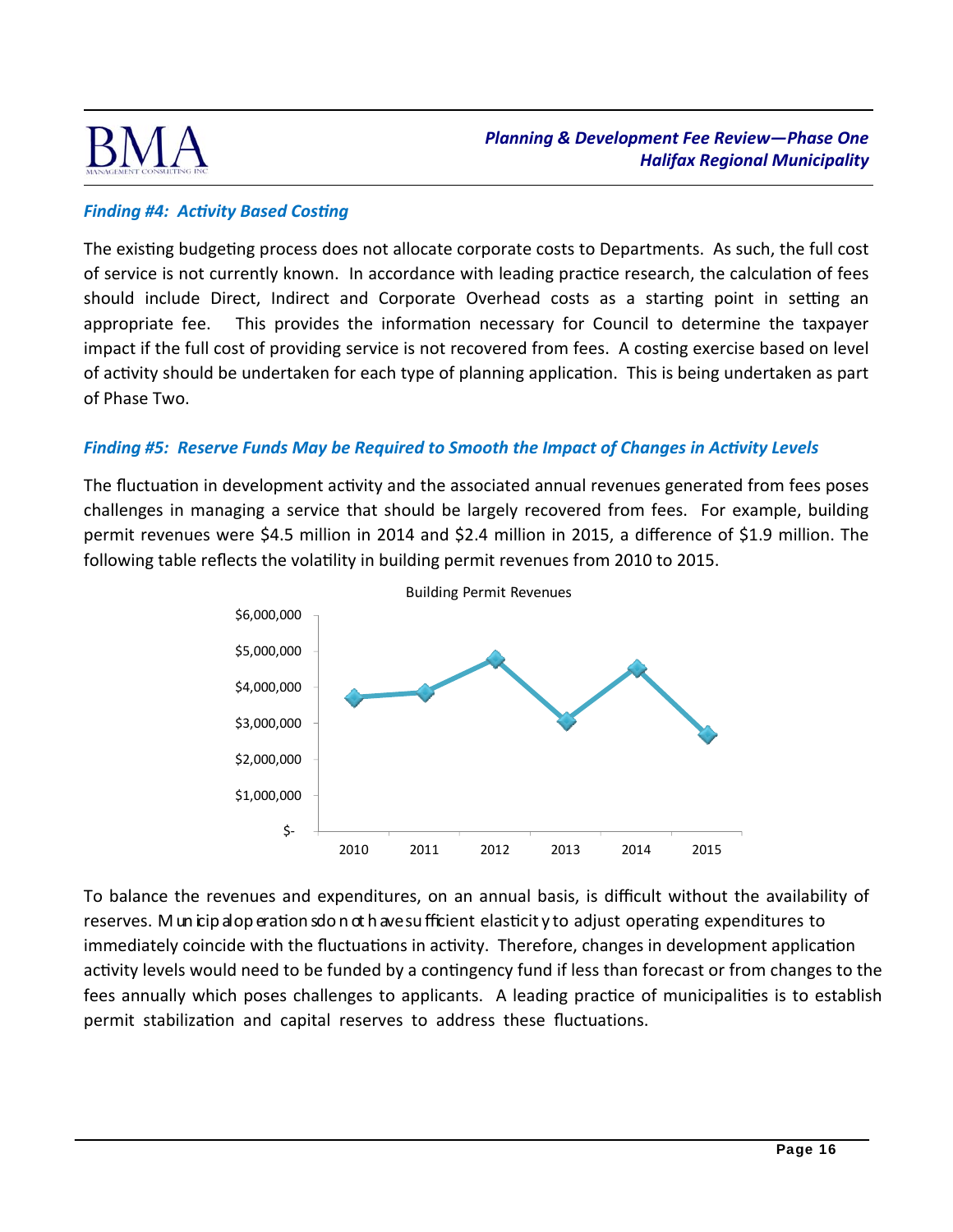

# *Finding #6: Outdated Fees*

P&D fees have not been reviewed or updated in numerous years. There is no recurring process in place to ensure that fees and fee revenues are kept current. Apart from construction value-based fees, Planning and Development Fees have not kept pace with inflation. While expenditures incurred to support planning and development applications have increased annually (e.g. inflation), the fees have remained the same resulting in a reduction in the proportional recovery of costs and an increased reliance on property taxes. Leading practices suggest a need for a detailed review of fees every 4-5 years and a mechanism in place to inflate the fees on an annual basis.

### **Finding #7: Low Fees Can Drive Speculation**

With low P&D fees, speculation may be driving activity levels and expending limited staff resources. This creates inefficiencies in the system and contributes to higher property tax subsidization when the fee for service is considerably lower than the cost to process the application. Too low a fee can drive the workloads and therefore, not economically efficient.

# *Finding #8: Fee Guiding Principles Are Needed*

Currently, there is no P&D Fee Guiding Principle to guide the establishment of fees and to ensure that the existing fees are aligned with corporate goals, objectives and strategic plans. In the absence of a cohesive guiding principle document, fees have been established and managed without a clear set of common principles. The table on the next page summarizes the proposed guiding principles for establishing fees.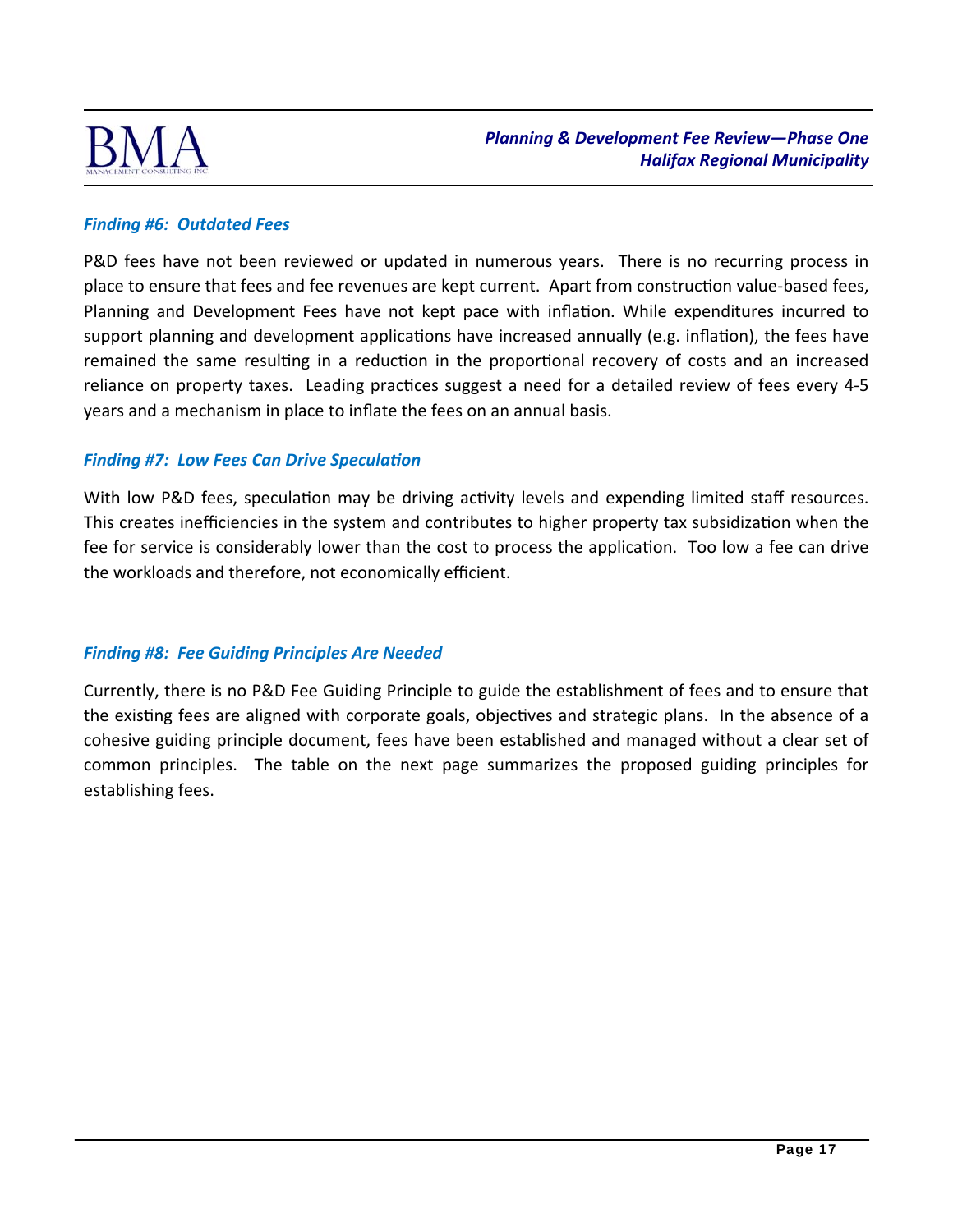

The following provides the *recommended Guiding Principles* for the establishment of future Planning and Development Fees:

### Guiding Principle #1: Service Efficiencies

- Fees for service will be set to reflect the efficient cost level of carrying out the service.
- If inefficient practices are identified (either through a review of internal processes or in relation to peer municipalities), then consideration of the inefficiencies will be taken into account during costing and, where appropriate, measures will be implemented to remove inefficiencies. This supports the need to gradually phase-in fee increases until inefficiencies have been eliminated and service standards are established, approved and implemented.

### Guiding Principle #2: Fairness and Equity

- HRM will distribute the cost of providing the service by charging a fee to applicants who receive direct benefit.
- Planning and development application fees will employ mechanisms that equitably distribute costs between the various types of planning and development applications to avoid cross subsidization.
- HRM will not set the fees beyond 100% of the full cost of the service. Full cost of service will include direct and indirect costs, overhead and charges for the use of capital assets used to provide the service.
- There will be a nexus between revenues from the imposition of a fee and the anticipated expenditure of administrating the service. The fee must reflect the cost of administering the service and should not be for the purpose of general taxation or the raising of revenue.

### Guiding Principle #3: Transparency

• The cost of providing services, the allocation methodology of costs and the pricing structure will be transparent. Information will be provided on the rationale for funding from property taxes when applicable.

### Guiding Principle #4: Predictability

- Stability of planning and development fees will assist the development industry in the planning of projects.
- Knowledge and certainty of fees allows applicants to make more informed decisions.
- Phase-in strategies may be employed to smooth impacts of fee changes over time.
- Applicants will be provided information on service standards.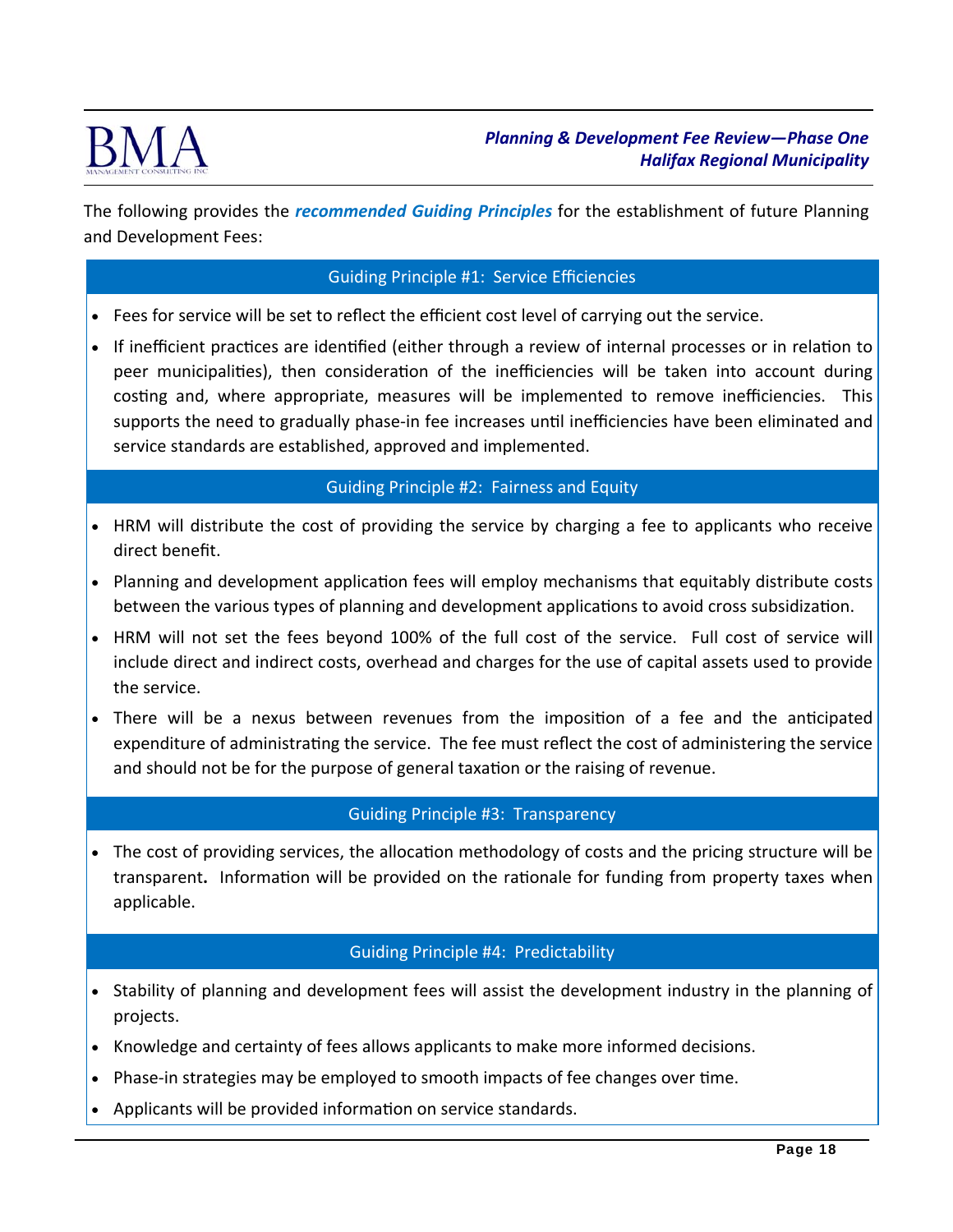

*Peer Municipal Comparison of Fees and Fees Structures*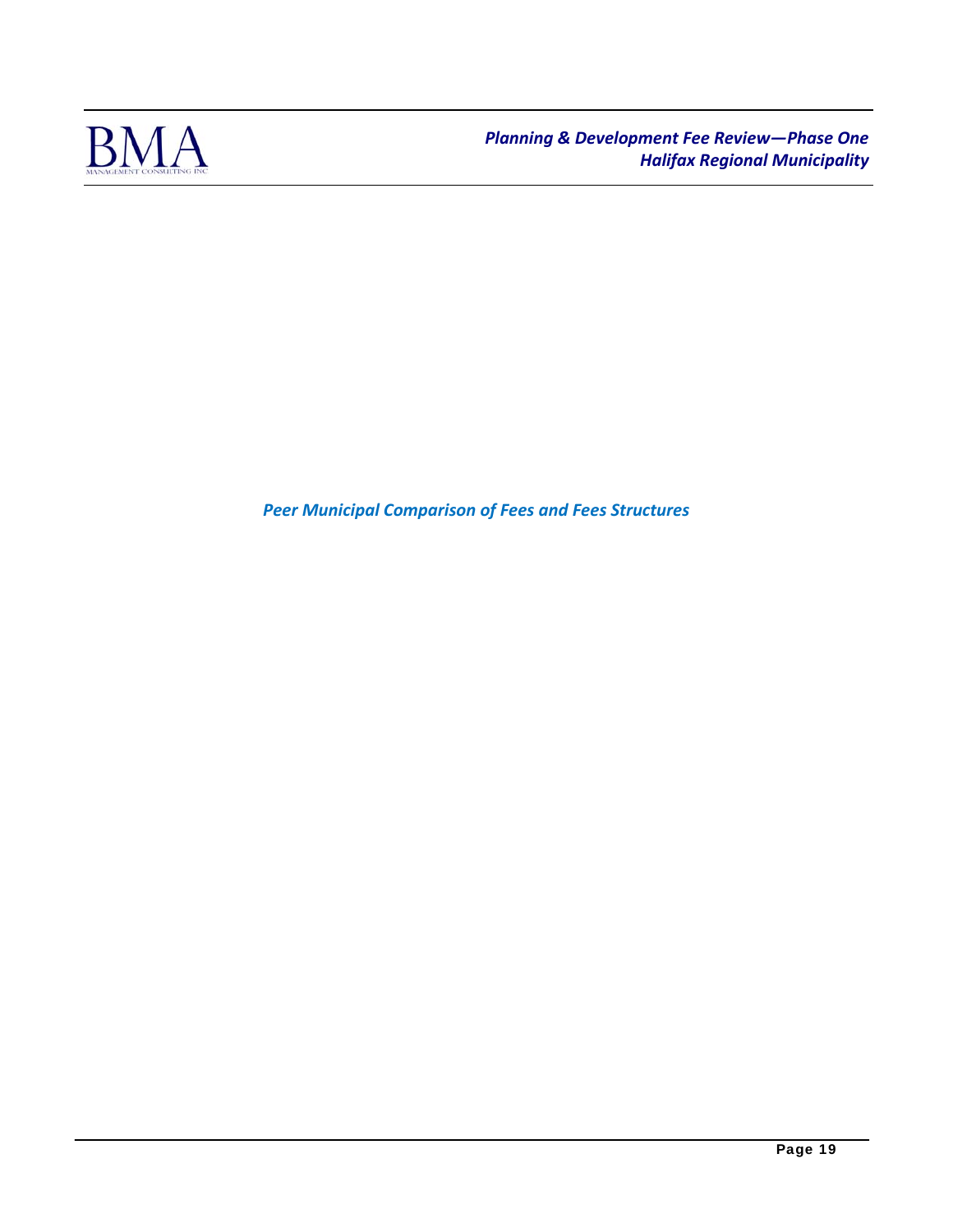

# *Peer Municipal Comparison of Fees and Fees Structures*

Municipalities in the peer benchmarking included Calgary, Edmonton, Regina, Winnipeg, Moncton, Saint John, Ottawa, Kelowna, Hamilton and Markham. Consistent with the practices across Canada in undertaking benchmarking studies for fees, the municipalities were selected to ensure representation from across Canada with a focus on mid to large municipalities in major markets as they generally experience higher processing costs for the following reasons:

- The surrounding municipalities often process lower density forms of residential development whereas the range of applications in large urban municipalities includes: industrial, institutional, commercial, environmental, high-density residential and downtown related;
- There tend to be more complex issues involved with planning applications in a larger urban setting such as the provision of services, transportation, noise, heritage preservation, etc. requiring more time/resources to review and resolve;
- There are often more interest groups and more stakeholder consultation relating to applications in larger urban centres requiring more consultation;
- Trend toward intensification and infill applications in urban municipalities which often require significant efforts, compared with smaller municipalities that experience more greenfield development which is often less contentious;
- Population density leads to a greater amount of people being affected by a planning application resulting in higher circulation costs; and
- There are specialized professionals (e.g. Heritage Planner, Urban Designer, Landscape Architect) dealing with many applications in larger urban centres.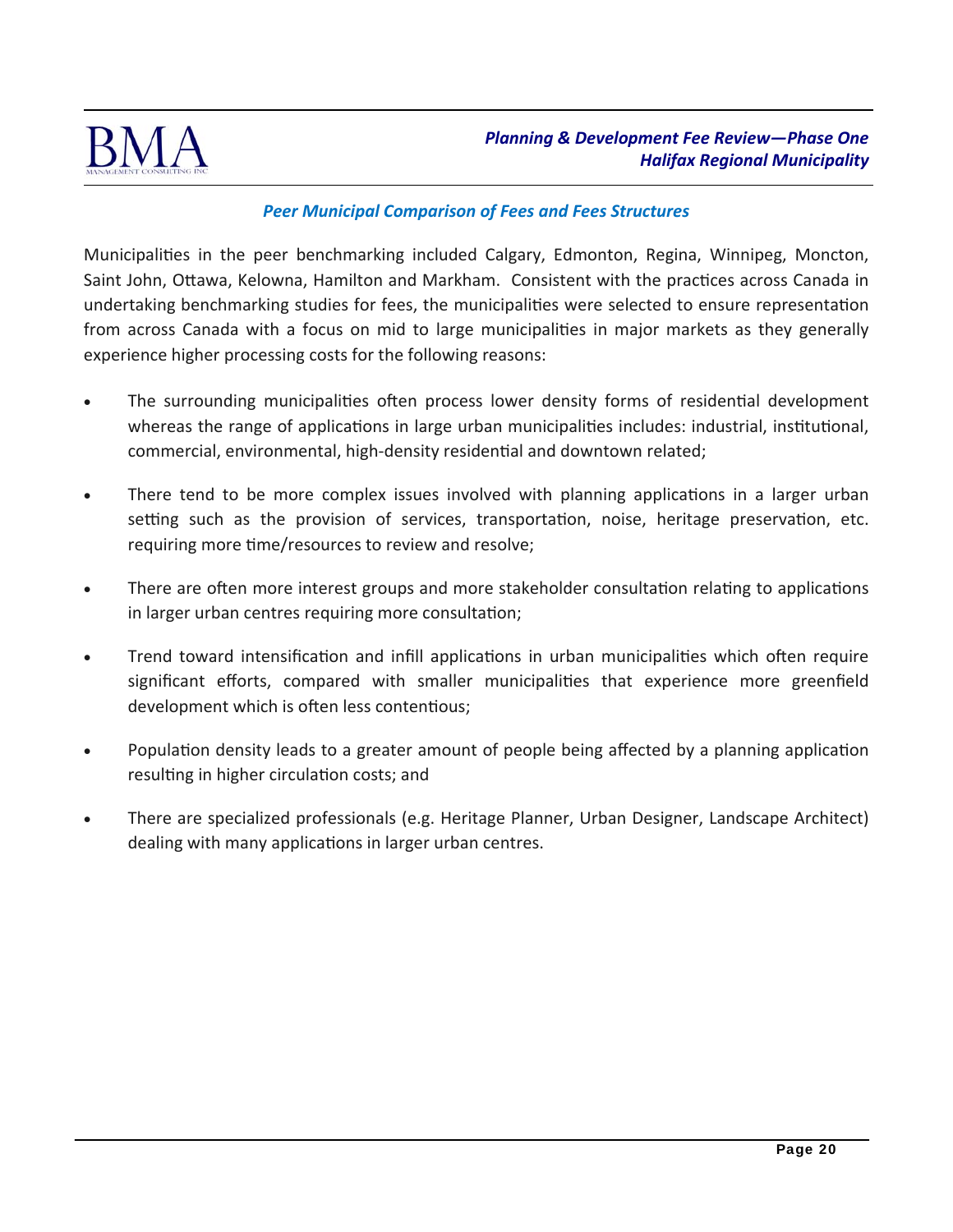

# Planning Fees

There are many variations across Canada in terms of the fee structure, the extent of cost recovery and the actual fees charged. These are driven by legislations, regulations and Council approved fee policies, market conditions and the overall goals and objectives of a municipality.

As shown below, the *planning fees in HRM are the lowest in relation to peer municipalities.* 



Municipal Plan Amendment

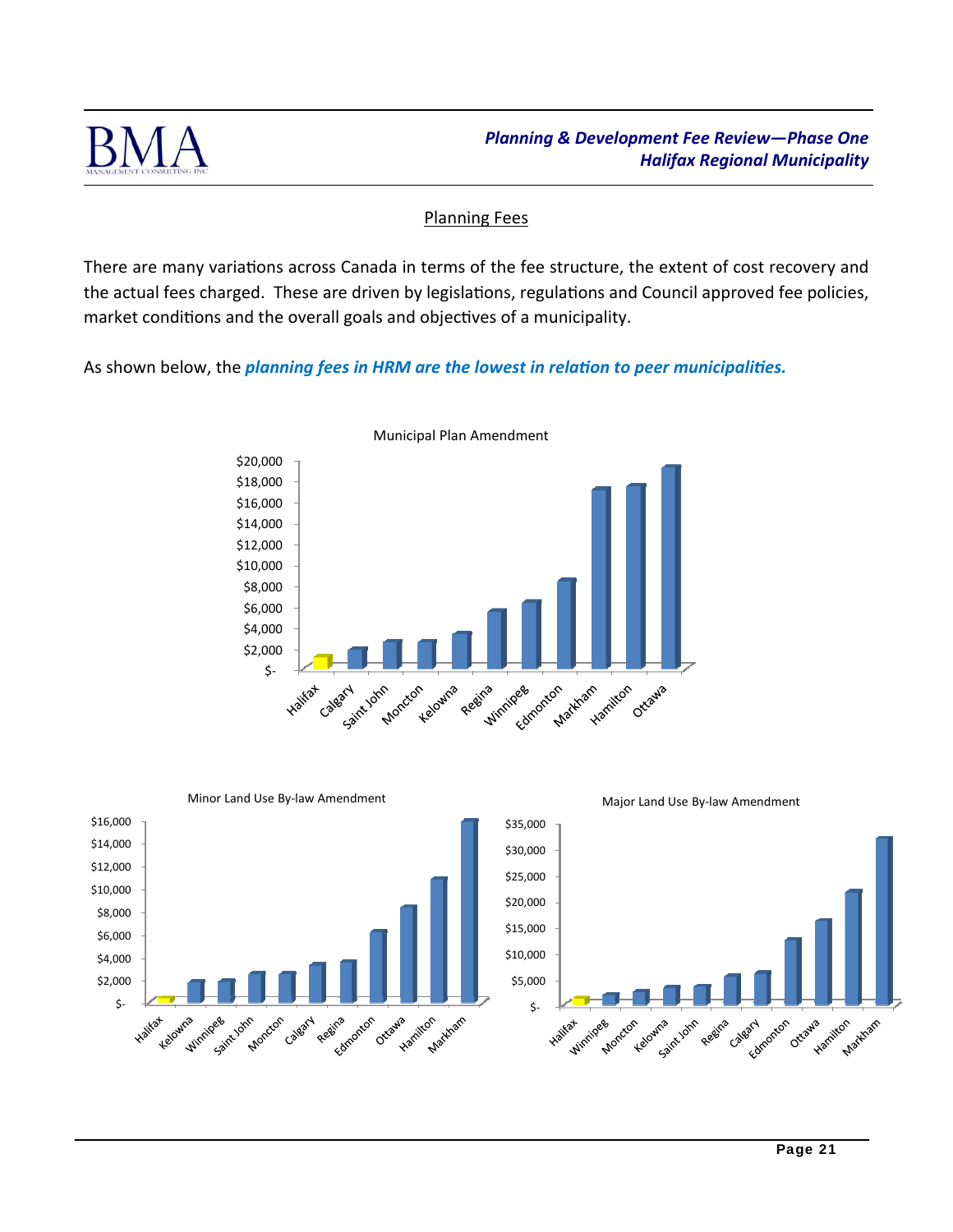

- Of all major urban municipalities surveyed, HRM has by far, the lowest planning fees.
- A common argument that is made by development industries against increasing fees is that there is the potential to drive development to surrounding municipalities with lower fees. following provides our observations based on discussions with other urban municipalities that should be taken into consideration in the fee setting process:
	- HRM processes a wider array of applications than surrounding municipalities including institutional, residential infill, high density residential, industrial, downtown redevelopment, etc. and as such, the cost of service is greater. Further, these more complex applications are not commonly processed in the surrounding municipalities.
	- The infrastructure to support major development in small neighbouring communities is considerably less than in HRM and as such, the feasibility for development differs.
	- While fees in surrounding neighbouring municipalities should be considered, research undertaken by peer municipalities indicate that it is difficult to identify a correlation between an increase in planning application fees and a reduction in low density residential development to these surrounding municipalities given that these planning application fees make up a very small component of the overall expenses of a development project.
	- Developers take into consideration many factors in determining where to develop including the overall amenities and quality of life factors that differ significantly between large urban areas and smaller communities. In addition to planning and development fees there are also other fees that impact the cost of service including water fees and development charges.
- Overall, most municipal fee structures charge a fee based on the complexity and/or size of the development, consistent to some extent in HRM. For example, a major and minor zoning amendment (land-use amendment) is charged in all municipalities except Moncton and Winnipeg but the definitions of major and minor and the premium charged by municipalities varies. HRM has a minor and major amendment fee for planning applications, however, the differential between minor and major is largest in HRM. This is an area where further analysis through a process mapping and activity based costing exercise will be undertaken in Phase Two.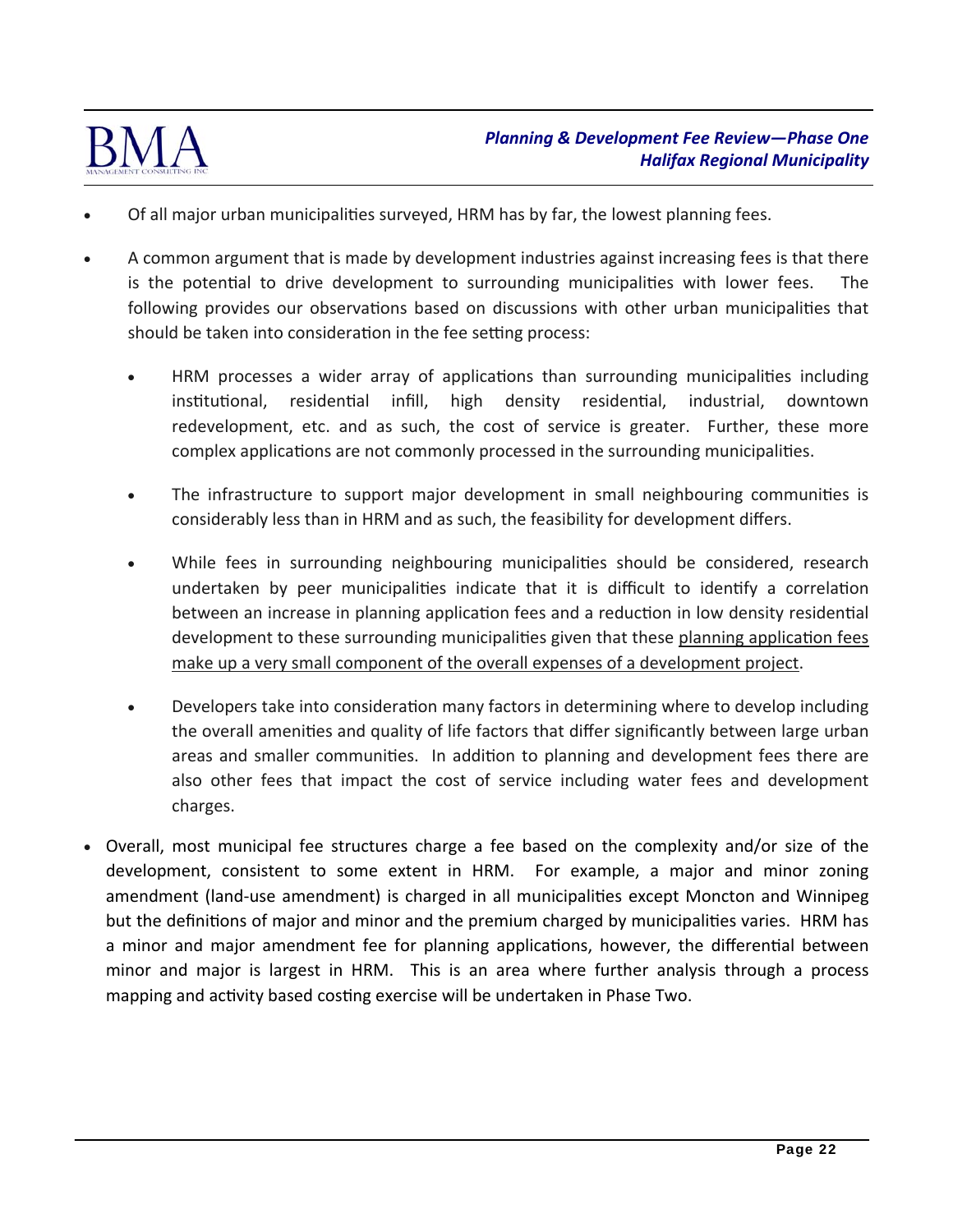

### Development Fees

- Plan of Subdivision and Condominium fee structures vary across the peer municipal survey. Because of the differences in fee structures, in some cases, direct comparisons for fees is a challenge without modeling the cost based on a prototype development. For example for a Plan of Subdivision, some municipalities charge a base fee plus a per unit/lot/ area fee, or just one or the other. In this case, a prototype application has been identified (e.g. Subdivision 25 units).
- Calgary, Moncton, Regina, Winnipeg and Saint John have a base fee plus a per unit fee.
- Edmonton has a different fee for subdivisions by property class (residential, multi-residential, commercial and industrial). There is also a separate fee to distinguish between a greenfield condominium versus conversions of existing buildings. Edmonton also charges a fee for recirculation from  $3<sup>rd</sup>$  and subsequent reviews.
- Hamilton has a separate fee for revisions and extensions of a subdivision and condominium agreement to recognize the additional effort expended and a desire to recover the full cost of service from direct beneficiaries.
- Winnipeg charges a fee for amendments to Subdivision applications.
- Discounts—Often, a development proposal will be subject to multiple development applications, which may be processed simultaneously. To recoup the cost of administering these applications, municipalities charge a fee that reflects the amount of staff time typically required to process the combined development application and offer discounts to reflect the economies of scale.
	- Hamilton offers a discount on application fees (25%) when more than one application is required, (e.g. OPA, Zoning, Subdivision).
	- Saint John offers a discount of the application fee of 30% when a rezoning and plan amendment is required.



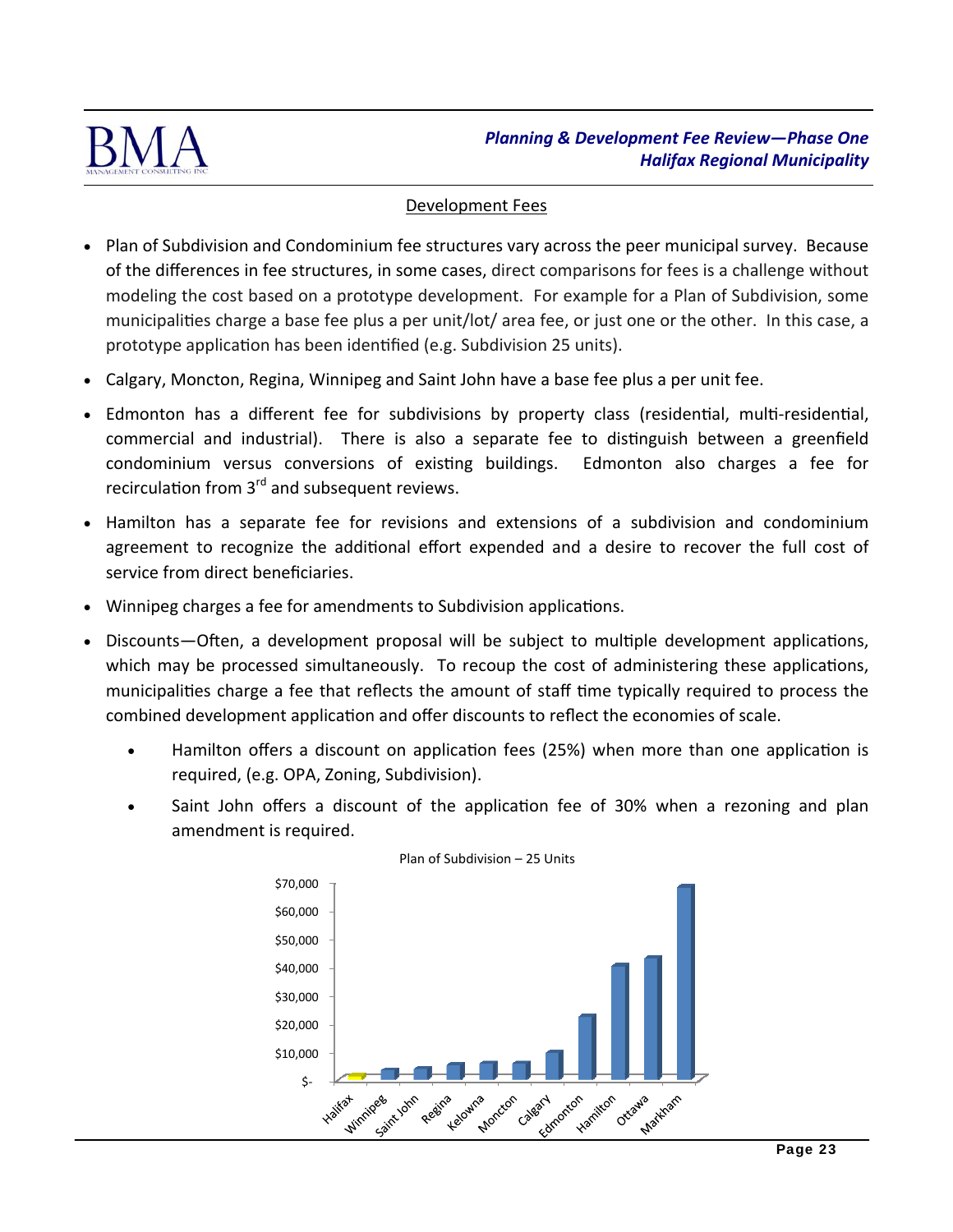



# As shown above, the building permit fees in Halifax is the lowest in the survey of peer comparators. Findings on building permit fees include the following:

- Most municipalities surveyed have a re-inspection fee to recoup the cost of service and support economic efficiencies;
- Most municipalities have one fee which includes basements and plumbing fixtures;
- For commercial and industrial applications, some municipalities charge on a cost per  $m^2$  basis and others on a cost per \$1,000 of construction (e.g. Halifax); and
- Nova Scotia municipalities are required to undertake 8 mandatory inspections for residential development. This increases the cost of service compared with Regina, for example, with less prescriptive inspection requirements.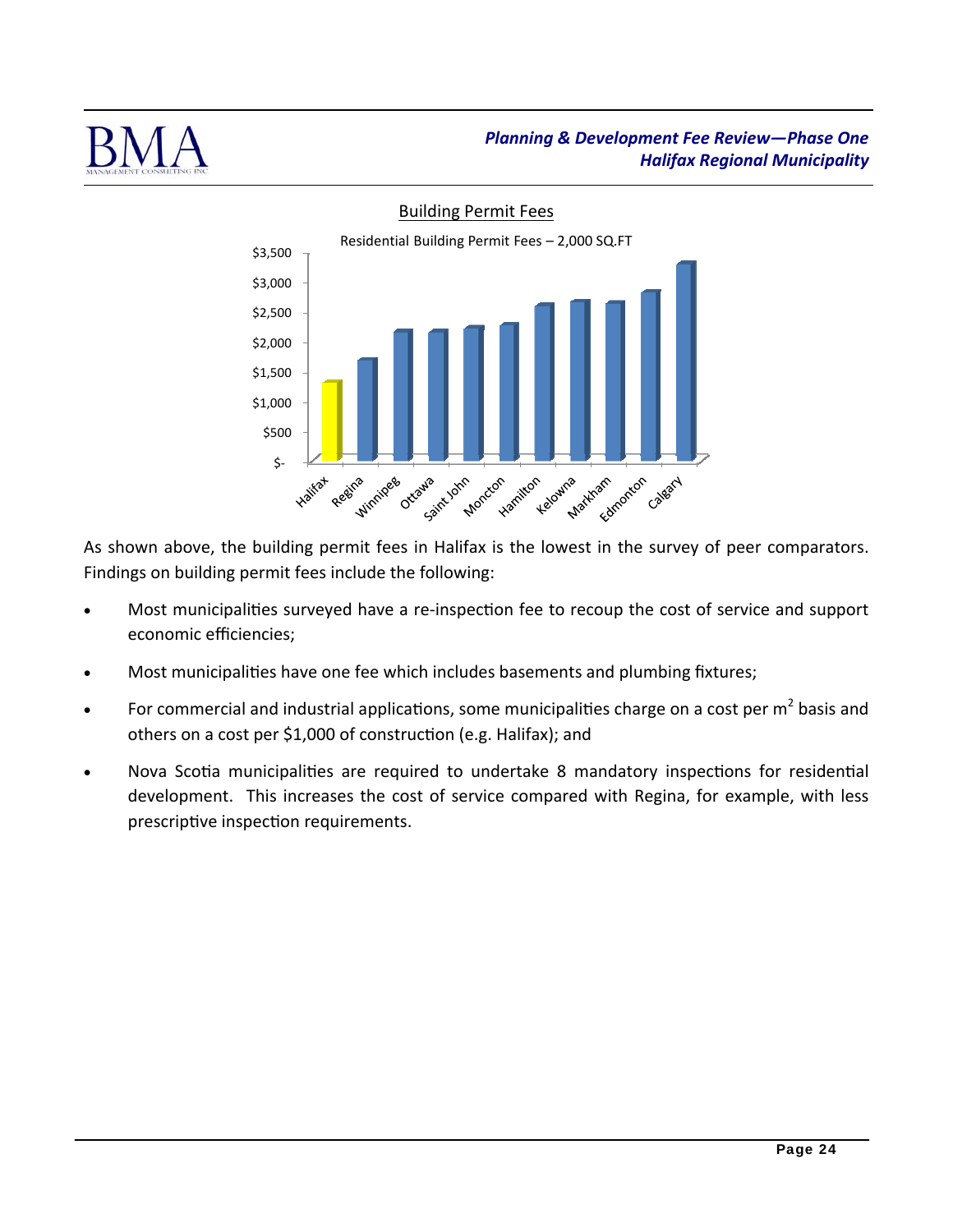

**Key Considerations in Establishing A Fee Cost Recovery Strategy**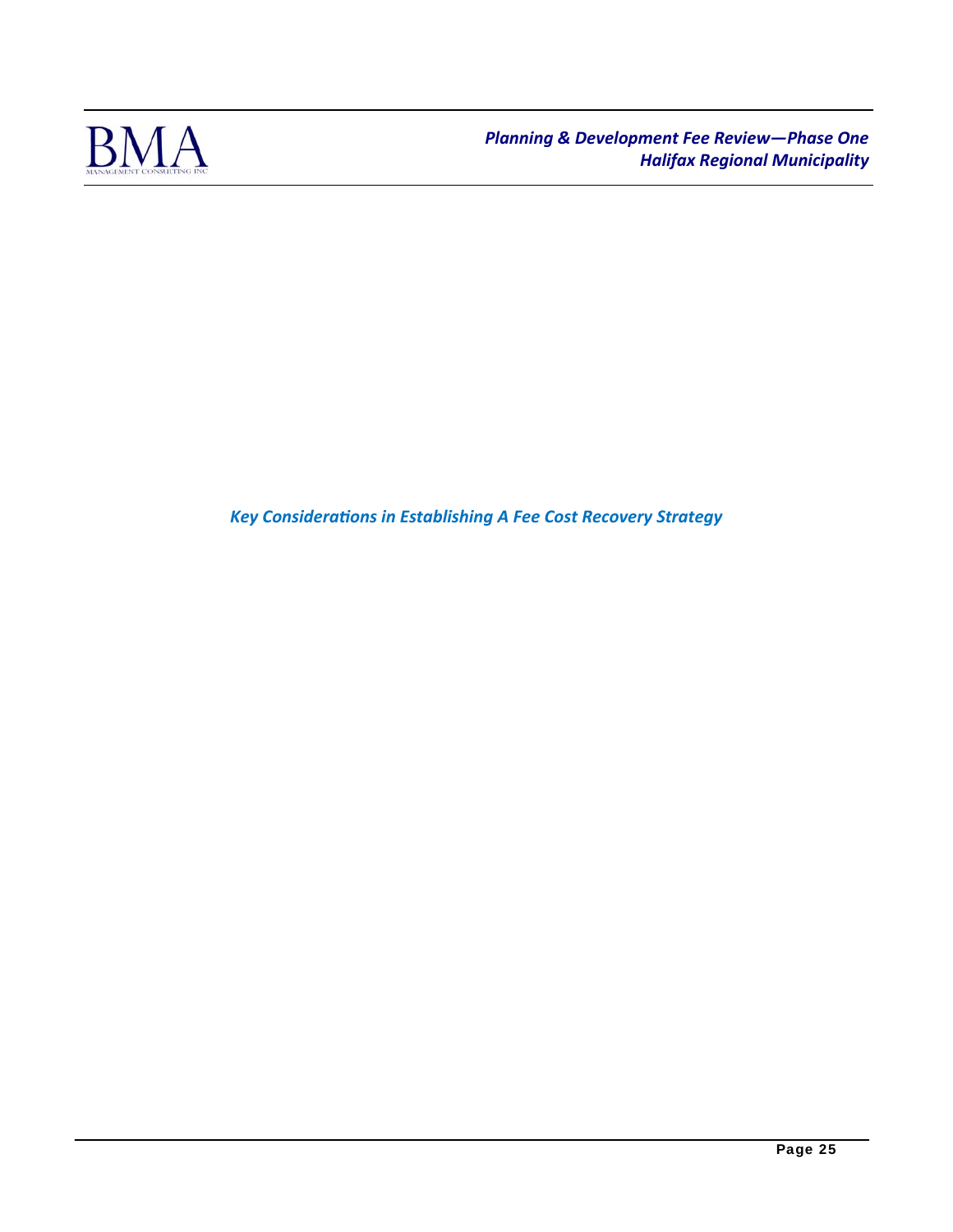

# *Key ConsideraƟons in Establishing A Fee Cost Recovery Strategy*

A key factor to consider in developing a Guiding Principles and ultimately a Fee Policy for Planning and Development applications is whether specific services or costs should be recovered from *a fee* or from the *general property tax base*. A practice that is widely used across the municipal sector is to consider the type of the service, who derives benefits, when to charge fees and the extent to which the fee will recover the full cost of service. Services delivered by municipalities are generally classified into the following major categories:

- **Public Service:** Benefits the general public; it is impossible to exclude someone from using or enjoying the benefits provided by the service (e.g. Police Services).
- *Mixed Service*: Benefits the general public as well as the specific individual, group or business using the service (community services, programmed recreation services).
- *Private Service*: Benefits specific individuals, groups or businesses; it is possible to prevent someone from using the service (land-use, subdivisions, building permits).

Municipalities must evaluate whether the benefits each service provides accrue directly to specific individuals or groups of individuals (a private service), and should, therefore, be paid for by users of the service through a fee; or whether the service benefits the entire society (a public service) and should be funded from the property tax revenues. There are also services that have characteristics of both.

Factors that typically support a *high recovery of costs from fees* include the following:

- 1. To manage demand and encourage the efficient use of services. *Comment***:** HRM staff identified existing challenges in terms resources in planning applications. HRM would benefit from addressing this imbalance to ensure the efficient and effective use of existing resources by increasing the extent of fee cost recovery from beneficiaries.
- 2. Service is regulatory in nature and voluntary compliance is not expected to be the primary method of detecting failure to meet regulatory requirements. **Comment**: This is consistent with the approach used for building permits, plan reviews, and subdivision review fees.
- 3. Use of the service is specifically discouraged. Police responses to disturbances or false alarms might fall into this category as does garbage collection.  $N/A$ .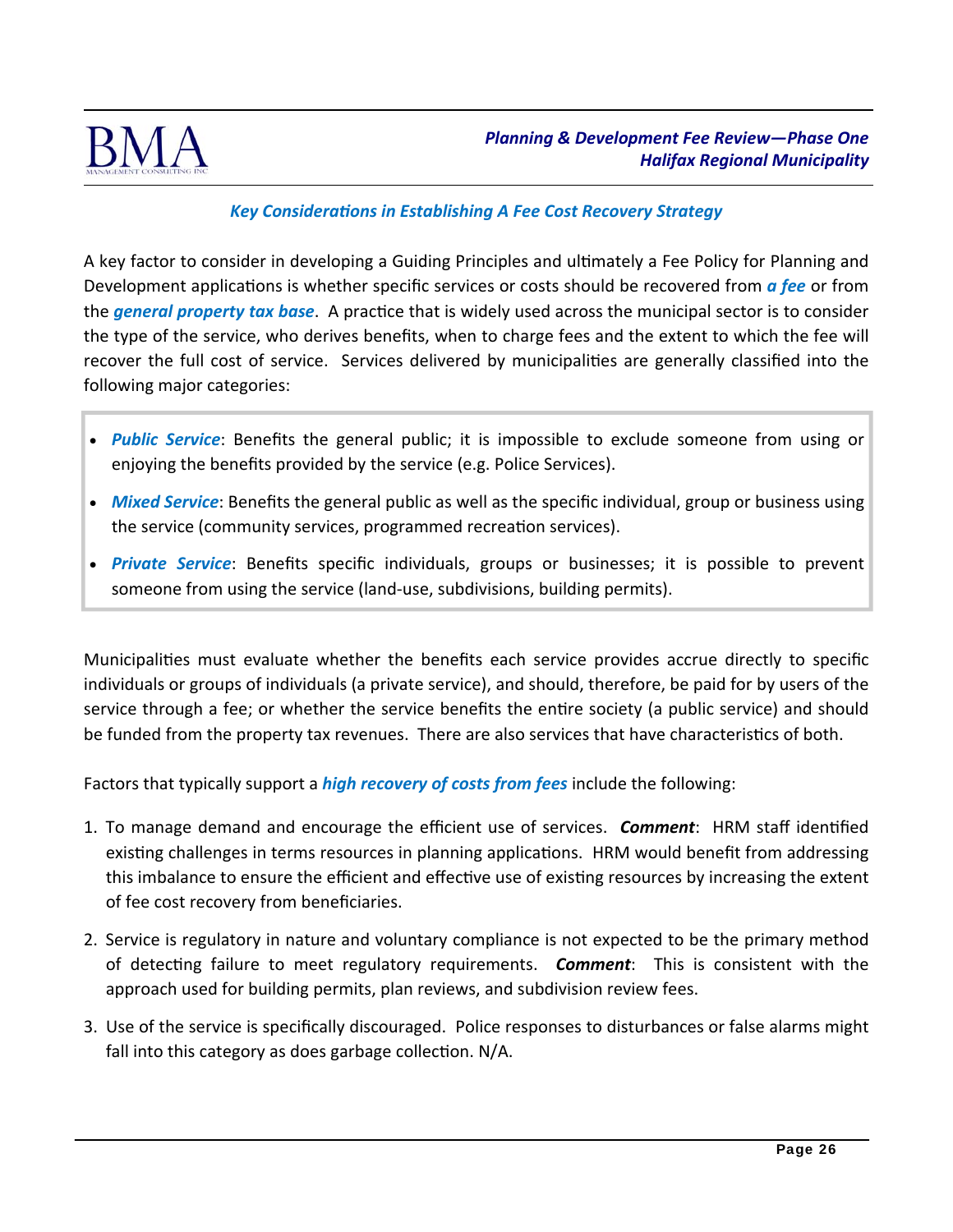

Factors that typically support *some level of subsidization* include the following:

- 1. Where volume may be adversely affected by the fee level sometimes referred to as "elasticity of demand" – especially in areas where there are high fixed costs. *Comment*: Planning and Development fees are generally a small percentage of the overall development costs.
- 2. Where a reduced or subsidized rate will benefit identified groups or individuals who cannot otherwise afford. *Comment:* This is not readily applicable in the development industry.
- 3. Where competitive pressure may constrain the ability to raise fees. *Comment*: Within HRM there is little competitive pressure. Fees in municipalities where alternative development locations would be feasible are a consideration.
- 4. As a means of encouraging activities or patterns of use (e.g. prime time and non-prime arena ice time use). N/A.

Planning and Development applications are in place to ensure that development is undertaken in accordance with legislative and regulatory requirements, however, as mentioned previously, the ultimate development of land provides a direct benefit to the applicant. Private interests stand to gain from the planning application process through increased property value derived from expanded land use permissions and greater marketability. Also, as discussed previously, while the service satisfies the conditions for full cost recovery, only a small portion of the planning costs are currently being recovered from fees with the remainder being recovered by property taxes.

### *Peer Comparison*

The vast majority of municipalities surveyed operate on a full cost recovery basis to process planning and development applications and undertake the required inspections. Research from other peer municipalities reflects recognition that planning application fees typically represent a small percentage of development project costs. Further, peer municipalities surveyed indicated that there is a need to maintain a reasonable level of fees from revenues to help support Planning's ability to maintain and continually improve upon a level of services which is important to the development community.

Specifically, municipalities attempt to recover 100% of all costs of building services through building permit fees. Building Departments are typically operated as an "Enterprise Model," which means that building permit fees are established to recover 100% of the costs of the operations. This includes the City of Calgary, the City of Edmonton, the City of Kelowna, the City of Regina, the City of Winnipeg, the City of Markham, the City of Hamilton and the City of Ottawa. Further, the vast majority of municipalities surveyed also attempt to recover the full cost of processing planning and development applications (excluding Planning policy).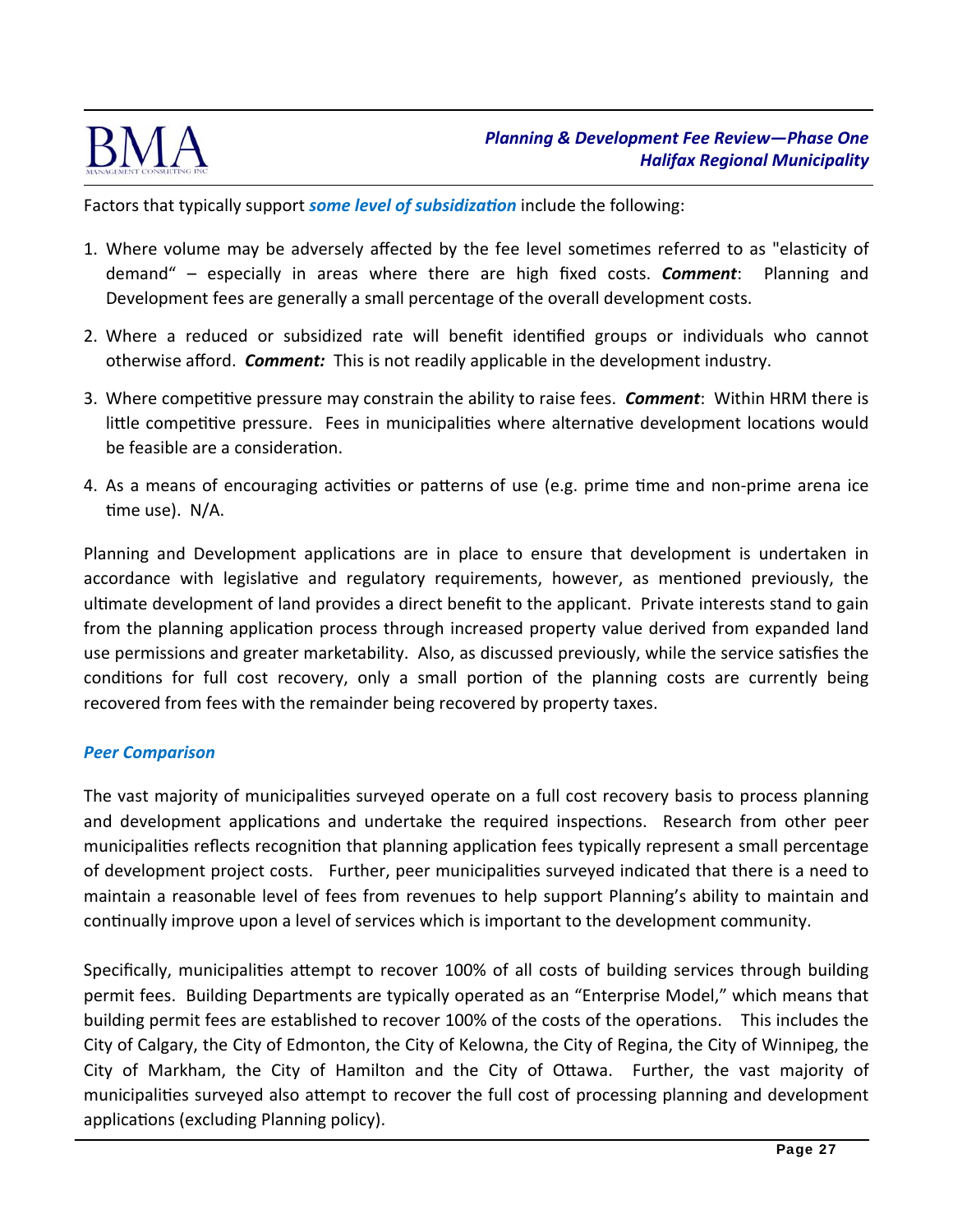

*Service Standards and Performance Measurement*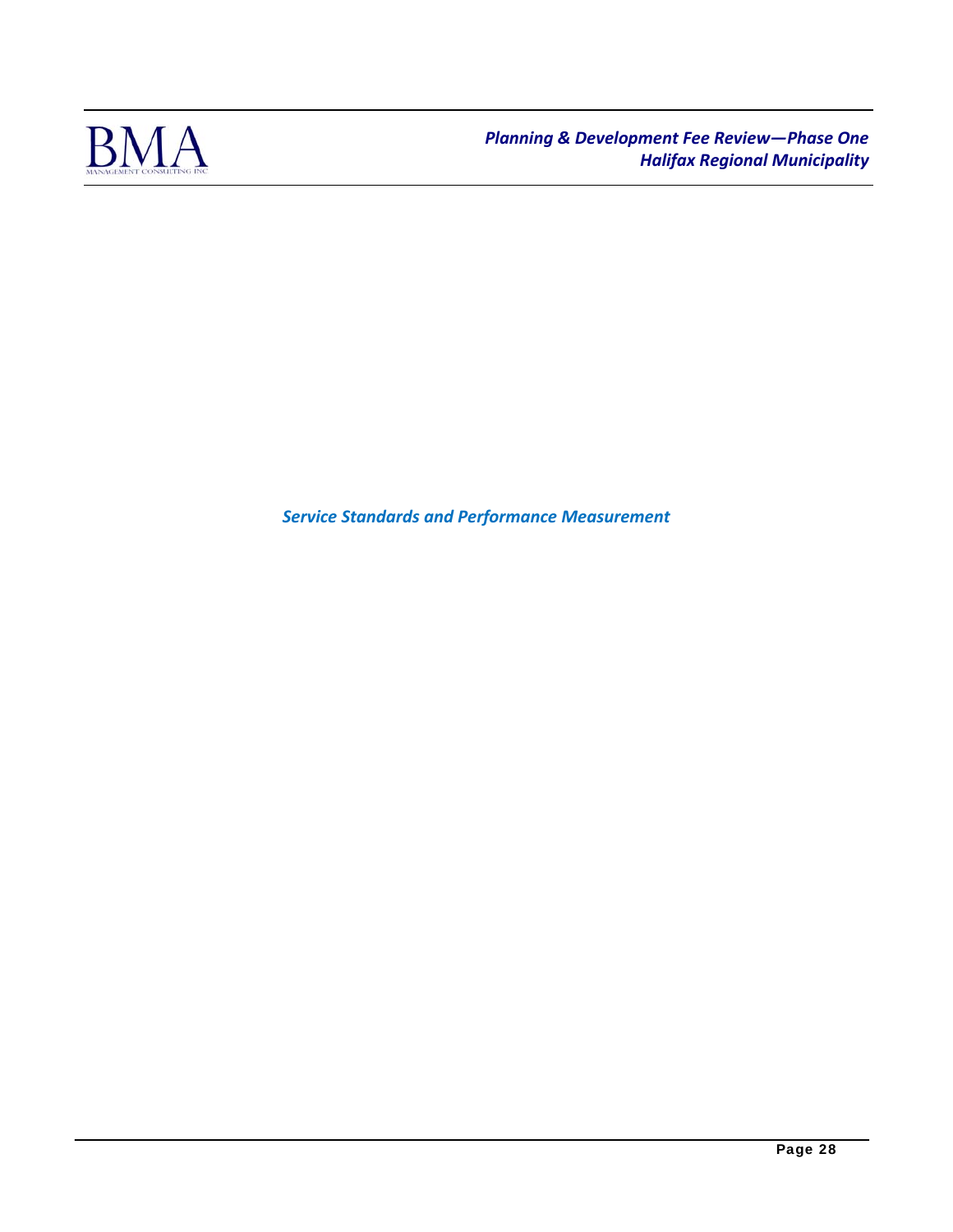

*Service Standards and Performance Measurement*

### *IntroducƟon*

Performance measurement is a way of determining whether an organization is providing a quality service/product at a reasonable cost and within reasonable timeframes. A well designed performance measurement system should clearly articulate the service goals and objectives, demonstrate what the service outputs are, the expected quality levels for these outputs and what productivity is expected from expended resources. A well designed performance measurement system should also include a good mix of the following type of measures:

**Input Measures**—indicators that are designed to report the amount of resources, either financial or other (especially personnel), that have been used for a specific service or program.

**Output Measures—**indicate the units produced or services provided by a program. This indicates the amount of work performed or the amount of services received.

**Efficiency Measures**—tells how much it is costing to achieve a specific output as well as measuring the time taken to complete a task and the length of time from start to the end of the process to approve a permit.

**Effectiveness Measures**—tells whether the investment is worthwhile. It examines how well a government is meeting the public purpose it is intended to fulfill.

A key role in establishing performance measurements and service standards is to effectively deliver the services on a timely basis by:

- Ensuring that staff undertaking plans examination and inspection services are well trained and qualified to undertake the work;
- Ensuring that staff meet the minimum requirements and are focused on the timely delivery of services;
- Ensuring that staff consistently adhere to approved policies and procedures and are in compliance with all legislative and regulatory requirements;
- Ensuring the services are provided in a cost efficient manner; and
- Ensuring that service standards are transparent and communicated.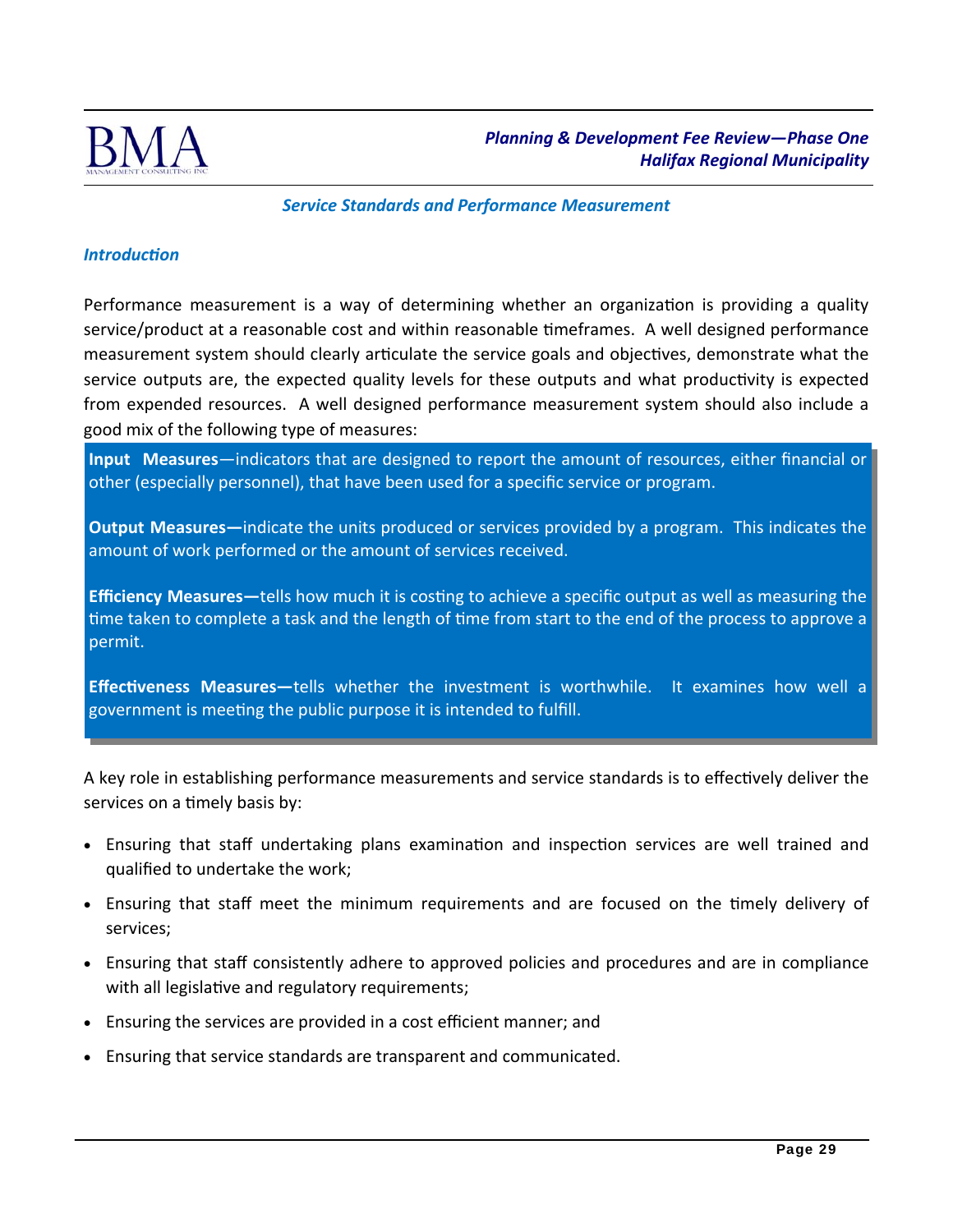

# **Existing Practices**

- In establishing a new fee schedule, which is anticipated in Phase Two of the project, a leading practice is to establish service standards and develop strategies to track performance against these standards.
- As part of the Planning and Development renewal process which took place in 2015, the development and building community were consulted to identify challenges and obstacles in the existing processes and offered a number of suggestions, including a need for performance management and streamlining planning processes. Specifically, feedback was received from the development industry as follows:
	- There appears to be no urgency or timelines for staff to process applications;
	- The system and processes need to be updated;
	- There are too many tiers in the planning approval process;
	- Turn around time is an issue;
	- No accountability for applications as no one is in charge of an application;
	- Schedules should be prepared by P&D to help understand how long a process will take;
	- Pre-application guarantee was put in place of 60 days but this is regularly not met;
	- Development Agreement (DA) process is extremely long and ineffective;
	- Need processes that allow non substantial change to a DA to be fast tracked based on industry feedback provided even non-substantive changes take 13-18 months for approval based on minimum notice dates, appeal dates, etc.; and
	- Several clauses in the DA are generic and don't apply to all contracts
- Efforts have been made over the past five years to establish targets for the completion of as-ofright, development agreements and subdivision application processes. These targets were not part of a formally approved Council document, but have helped staff to identify areas of key challenges and opportunities.
- Staff concurred with feedback from the industry in that a number of service targets, although not formally adopted are not being met. There is a need to formalize service levels and standards and clearly communicate these performance standards. This requires P&D to develop appropriate input, output, efficiency and effectiveness performance indicators that are aligned to the strategic objectives of HRM and report actual performance against service standard targets.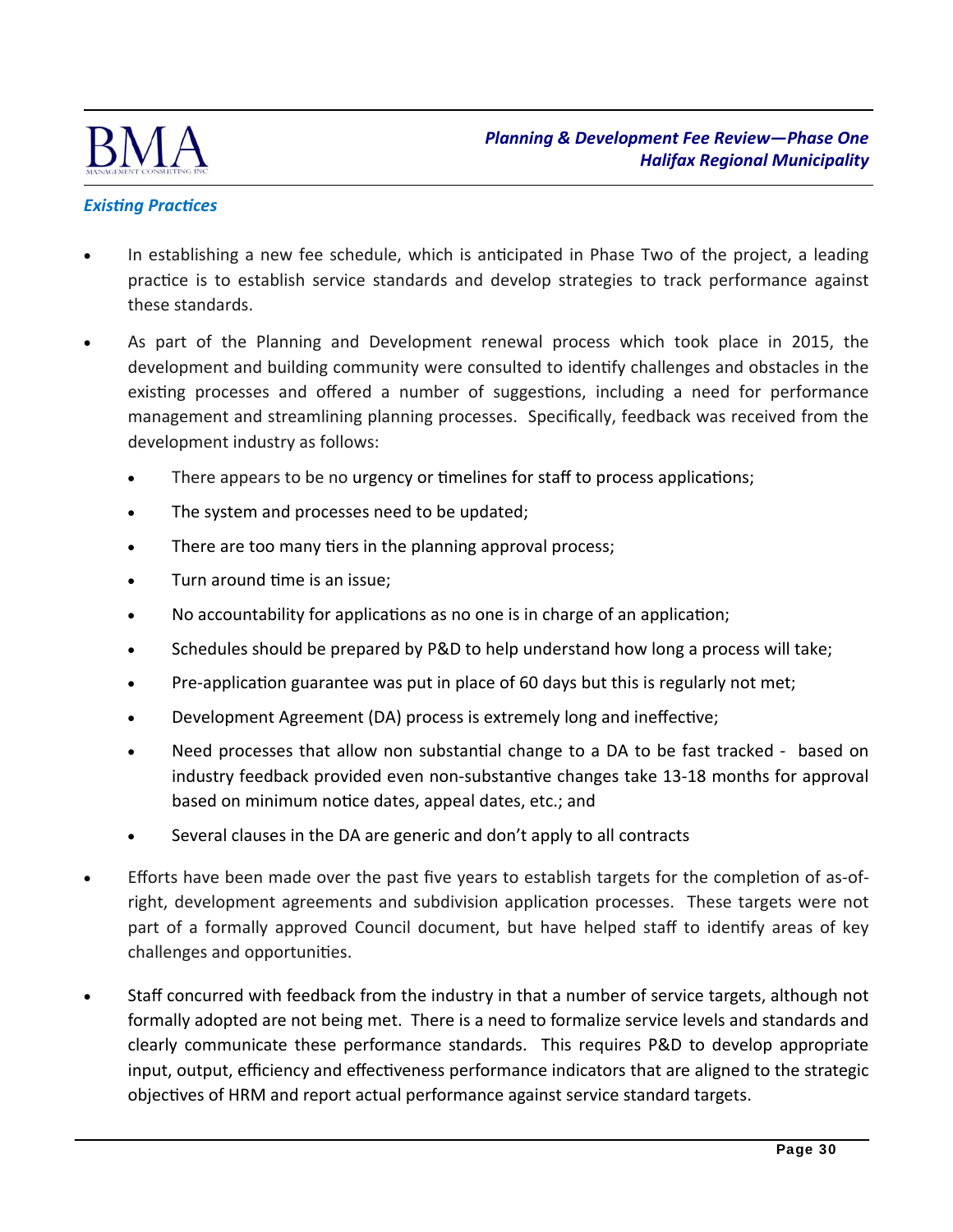

As illustrated below, the number of small as-of-right development applications has generally been trending downward since 2011. With a target service standard of 5 days, from 2009 to 2015, only 28%-51% of the applications were processed within this timeframe. This supports the need to review work processes to identify opportunities for efficiencies, resources available and the existing service target.

| Small Development Proposal Processing (As-of-Right) - 5 Days |                                                              |                                                   |                        |
|--------------------------------------------------------------|--------------------------------------------------------------|---------------------------------------------------|------------------------|
| Year                                                         | <b>Annual Total</b><br># of Completed<br><b>Applications</b> | # Meeting<br><b>Processing Standard</b><br>5 days | % completed<br>on time |
| 2015                                                         | 2,851                                                        | 1,055                                             | 37%                    |
| 2014                                                         | 2,835                                                        | 1,097                                             | 39%                    |
| 2013                                                         | 3,124                                                        | 1,315                                             | 42%                    |
| 2012                                                         | 3,484                                                        | 963                                               | 28%                    |
| 2011                                                         | 3,559                                                        | 1,117                                             | 31%                    |
| 2010                                                         | 3,467                                                        | 1,394                                             | 40%                    |
| 2009                                                         | 3,478                                                        | 1,775                                             | 51%                    |

Major development proposal processing (as-of-right) has a targets service standard of 15 days. As shown in the table below, only 63% to 79% of the applications were processed within the target.

| Major Development Proposal Processing (As-of-Right) - 15 Days |                                                              |                                                   |                        |
|---------------------------------------------------------------|--------------------------------------------------------------|---------------------------------------------------|------------------------|
| Year                                                          | <b>Annual Total</b><br># of Completed<br><b>Applications</b> | # Meeting<br><b>Processing Standard</b><br>5 days | % completed<br>on time |
| 2015                                                          | 641                                                          | 442                                               | 69%                    |
| 2014                                                          | 648                                                          | 426                                               | 66%                    |
| 2013                                                          | 646                                                          | 424                                               | 66%                    |
| 2012                                                          | 627                                                          | 394                                               | 63%                    |
| 2011                                                          | 694                                                          | 468                                               | 67%                    |
| 2010                                                          | 665                                                          | 468                                               | 70%                    |
| 2009                                                          | 614                                                          | 485                                               | 79%                    |

As identified in the Planning Application Review Process Report that was completed in 2015, planning applications are not meeting community expectation and efficiencies are being pursued to address the lengthy approval and processing time taken for Planning applications, potential duplication of effort and other inefficiencies, streamlining of review meetings and report requirements within the process, setting up effective decision-making and the potential improvements by splitting planning application types, given that currently a single Planning application can cover multiple planning types.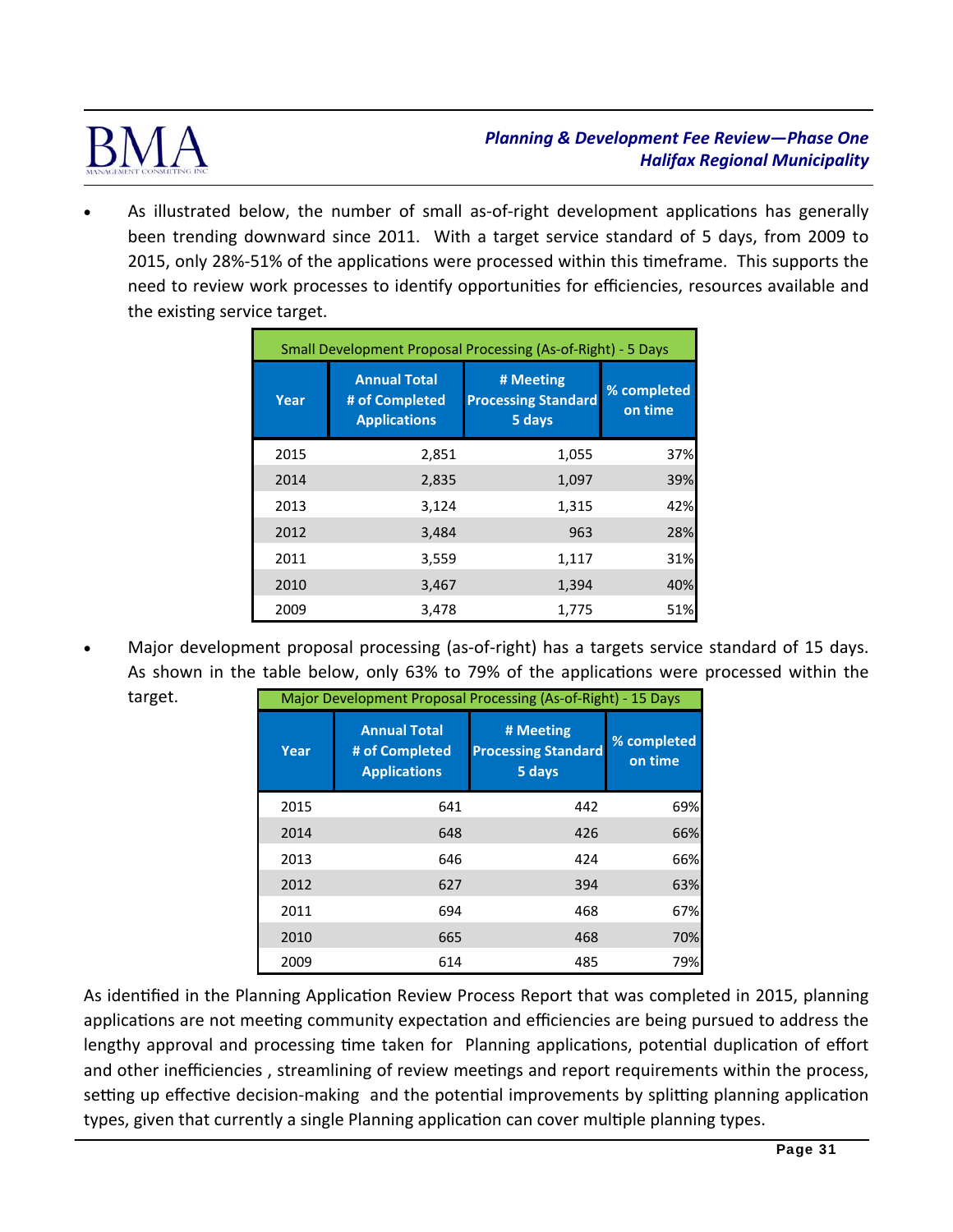

## *There are PotenƟal OperaƟonal Efficiencies*

- As part of the continuous improvement program that P&D is undertaking, the identification and elimination of sub-optimal processes is a priority and significant improvements have been made or are in the process of being implemented.
- P&D is currently undertaking a thorough review of its current procedures and practices and recognizes that there is the potential to create efficiencies through streamlined work processes. For example, final approval for all development applications was through the Development Officers of which there are 5 positions with delegated authority in the Department. Through the review process, recommendations were made to review this policy. Recent changes to the job descriptions will allow for increased delegated authority and empowerment. This will provide additional flexibility and help reduce bottlenecks. This would potentially reduce the time to process small applications, addressing the gap in achieving the service standard of 5 days, as shown on the previous page. Further, this could free up time for Development Officers to focus on major applications to further improve delivery of timely services. It should, however, be recognized that it is very important to delegate with a high level of clarity with consideration being given to:
	- Desired results identify and communicate clearly what is to be done and when
	- Guidelines specify the parameters (policies, principles, etc.) within which the results are to be accomplished
	- Accountability  $-$  set up the standards of performance and the time of review
- As identified during the renewal process, there are a number of initiatives that P&D will be tasked with over the next several years including:
	- **Updating Community Plans and By-laws—Land use by-laws have not been updated since** HRM amalgamated, resulting in 20+ different land use by-laws, all with different standards. The by-laws are outdated and confusing to both staff and developers. This results in numerous zoning amendment applications, development agreements, discretionary applications and reports to Council and increases the time to process applications and the cost of service. The Land Use By-law Simplification Project has been initiated but will take considerable time and effort to reach project completion. Once completed, it is anticipated that this will have a positive impact on the turn around times for applications.
	- **Streamlining Planning Application Process**—Staff and the industry identified the existing Council report review process for discretionary use and other development approval as inefficient, administratively cumbersome and not supportive of development. Improvements to these processes are currently underway.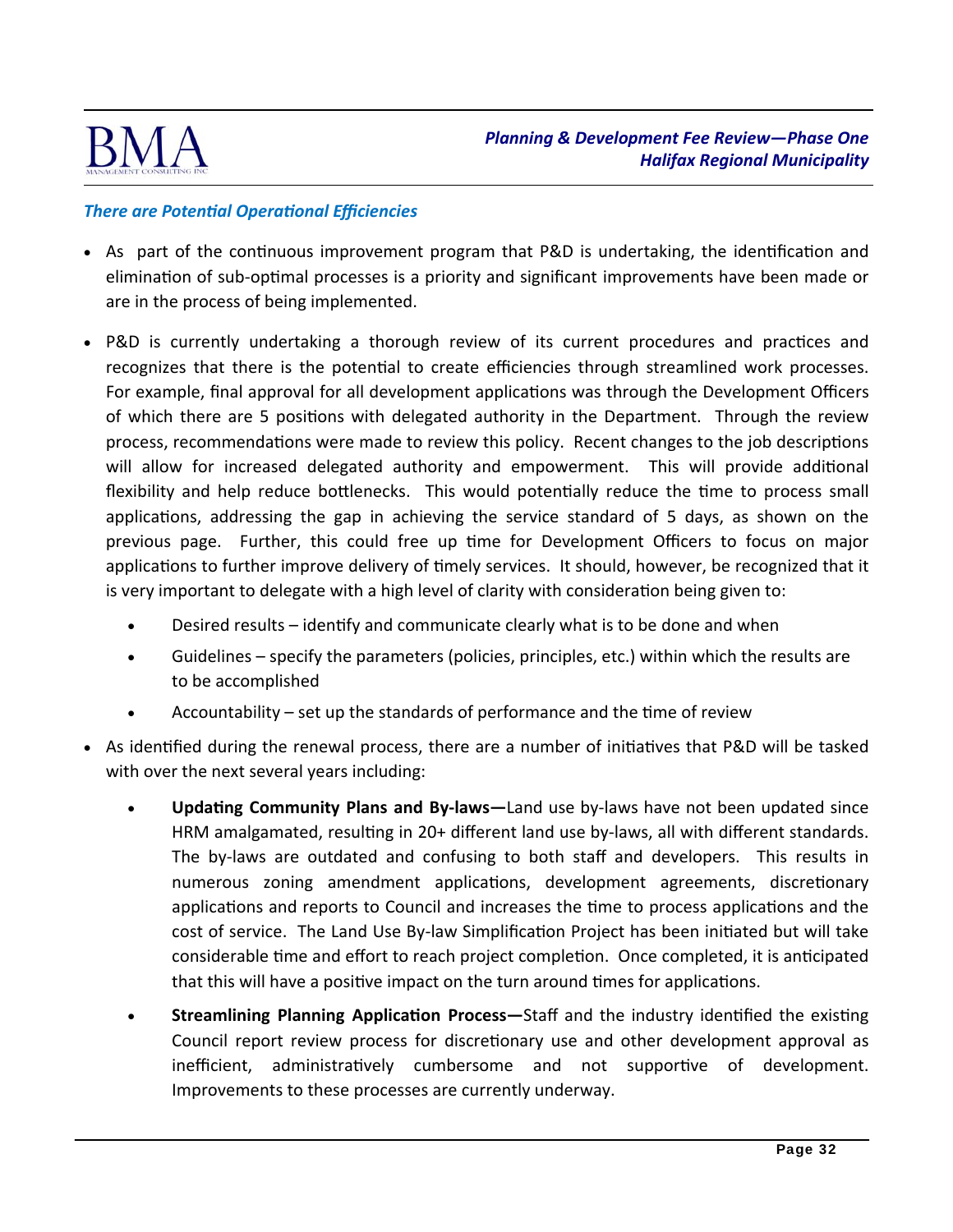

- Implementing a new Permitting and Licensing System to create efficiencies, improve customer interface and support performance management.
- Developing a stronger service delivery model.
- As previously mentioned, Planning and Development applications are currently recovering a percentage of the direct and indirect operating costs, particularly planning applications. A move to 100% cost recovery in the short term is not recommended as P&D are reviewing the various planning application processes to create efficiencies and streamline operations to reduce the cost of service and improve service level and service standards. As identified in the Guiding Principles, fees should reflect the efficient cost of providing the service, therefore, in recognition of the continuous improvement efforts and potential costs savings, a phasing-in of fee increases is recommended and will be reflected in Phase Two of the Study.

### *Leading PracƟce Research*

- Leading practice municipalities track performance and establish guidelines for the estimated time required to complete tasks. This provides the applicant with a clear understanding of the anticipated time to complete the review process. These service standards:
	- Clearly articulate the service goals and objectives;
	- Demonstrate what the service outputs are;
	- Identify the expected quality levels for these outputs; and
	- Provide the targeted timing of completion of an application review and approval process.
- In recognition of the impact of processing times on the cost of development, and to add a level of predictability and accountability, some municipalities have adopted targets for the length of time it should take to process a given type of development application. However, based on our review of peer municipalities, while target service standards may be developed for internal purposes, few municipalities have annually reported the service standards and associated performance with a focus primarily on output measures (number of applications processes) as opposed to outcome measures (target and achieved turn around times).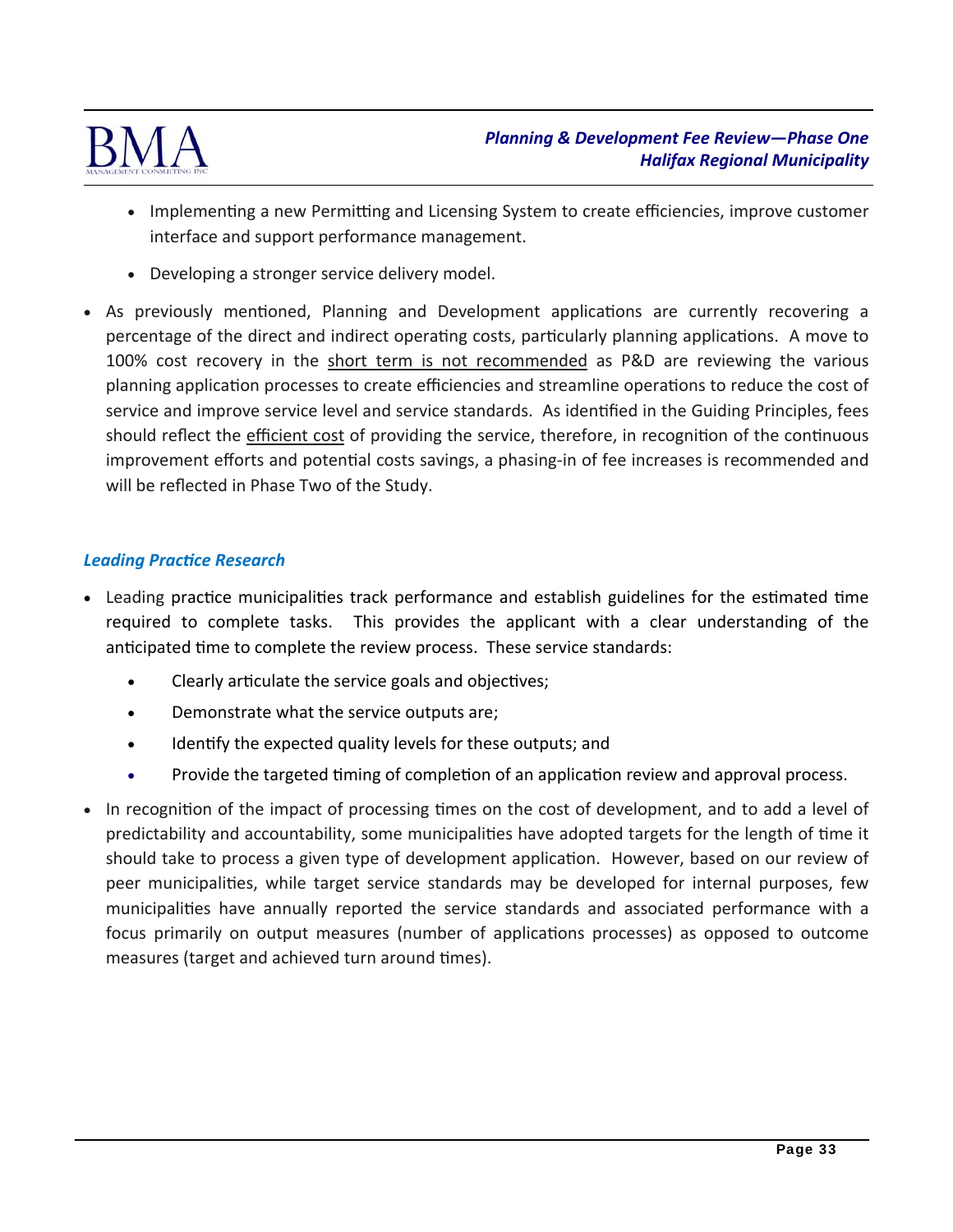

- Service standards and service targets vary considerably across Canada. The following identifies the potential reasons for differences:
	- Municipal Governance Form: One-tier vs. two-tier governance models and the legislated or Council approval processes. Some municipalities have streamlined processes, combined application processes and have delegated authorities that reduce turnaround times on applications.
	- Provincially Mandated Responsibilities: These vary from Province to Province.
	- Zoning and Official Plans: Service standards are impacted by the extent to which zoning by‐ laws have been streamlined and updated. Municipalities with current by-laws typically can provide quicker turn around times for processing applications
	- Staffing Levels: Municipalities that are very focused on expediting the application review and approval processes will resource accordingly, resulting in shorter turn around times to process applications.
	- Cost of Service: The overall cost of service will be impacted by staffing levels as well as fee recovery policies and principles. Municipalities with higher cost recovery strategies from fees can better increase service standards as they have a funding source outside the property tax base. Based on our experience, developers are willing to pay more for a service if there are improvements in service standards and, clearly defined application process Ɵmelines.
	- Public Consultation: Staff resources can be impacted by local Council decisions regarding opportunities for public input to the planning process. For example, municipalities with a focus on consultation will tend to require additional staff resources to manage the process. This may also increase the time to complete the application review process, but may improve the outcome.
	- Growth: The level of growth and the type of growth (infill vs. greenfield) will also impact service standards and a municipality's ability to meet service level standards.
- The length of time it takes to process a development application varies according to the character and complexity of the proposal, as well as the overall volume of applications received by a planning department. This varies considerably by type of application, complexity of application and across the peer municipalities surveyed.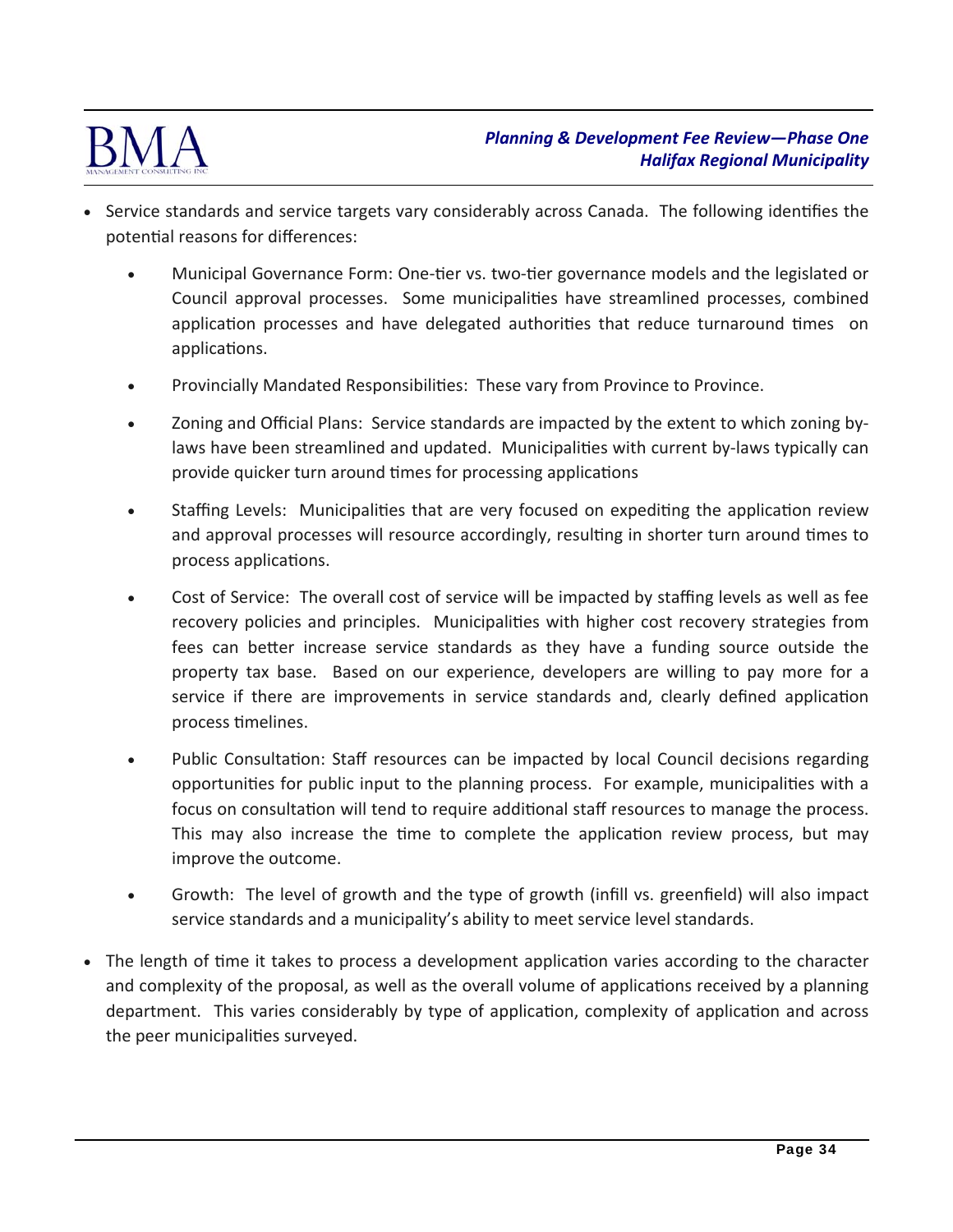

- A leading practice that has been implemented is the adoption of targets for the length of time it should take to process a development application at the same time as new fees have been implemented. These targets provide a level of predictability and accountability. For example, the City of Regina implemented clearly defined service standards related to application review times at the same time that fees were updated to assure the development community that there is accountability in the delivery of services. Tracking against service level standards was undertaken for several years with further refinements to the service standards to reflect new work processes, efficiencies and changes in resources available.
- Some municipalities have incorporated citizen satisfaction results to track feedback on the quality of the service. Winnipeg, for example, tracks citizen satisfaction in such areas as neighbourhood revitalization, downtown renewal and zoning regulations.
- Ontario municipalities have mandated completion times under the Building Code and mandatory reporting requirements against these standards. (e.g. Timeframe on a residential house application is 10 days, a more complex building in the ICI at a maximum of 30 days).
- The approach used across many parts of Canada is to streamline application processes through a *development permit system (DPS)* (e.g. British Columbia, Alberta, Manitoba, Nova Scotia and available in Ontario since 2007).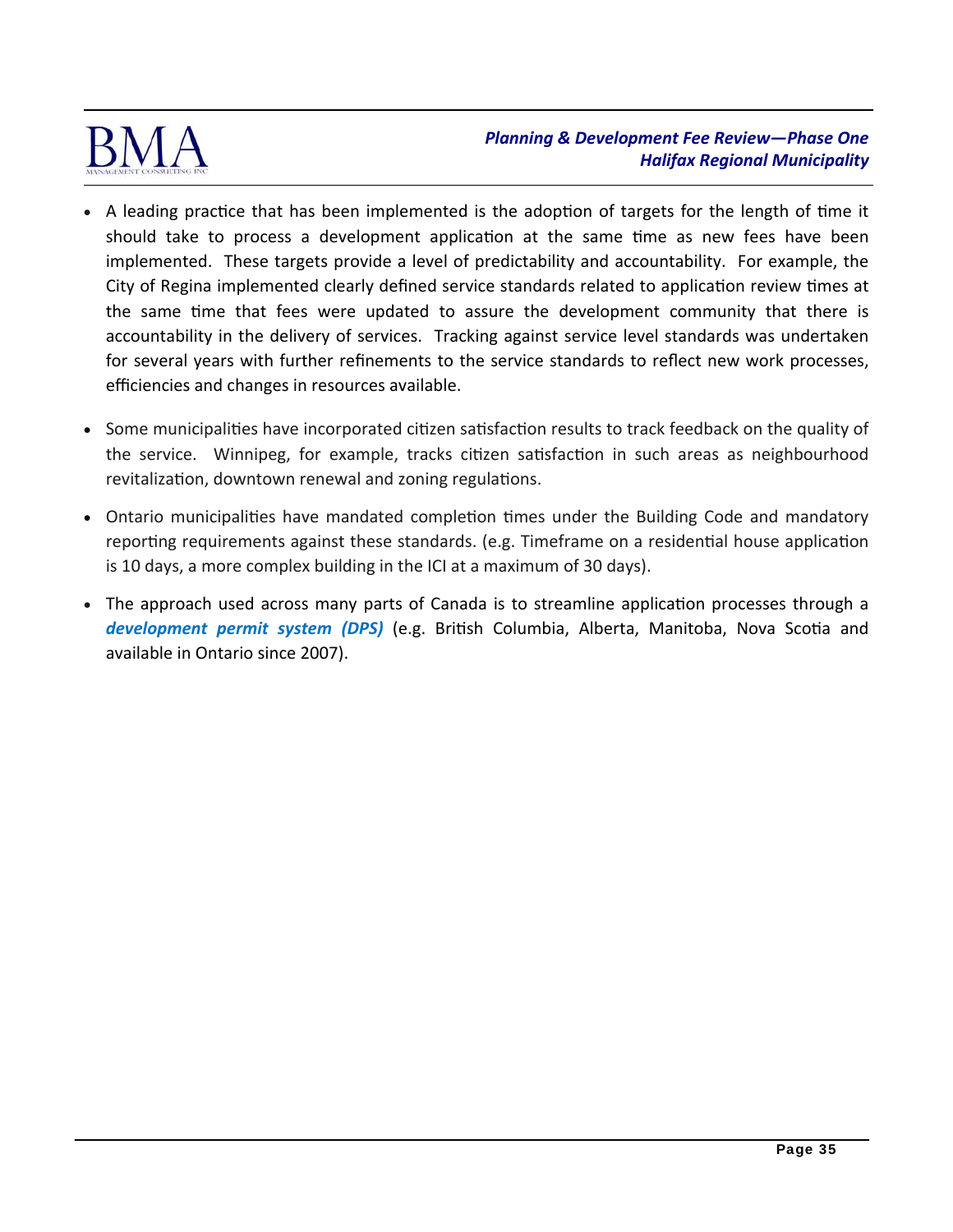

*RecommendaƟons, Conclusions and Next Steps*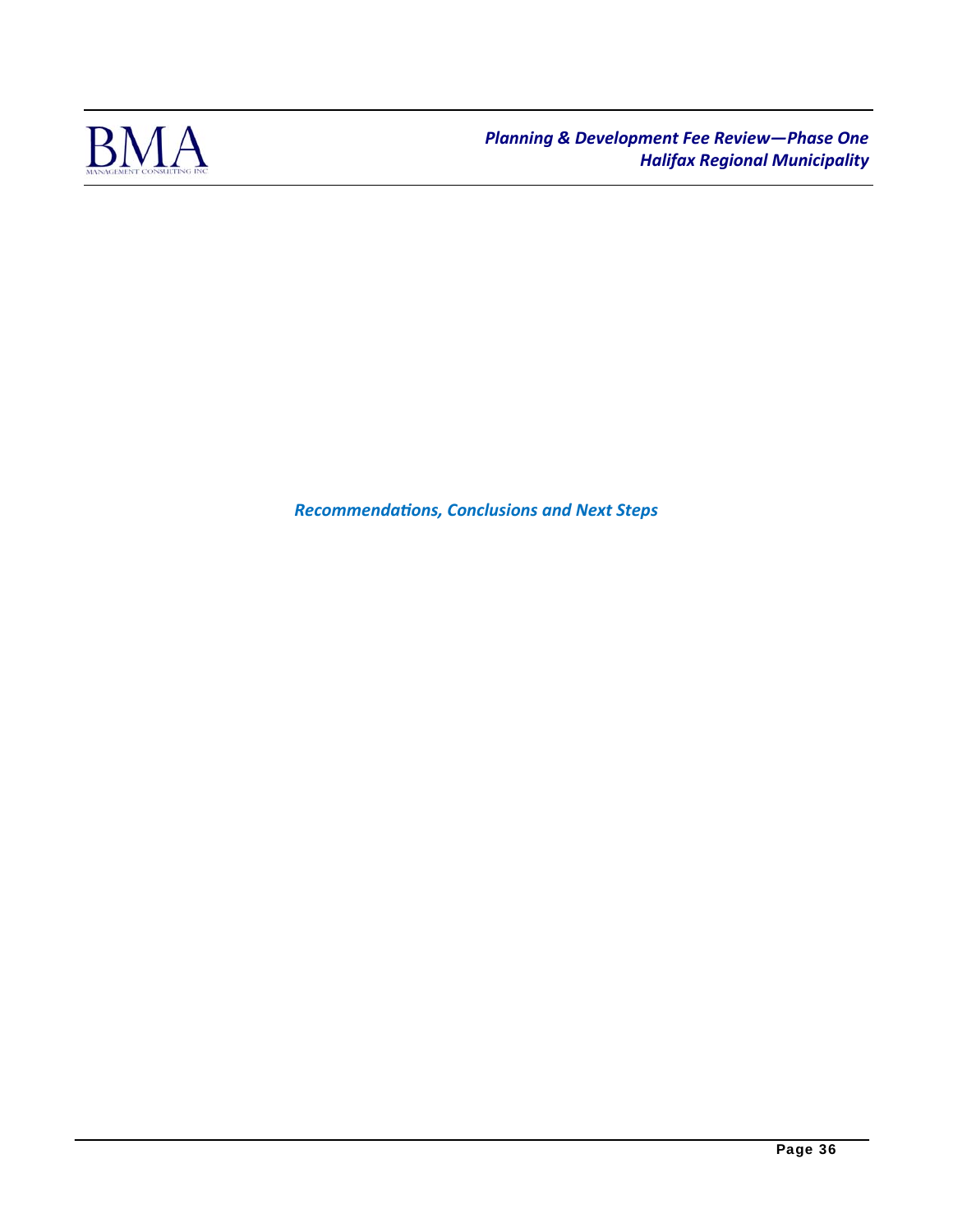

#### *Conclusions and Next Steps*

HRM's Planning and Developments fees have not been updated or rationalized in numerous years. With P&D well on its way to a renewed organization and service delivery model, it is now an appropriate time to review and update fees as well as the existing fee structures. Based on an analysis of underlying costs of service, P&D is not recovering sufficient revenues from fees, with an over reliance on property taxes to support services that have a direct beneficiary. Fees are also very low in relation to peer municipalities surveyed.

This report identifies the recommended Guiding Principles. The central principles in the establishment future fees include:

- Ensuring that fees for service will reflect the efficient cost level of carrying out the service;
- Ensuring fairness and equity;
- Supporting transparency in the methodology and the cost of providing service; and
- Predictability in fees.

As part of Phase Two, a fee policy will be developed. A Planning and Development Fee Policy will help ensure optimal and efficient use of scarce resources and reduce pressure on property tax revenues.

Phase Two which will be completed next and will include a Fee Policy and Fee Structure Review to ensure that:

- All steps in the planning and development processes have been identified, as well as the estimated time required to complete the activities and the staff involved in the processes;
- All costs have been identified in the delivery of services (direct, indirect and corporate costs) and have taken into consideration;
- Leading practices have been employed;
- The Fee Guiding Principles have been fully considered;
- The fees and fee structures recommended are fair and equitable and will withstand careful scrutiny; and
- The processes used to calculate the fees are compliant with all relevant legislative and regulatory requirements.